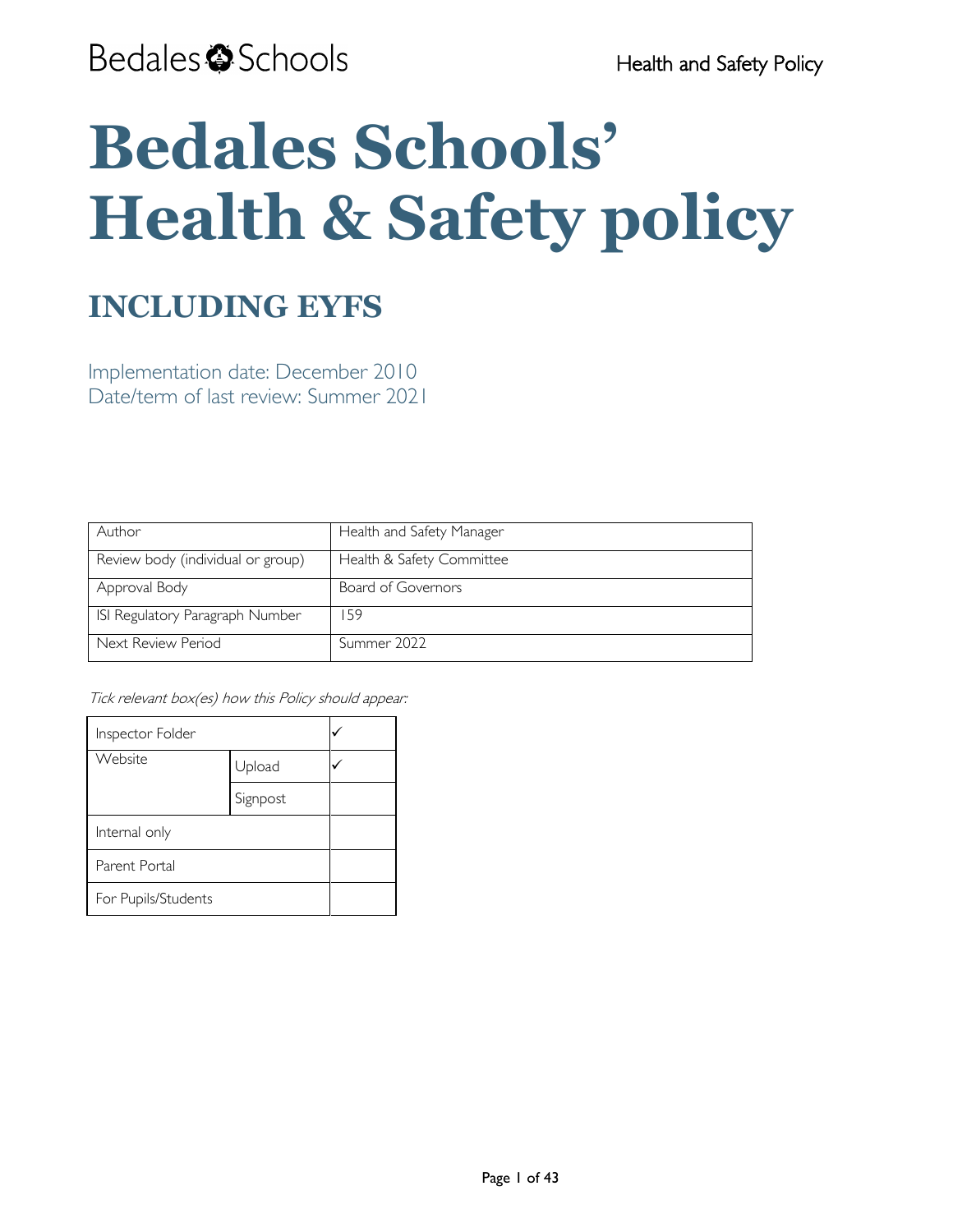### **Contents**

|                                                                                                                         |                   | <b>Health and Safety Policy Statements</b>                                             | 5               |
|-------------------------------------------------------------------------------------------------------------------------|-------------------|----------------------------------------------------------------------------------------|-----------------|
|                                                                                                                         |                   | <b>Chairman and Governors' General Statement of Policy</b>                             | 5               |
|                                                                                                                         |                   | The Head, Bedales Schools and Bursar's Statement                                       | 6               |
|                                                                                                                         |                   |                                                                                        |                 |
|                                                                                                                         |                   | <b>Strategy and Arrangements</b>                                                       | 6               |
|                                                                                                                         | <b>Objectives</b> |                                                                                        | 6<br>7          |
|                                                                                                                         |                   | <b>All Staff and Pupils</b>                                                            | 7               |
|                                                                                                                         | Organisation      |                                                                                        |                 |
| Ι.                                                                                                                      |                   | <b>Safety Structure and Organisation</b>                                               | 8               |
|                                                                                                                         |                   | I.I. The Head, Bedales Schools and Bursar                                              | 8               |
|                                                                                                                         |                   | 1.2. The 3 Schools Senior Team (3SST)                                                  | 8               |
|                                                                                                                         |                   | 1.3. Heads of Departments                                                              | 8               |
|                                                                                                                         |                   | 1.4. External Visits Co-ordinator                                                      | 8               |
|                                                                                                                         |                   | 1.5. Bursar (Also Health & Safety Resource Manager and Fire Safety Responsible Person) | 8               |
|                                                                                                                         |                   | 1.6. Head of Estates & Facilities                                                      | 8               |
|                                                                                                                         |                   | 1.7. Health & Safety Manager                                                           | 9               |
|                                                                                                                         |                   | 1.8. Teaching Staff                                                                    | 9               |
|                                                                                                                         |                   | 1.9. The Health Centre                                                                 | 9               |
|                                                                                                                         | 1.10.             | <b>First Aiders</b>                                                                    | 9               |
|                                                                                                                         | 1.11.             | <b>Fire Marshals</b>                                                                   | 9               |
|                                                                                                                         | 1.12.             | Human Resources (HR)                                                                   | 9               |
|                                                                                                                         | 1.13.             | <b>All Staff</b>                                                                       | 9               |
|                                                                                                                         | 1.14.             | <b>Pupils</b>                                                                          | 9               |
|                                                                                                                         | 1.15.             | <b>Contractors</b>                                                                     | 9               |
|                                                                                                                         | 1.16.             | <b>Consultation and Communication</b>                                                  | $\overline{10}$ |
|                                                                                                                         | 1.17.             | <b>Health and Safety Committees</b>                                                    | $\overline{10}$ |
| 2.                                                                                                                      |                   | <b>Responsibilities of Individuals</b>                                                 | $\overline{10}$ |
|                                                                                                                         |                   | 2.1. The Head, Bedales Schools and Bursar                                              | $\overline{10}$ |
|                                                                                                                         |                   | 2.2. The Three Schools' Senior Team (3SST)                                             | $\overline{10}$ |
| 2.3. Heads of Department<br>2.4. Specific and Nominated Heads of Department<br>2.5. Heads of Boarding and House Parents |                   | $\overline{10}$                                                                        |                 |
|                                                                                                                         |                   |                                                                                        | $\mathbf{H}$    |
|                                                                                                                         |                   | Ш                                                                                      |                 |
|                                                                                                                         |                   | 2.6. Head of Physical Education                                                        | $\mathbf{H}$    |
| 2.7. Head of Science<br>2.8. Head of Design (Head of Art and Design at Dunhurst)<br>2.9. Head of Art                    |                   |                                                                                        | $\mathbf{H}$    |
|                                                                                                                         |                   | $\overline{12}$                                                                        |                 |
|                                                                                                                         |                   | $\overline{12}$                                                                        |                 |
|                                                                                                                         | 2.10.             | <b>Head of Drama</b>                                                                   | $\overline{12}$ |
|                                                                                                                         | 2.11.             | <b>Head of Outdoor Work</b>                                                            | 12              |
|                                                                                                                         | 2.12.             | Heads of Department and staff supervising visits/external activities                   | 12              |
|                                                                                                                         | 2.13.             | <b>Head of Catering</b>                                                                | $\overline{13}$ |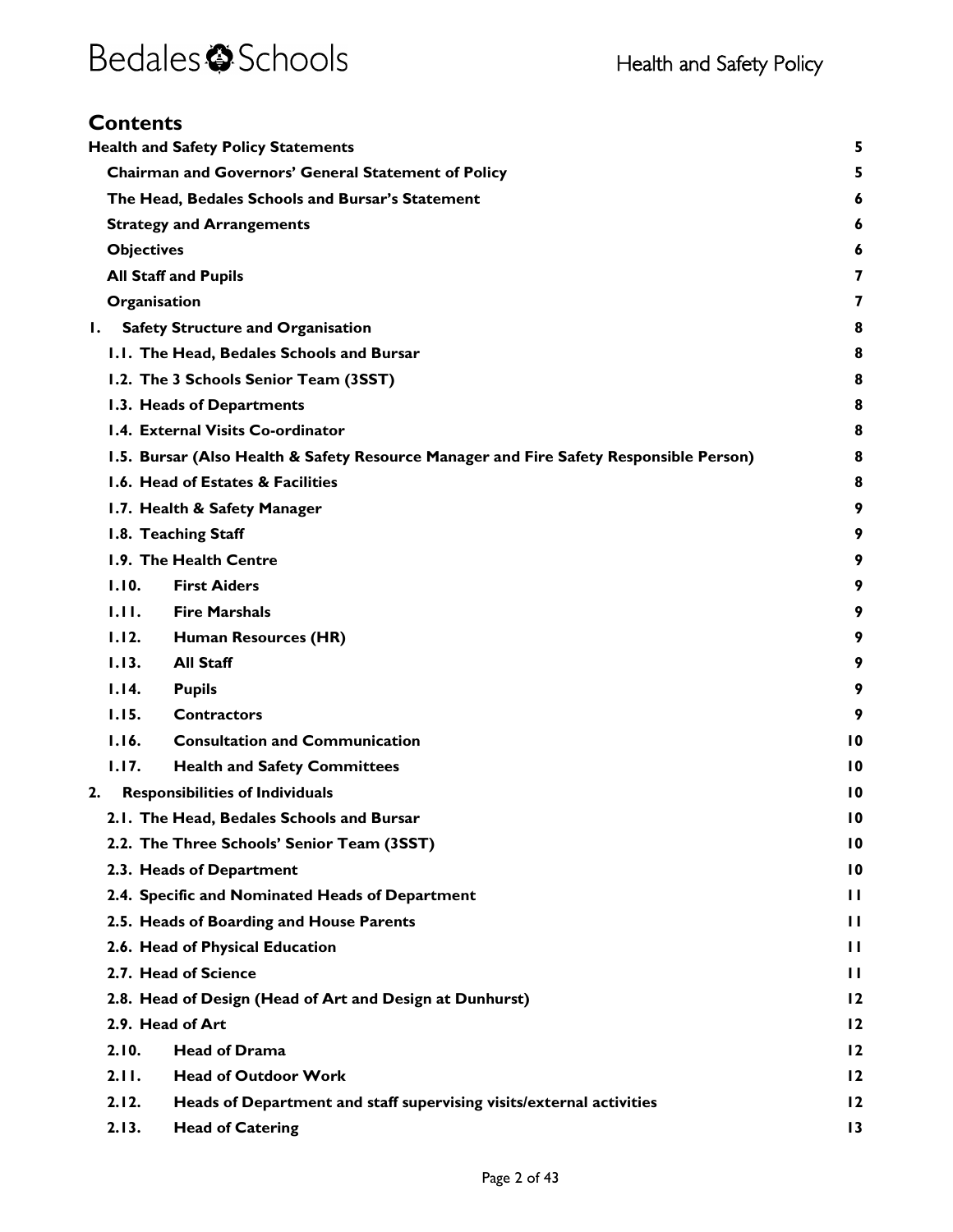|    | 2.14.          | <b>Educational Visits Co-ordinators (in collaboration with Heads of Departments)</b> | $\overline{13}$ |
|----|----------------|--------------------------------------------------------------------------------------|-----------------|
|    | 2.15.          | <b>Bursar (as Health and Safety Resource Manager)</b>                                | $\overline{13}$ |
|    | 2.16.          | <b>Bursar (as Fire Safety Responsible Person)</b>                                    | $\overline{14}$ |
|    | 2.17.          | Head of Estates & Facilities (together with the Bursar and Health & Safety Manager)  | 14              |
|    | 2.18.          | Head of Estates & Facilities (together with Maintenance, Grounds, and Domestic Dept) | $\overline{14}$ |
|    | 2.19.          | <b>Health &amp; Safety Manager</b>                                                   | 15              |
|    | 2.20.          | <b>Teaching Staff</b>                                                                | 15              |
|    | 2.21.          | Health Centre (including Medical Matron at Dunhurst and Dunannie)                    | 16              |
|    | 2.22.          | <b>First Aiders</b>                                                                  | 16              |
|    | 2.23.          | <b>Fire Marshals</b>                                                                 | 16              |
|    | 2.24.          | Head of Human Resources (with the assistance of HR staff)                            | 16              |
|    | 2.25.          | <b>Head of Finance</b>                                                               | $\overline{17}$ |
|    | 2.26.          | <b>Head of ICT</b>                                                                   | $\overline{17}$ |
|    | 2.27.          | All Staff (regardless of position)                                                   | $\overline{17}$ |
|    | 2.28.          | All Pupils at the School                                                             | 18              |
|    | 2.29.          | <b>Contractors</b>                                                                   | 18              |
|    | 3.             | <b>Arrangements</b>                                                                  | 20              |
|    |                | 3.1. Health and Safety Policy                                                        | 20              |
|    |                | 3.2. Documentation                                                                   | 20              |
|    |                | 3.3. Accident / Near Miss Reporting and Investigation                                | 20              |
|    |                | 3.4. First Aid Arrangements                                                          | 21              |
|    | 3.5. Medicines |                                                                                      | 21              |
|    |                | 3.6. Fire and Emergency Arrangements                                                 | 21              |
|    |                | 3.7. Risk Assessment and Safe Working Procedures                                     | 23              |
|    |                | 3.8. Lone Working                                                                    | 24              |
|    |                | 3.9. New and expectant Mothers                                                       | 25              |
|    | 3.10.          | <b>Driving vehicles and Parking</b>                                                  | 26              |
|    | 3.11.          | <b>Mobile Telephones</b>                                                             | 26              |
|    | 3.12.          | Security, Staff and Students Safety                                                  | 27              |
|    | 3.13.          | <b>Contractor, Visitor and General Public Safety</b>                                 | 27              |
|    | 3.14.          | <b>Monitoring, Audit and Review</b>                                                  | 28              |
|    | 4.             | <b>Residential Premises and Places of Work</b>                                       | 28              |
|    |                | 4.1. Premises and Workplace Safety                                                   | 28              |
|    |                | 4.2. Boarding House and Workplace Self Catering Kitchens                             | 29              |
|    |                | 4.3. Access and Egress                                                               | 29              |
|    |                | 4.4. Housekeeping                                                                    | 29              |
|    |                | 4.5. Electricity at Work - also see 'Work Equipment'                                 | 30              |
|    |                | 4.6. Construction Work                                                               | 31              |
|    |                | 4.7. Confined spaces                                                                 | 31              |
| 5. |                | <b>General health and physical Hazards</b>                                           | 31              |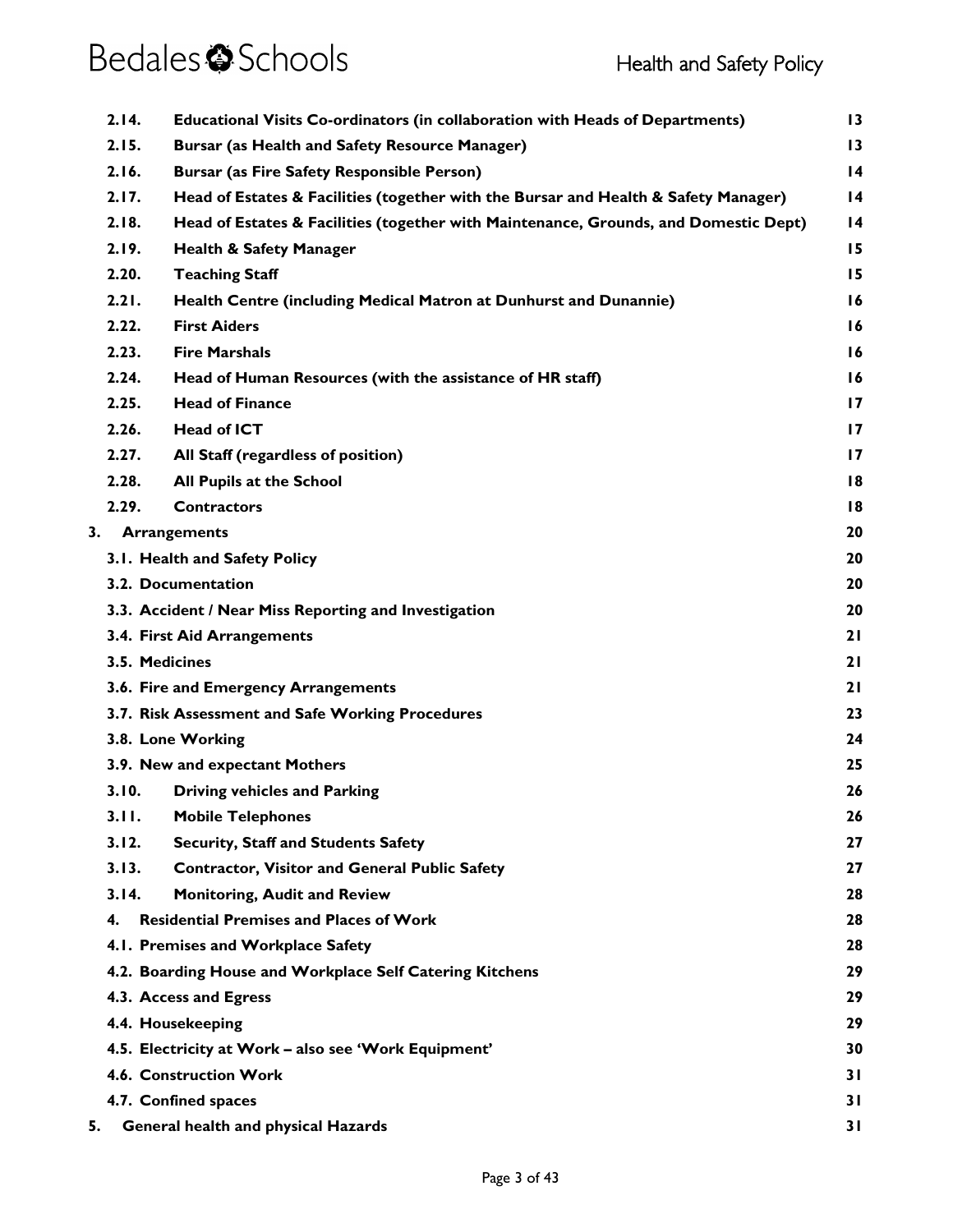|       | 5.1. Manual Handling                            | 31 |
|-------|-------------------------------------------------|----|
|       | 5.2. Working at Height                          | 32 |
|       | 5.3. Noise                                      | 32 |
|       | 5.4. Vibration                                  | 33 |
|       | 5.5. Mental Health and Stress                   | 33 |
|       | 5.6. Drugs and Alcohol Abuse                    | 33 |
|       | 5.7. Smoking and Vaping                         | 34 |
|       | 5.8. Hazardous Substances                       | 34 |
|       | 5.9. Asbestos                                   | 36 |
| 5.10. | Legionnaires disease and Water Hygiene          | 36 |
| 5.11. | <b>Anaphylactic Shock</b>                       | 37 |
| 5.12. | <b>Infectious Diseases</b>                      | 37 |
| 6.    | <b>Work Equipment</b>                           | 38 |
|       | 6.1. General                                    | 38 |
|       | 6.2. Specific Arrangements and Responsibilities | 39 |
|       | 6.3. Assessing Hazards                          | 39 |
|       | <b>6.4. Lifting Equipment</b>                   | 40 |
|       | 6.5. Electrical Equipment                       | 40 |
|       | 6.6. Use of Display screens and Computers       | 40 |
|       | 6.7. Mechanical Equipment                       | 41 |
|       | 6.8. Personal Protective Equipment (PPE)        | 41 |
|       | 6.9. Pressure Systems                           | 41 |
| 6.10. | <b>Gas Cylinders</b>                            | 42 |
| 7.    | <b>School Activities</b>                        | 42 |
|       | 7.1. Trips / Off-site Activities                | 42 |
|       | 7.2. Public Events                              | 42 |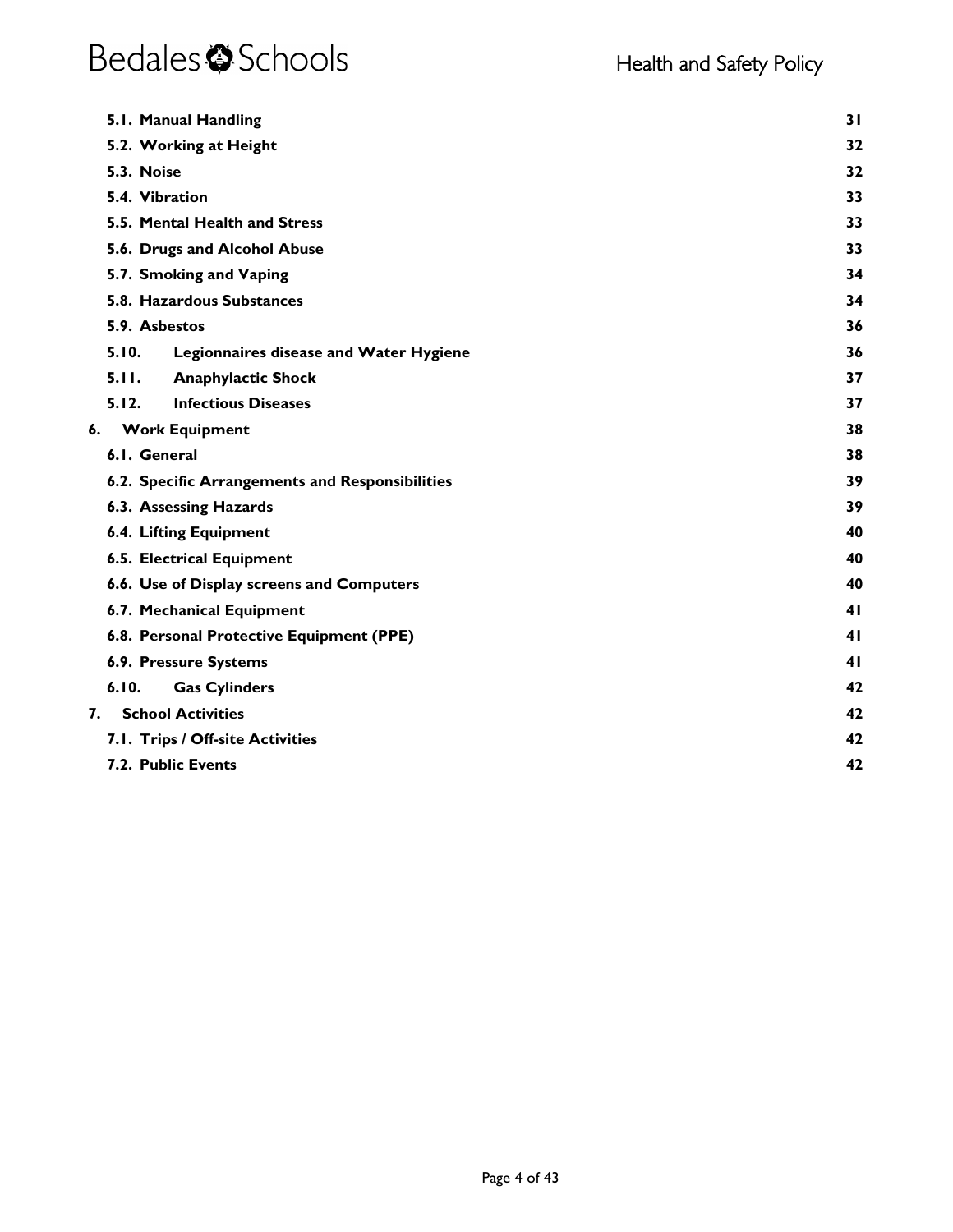### <span id="page-4-0"></span>**Health and Safety Policy Statements**

#### <span id="page-4-1"></span>**Chairman and Governors' General Statement of Policy**

We, as the Board of Governors, with the full support and commitment of all Board members, accept, so far as is reasonably practicable, our responsibilities in respect of the health, safety and welfare of the School Staff, Pupils and Visitors, and for any other persons who may be affected by the School's activities.

We commit to comply with the duties placed upon us by the Health and Safety at Work etc. Act 1974, the Regulatory Reform (Fire Safety) Order 2005 and all other relevant supporting legislation.

Our Health and Safety strategy is to promote a positive culture, to encourage continuous improvement and to ensure health and safety is sufficiently resourced. We aim to provide a working and learning environment which is safe and without significant risk to the health or wellbeing of individuals. To that end we will endeavour to ensure that all hazards are identified, and where reasonably practicable, eliminated. Where any residual risks remain, they will be minimised and controlled to the best of our ability. We will take all reasonable steps to ensure that our statutory duties are met.

To assist us in achieving our aims, we delegate the day to day duty of ensuring that effective management arrangements are in place for compliance with this policy to the Head, Bedales Schools and Bursar. Also, where considered necessary, competent people will be appointed to assist us in meeting our statutory duties, including where necessary, specialist third party persons outside the organisation.

All members of Staff, Pupils and Contractors will be given sufficient information, instruction, training or supervision, to enable the safe performance of their learning activities or work.

We accept that it is also our duty to ensure that all School processes and systems of work are designed to prioritise health and safety and where cost versus risk, that safety will always be the first consideration. Adequate facilities and arrangements will be maintained to enable Staff and others to raise health and safety issues in the workplace with management via their Safety Committees, or at any other time should the need arise.

The successful implementation of this policy requires total commitment from all persons within the organisation. Each individual has a legal obligation to take reasonable care of their own health and safety, and for the safety of other people who may be affected by their acts or omissions. To enable the School to meet all its statutory health and safety duties we expect all members of Staff, Pupils Visitors and Contractors to comply and co-operate in a manner which contributes positively to the health and safety of all persons.

This policy will be regularly monitored to ensure that the objectives set out within it are achieved. As a minimum, it will be reviewed on an annual basis and revised if the findings of an incident investigation, changes in legislation or organisational changes deem it to be necessary.

Signed: The Chair of Governors Date:  $\Box$  Date: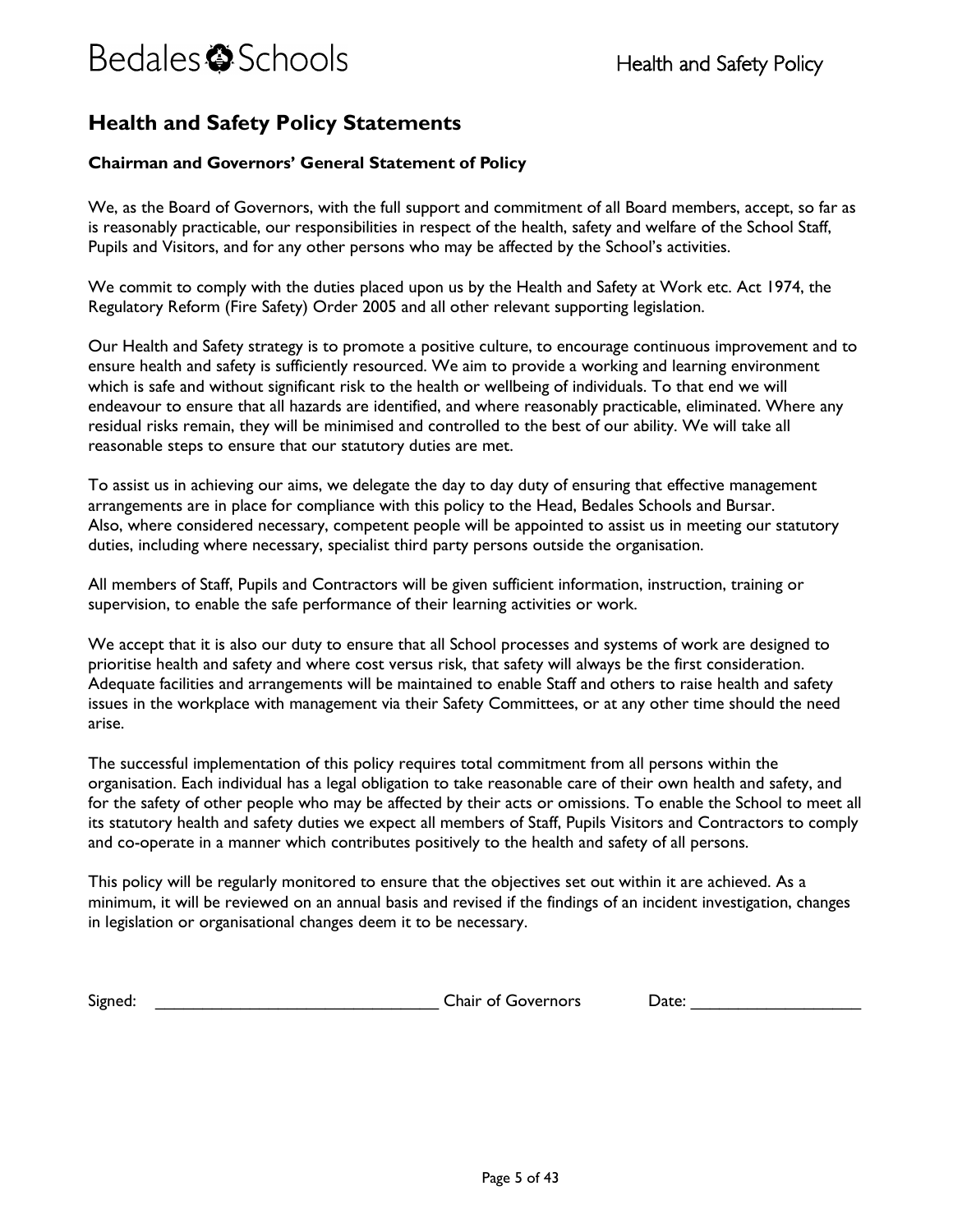#### <span id="page-5-0"></span>**The Head, Bedales Schools and Bursar's Statement**

In accordance with the General Statement of Policy and as delegated by the Chairman and Board of Governors; we accept and support the policies, strategies and objectives for effective health and safety management applicable to the operation of the School's Staff, Pupils, buildings, equipment and activities. We will be directly assisted in this task by the 3SST (Heads of the School, Bedales, Dunhurst and Dunannie, Bursar, Director of External Relations and Senior Deputy the School), their Heads of Departments and the Health & Safety Manager.

The policy of the School is to plan and carry out its activities in compliance with all relevant legislation and approved codes of practice. The School will also strive for the highest standards of health and safety for its Staff, Pupils, Visitors and Contractors, and any other persons who may be affected by its operations.

We recognise that the management of health and safety is an integral part of all the Schools' activities and that the School can only maintain its valued reputation with a good health and safety record. Our aim is to fulfil the Schools' Legal, Moral and Financial duties by prioritising the health, safety and welfare of all persons who use our premises and may be affected by our activities; and wherever reasonably practicable, we will meet, or exceed these aims.

We recognise that risk is a natural part of everyday life and growing up. All activities involve some level of risk and it is impossible to eliminate them all. However, we believe it is important that young people learn to understand and manage risk and uncertainty for themselves. We will not 'wrap them in cotton wool', as to do so could mean that they not only miss huge opportunities for growth but also emerge into society unable to cope with the challenges of adult life. This statement applies equally to all persons who use our premises and are affected by our undertakings.

We encourage participation in sporting, adventurous, cultural, spiritual and creative, activities, including trips away from the School and to other lands. This creates first-hand experiences that inspire and enhance learning and development in ways which are powerful and long lasting. We believe that such activities will make a significant contribution towards key outcomes for young people; that of well-balanced health, safe behaviour, enjoyment in achievement and making a positive contribution to their world.

#### <span id="page-5-1"></span>**Strategy and Arrangements**

By keeping this Health and Safety Policy up to date and involving Staff and Pupils at all levels, the School will strive to continuously improve its safety culture. The 'arrangements' detail how the School will fulfil the requirements of this Health and Safety Policy and are to be found in sections 2, 3 and 4. The 3SST and their Heads of Departments, and the Health & Safety Manager will, with our total support, ensure that effective procedures and resources are in place to fulfil all statutory duties.

#### <span id="page-5-2"></span>**Objectives**

We will ensure, as far as is reasonably practicable, the highest standards of health and safety with regard to:

- Plant, equipment, procedures and safe systems of work
- Safe arrangements for the use, handling, storage and transportation of materials and substances
- The provision of adequate information, instruction, training and supervision for all Staff, Pupils, Visitors and Contractors
- The provision of safe places of work, both internally and externally with safe means of access and egress
- Adequate welfare facilities, including First aid and Fire protection measures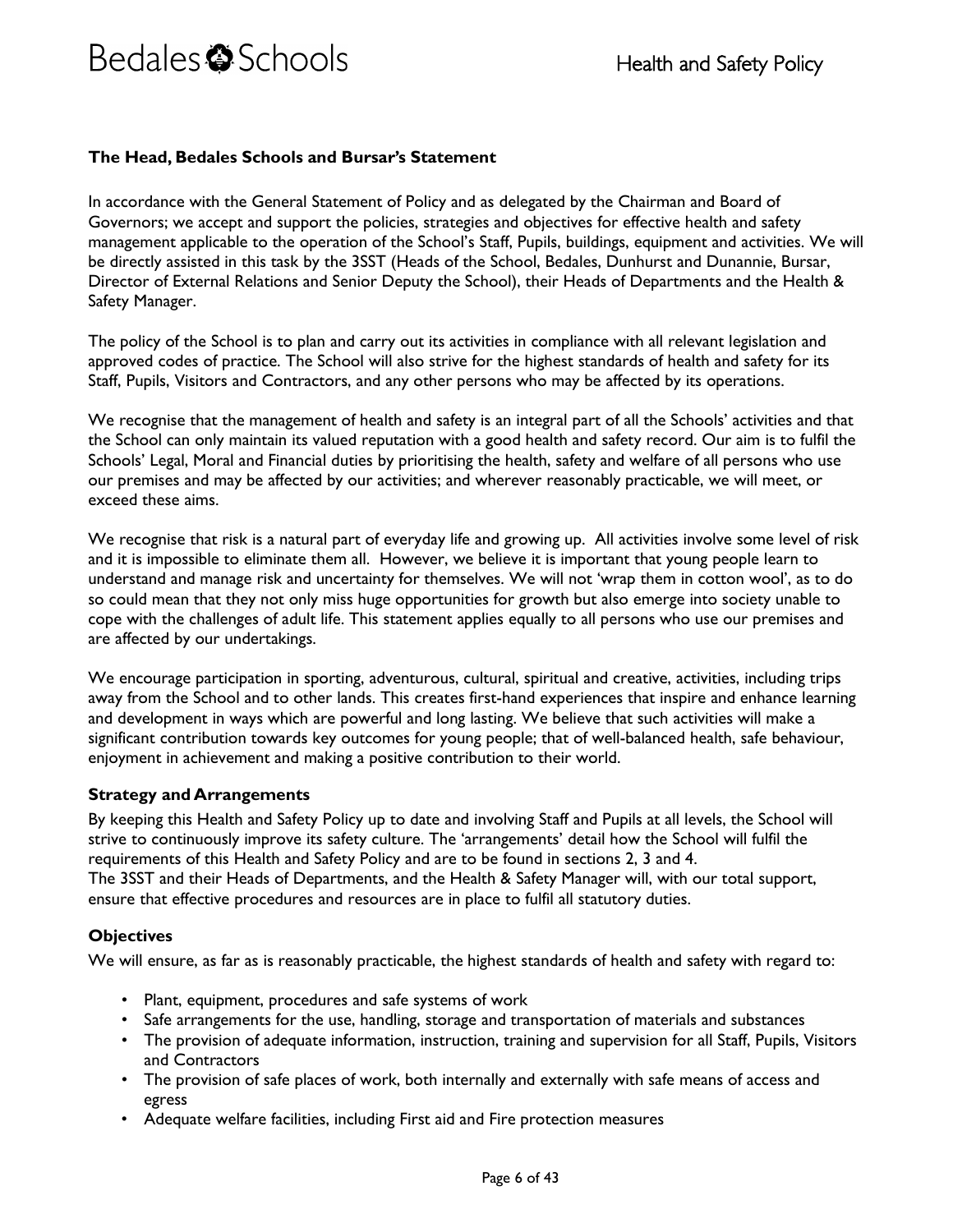#### <span id="page-6-0"></span>**All Staff and Pupils**

We encourage and indeed expect all Staff and Pupils to contribute to the Schools' efforts to develop a positive safety culture throughout the school. Temporary Staff, for health and safety purposes, are considered to be employees of the School.

No safety policy can be successful unless it actively involves everyone. The School will promote the involvement of all Staff and Pupils to instigate, develop and carry out measures to safeguard themselves and other's health and safety at work and during their learning activities.

We require an honest and open approach to the reporting of any incident or breach of policy, unsafe act or condition, engagement in unsafe behaviours, dangerous activities or damage to property.

#### <span id="page-6-1"></span>**Organisation**

The Head, Bedales Schools and Bursar are committed to their responsibilities for ensuring that all Staff are aware of and comply with the requirements set out in the School Health and Safety Policy.

The primary responsibility for ensuring safe conditions and systems of work are implemented lies with the 3SST, Heads of Departments, Bursar and Head of Estates & Facilities; the Health & Safety Manager will assist them to achieve these objectives. All are to apply this Policy in their areas of control and influence.

The Bursar has additional responsibilities as the Health and Safety Resource Manager and the Fire Safety 'Responsible Person'.

| Signed: |  |
|---------|--|
|         |  |

 $\sf{Headmaster}$  Date:  $\sf{Date:}$ 

Signed: The Contract Science of Bursar Contract Date: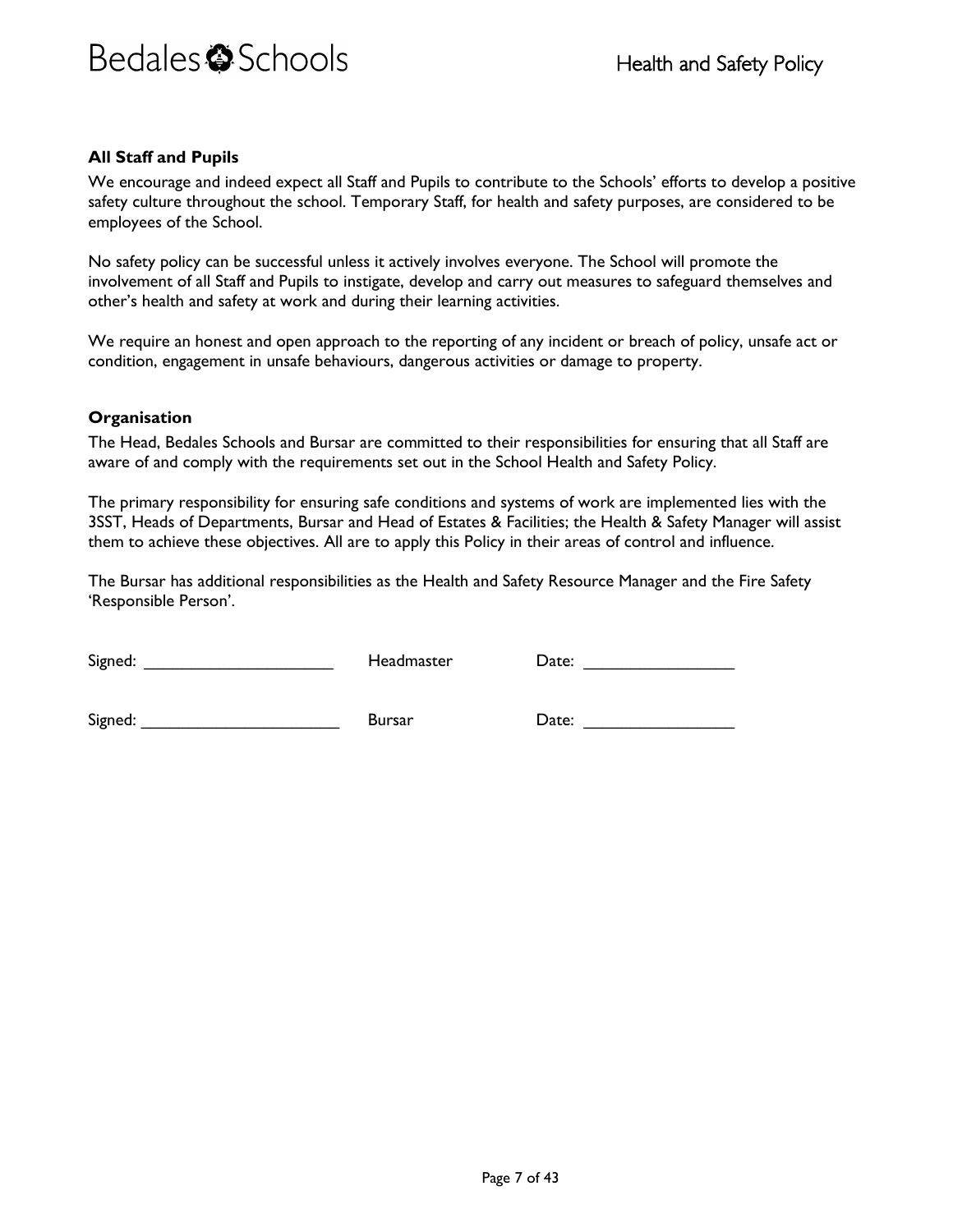### <span id="page-7-0"></span>**1. Safety Structure and Organisation**

This section comprises an outline of the safety structure and organisation. Further details of the duties and responsibilities of individuals are given in Part 2. See also the organisational chart and the Arrangements Section. Additionally, other policies have been developed for specific health and safety related matters and links directly to these are detailed within each relevant section. These additional polices should be read in conjunction with this policy.

#### <span id="page-7-1"></span>**1.1. The Head, Bedales Schools and Bursar**

The Head, Bedales Schools and the Bursar are responsible to the Board of Governors for ensuring that the Health and Safety Policy is reviewed regularly, and effective arrangements are in place for ensuring compliance with its aims and objectives.

#### <span id="page-7-2"></span>**1.2. The 3 Schools Senior Team (3SST)**

The members of the 3SST are responsible to the Head, Bedales Schools for ensuring that the more detailed parts of the Health and Safety Policy are incorporated into the daily activities of the Staff and Pupils. They endeavour to ensure teaching staff and pupils comply with the Governors' Health and Safety policy aims and objectives. When necessary they seek advice from the Bursar and/or the Health & Safety Manager.

#### <span id="page-7-3"></span>**1.3. Heads of Departments**

The Heads of Department, Heads of Boarding and House Staff are responsible to the relevant member of the 3SST for ensuring implementation of the requirements of the Health and Safety Policy in all activities within their departments – including the appointment of external contractors (see 2.29 below).

#### <span id="page-7-4"></span>**1.4. External Visits Co-ordinator**

The External Visits Co-ordinator is nominated by the Head of each School is responsible to the Head, Bedales Schools for the planning and co-ordination of external visits and to provide a focal point for advice and information to Heads of Departments and Teaching Staff. External visits include any trip away from the school premises, educational visits, community-based activities and all out-of-school activities.

#### <span id="page-7-5"></span>**1.5. Bursar (Also Health & Safety Resource Manager and Fire Safety Responsible Person)**

The Bursar is responsible to the Governors and the Head, Bedales Schools for ensuring that steps are taken to implement the requirements of the Health and Safety Policy in all the Schools' non-core or support services. The Bursar ensures that Facilities, Maintenance, Domestic Services, ICT, HR, Finance and Catering staff comply with the Governor's Health and Safety policy aims and objectives.

The Bursar also acts as the Health and Safety Resource Manager, responsible to the Head, Bedales Schools, ensuring that adequate resources are available to implement the health and safety policy and fulfilling the role of the 'Responsible Person' as defined in the Regulatory Reform (Fire Safety) Order. To assist him with this task, when necessary, he may seek advice from the Health & Safety Manager.

#### <span id="page-7-6"></span>**1.6. Head of Estates & Facilities**

The Head of Estates & Facilities is responsible for the management and maintenance of all School buildings, grounds, equipment, tooling and vehicles. The Head of Estates & Facilities shall ensure that all work equipment is operated in a safe manner and maintained in accordance with manufacturer's instructions. He/she must also provide, as far as is reasonably practicable, risk free and suitable arrangements for the safe storage and disposal of used items and waste materials. The Head of Estates & Facilities is the Fire Safety Duty Holder, chairs the Support Staff Health and Safety Committee and attends the Health & Safety Policy & Strategy meeting, whilst working closely with the Health & Safety Manager.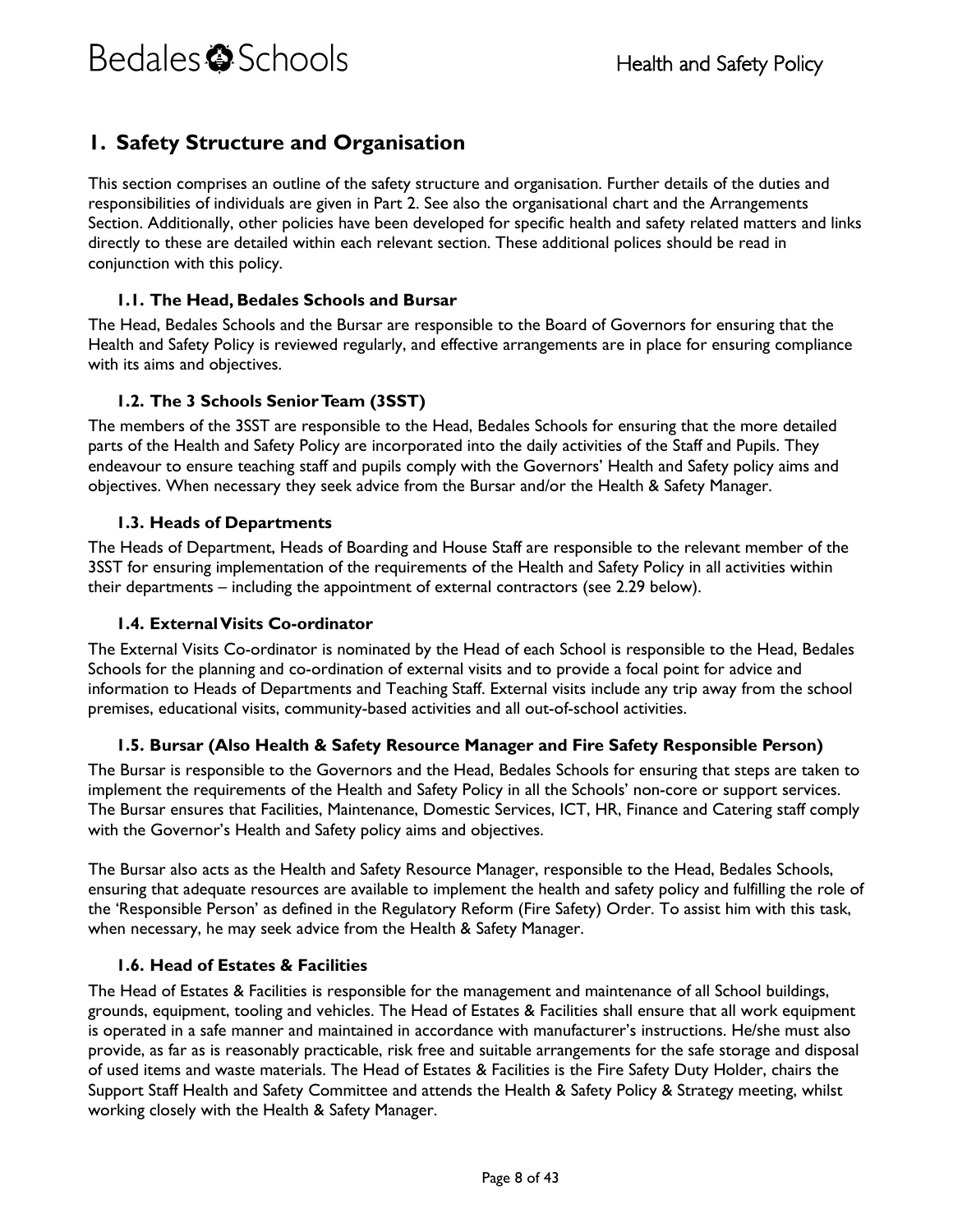#### **1.7. Health & Safety Manager**

<span id="page-8-0"></span>The Health & Safety Manager is responsible to the Head of Estates and Facilities for helping support staff to fulfil their roles and actively encourage the development of a positive safety culture throughout the entire School. The Health & Safety Manager attends all three Health and Safety Committees and the Health & Safety Policy & Strategy meeting.

#### <span id="page-8-1"></span>**1.8. Teaching Staff**

Teaching Staff are responsible to the Head, Bedales Schools through the relevant Heads of each School and their Heads of Departments for the effective application of the Health and Safety Policy and procedures on all activities associated with their teaching.

#### <span id="page-8-2"></span>**1.9. The Health Centre**

The Health Centre Nurses and Medical Matrons at Dunhurst and Dunannie are responsible to the relevant Heads of each School, for the operation of the Health Centre and for drawing up and implementing specific health and safety arrangements that are delegated to them. They shall ensure these are drawn up in consultation with the Health & Safety Manager.

#### <span id="page-8-3"></span>**1.10. First Aiders**

First Aiders are responsible to the relevant Heads of each School through the Health Centre, for administering first aid and ensuring their training remains up to date.

#### <span id="page-8-4"></span>**1.11. Fire Marshals**

Fire Marshals are responsible to the relevant Heads of each School and the Bursar, through the Health & Safety Manager, for assisting in the evacuation of buildings in the event of a fire or other emergency, and for ensuring their training remains up to date.

#### <span id="page-8-5"></span>**1.12. Human Resources (HR)**

The Head of Human Resources and Staff are responsible to the Head, Bedales Schools, through the Bursar, for implementing specific health and safety arrangements relating to the health and wellbeing of all Staff as are delegated to them. They shall ensure these arrangements are drawn up in consultation with the Health & Safety Manager.

#### <span id="page-8-6"></span>**1.13. All Staff**

All staff have a duty of care towards their colleagues, the Pupils and any Visitors, including Parents. Staff are actively encouraged to promote a sound safety culture throughout the School. Temporary staff are considered in the same way as permanent staff and must be afforded equal health and safety considerations and benefits.

#### <span id="page-8-7"></span>**1.14. Pupils**

Pupils will receive health and safety awareness training and additional training specific to any hazardous substance or activity prior to involvement. Pupils are encouraged to play an active role in achieving the aims of the health and safety policy and must act with due care and attention to the safety and welfare of themselves and others.

#### <span id="page-8-8"></span>**1.15. Contractors**

For the purpose of compliance with the policy, any person employed directly or indirectly by a contractor shall be deemed to be his employee and he, as the Principle Contractor, will take full responsibility for their actions whilst on school premises.

Where practicable, contractors will be selected from a list of Approved Suppliers. Contractors who are not on the Approved Suppliers list may be engaged for small works provided appropriate assessments of their capabilities are undertaken by the relevant department head and approved by the Health & Safety Manager.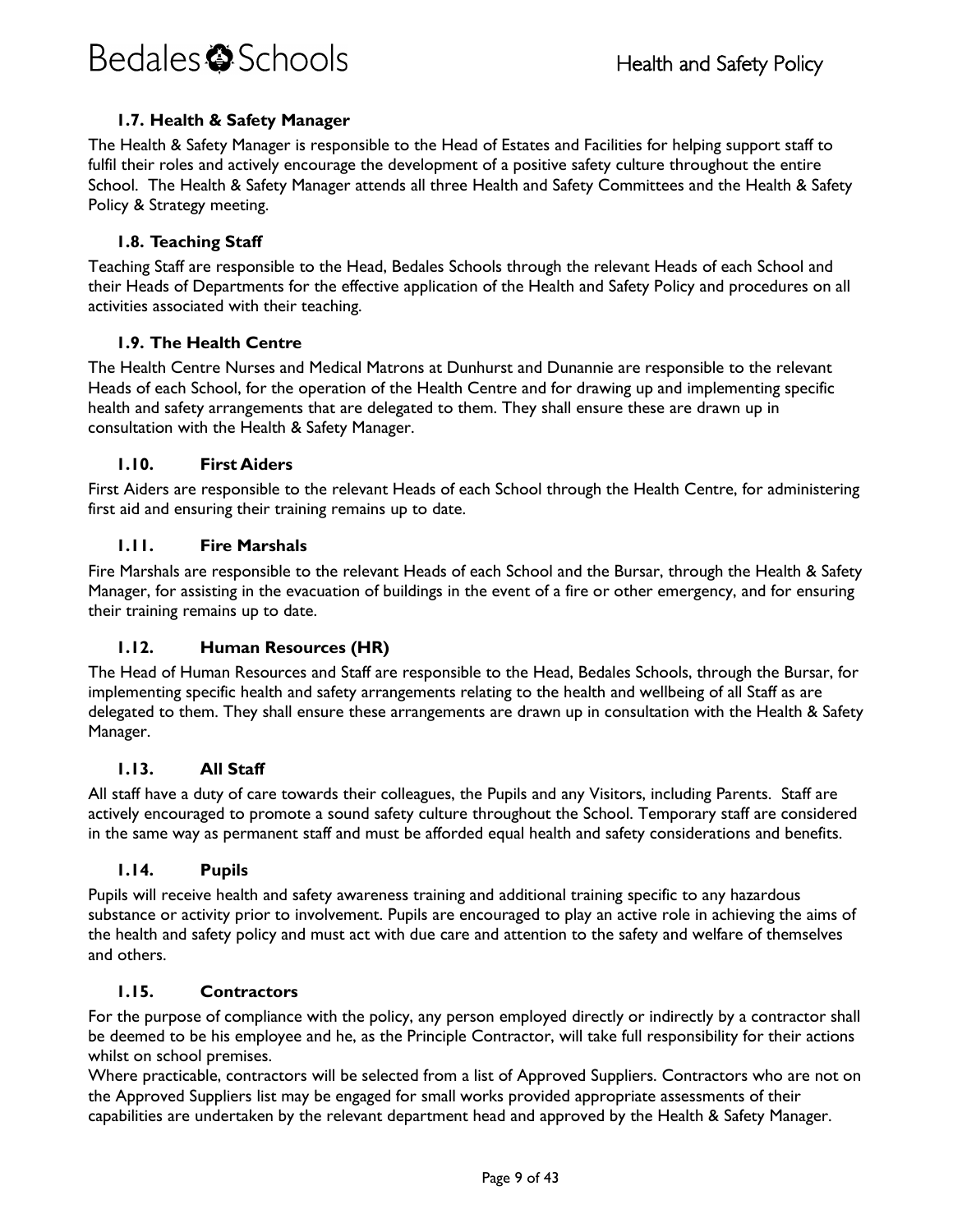All contractors must provide current liability insurance, risk assessments, a method statement and/or a safe system of work for the intended job. These items are the first step to becoming an approved supplier.

#### <span id="page-9-0"></span>**1.16. Consultation and Communication**

Consultation and communication with Staff and Pupils on health and safety matters must be regular. This can be by face to face discussion, e-mail, phone, or the use of notice boards, bulletins or flyers. There are no set times for communicating a health and safety issue to a line manager, a house parent or the health & safety manager.

#### <span id="page-9-1"></span>**1.17. Health and Safety Committees**

Health and Safety Committees provide a forum for the relevant Heads of each School, specific and nominated Heads of Department and Staff to consult with management on matters relating to health and safety, including changes in, or new, legislation that may affect the School. There are three Health and Safety Committees that meet once per term.

The School Bedales (Chair – Deputy Head, Operational & Co-Curricular) Dunhurst & Dunannie (Chair - Head of Dunhurst) Support Staff (Chair - Head of Estates & Facilities and Health & Safety Manager)

These committees will feed into the annual Health & Safety Strategy & Policy meeting, Chaired by the Head, Bedales Schools.

The Health & Safety Manager shall ensure that the minutes of meetings are issued to all committee members who will ensure that copies of the minutes are displayed on health and safety notice boards within their relevant departments.

### <span id="page-9-3"></span><span id="page-9-2"></span>**2. Responsibilities of Individuals**

#### **2.1. The Head, Bedales Schools and Bursar**

shall:

- Be responsible for the implementation of the Health and Safety Policy within the School
- Ensure that the roles of Bursar, Fire safety 'Responsible Person', Health & Safety Manager, Head of Estates and all Supporting Staff positions are adequately resourced to adequately fulfil the duties
- Ensure that detailed arrangements, policies, procedures and guidance are developed and implemented, and that adherence to them by Staff and Pupils is monitored and enforced

#### <span id="page-9-4"></span>**2.2. The Three Schools' Senior Team (3SST)**

shall:

- Act on behalf of the Head, Bedales Schools as and when required
- Take all reasonable steps to ensure that all staff within their areas of control comply with the requirements of the Health and Safety Policy and implement all relevant procedures detailed within it.

#### <span id="page-9-5"></span>**2.3. Heads of Department**

- Take all reasonable steps to ensure that all teachers and other staff within their departments comply with the requirements of the School's Health and Safety Policy and implement all relevant procedures detailed within it
- Ensure that all reasonably foreseeable hazards and risks are identified and where possible eliminated, reduced or minimised, control measures are such that remedial risks do not place Staff, Pupils or any other persons in danger
- Ensure that risk assessments are documented for significant hazards and reviewed when necessary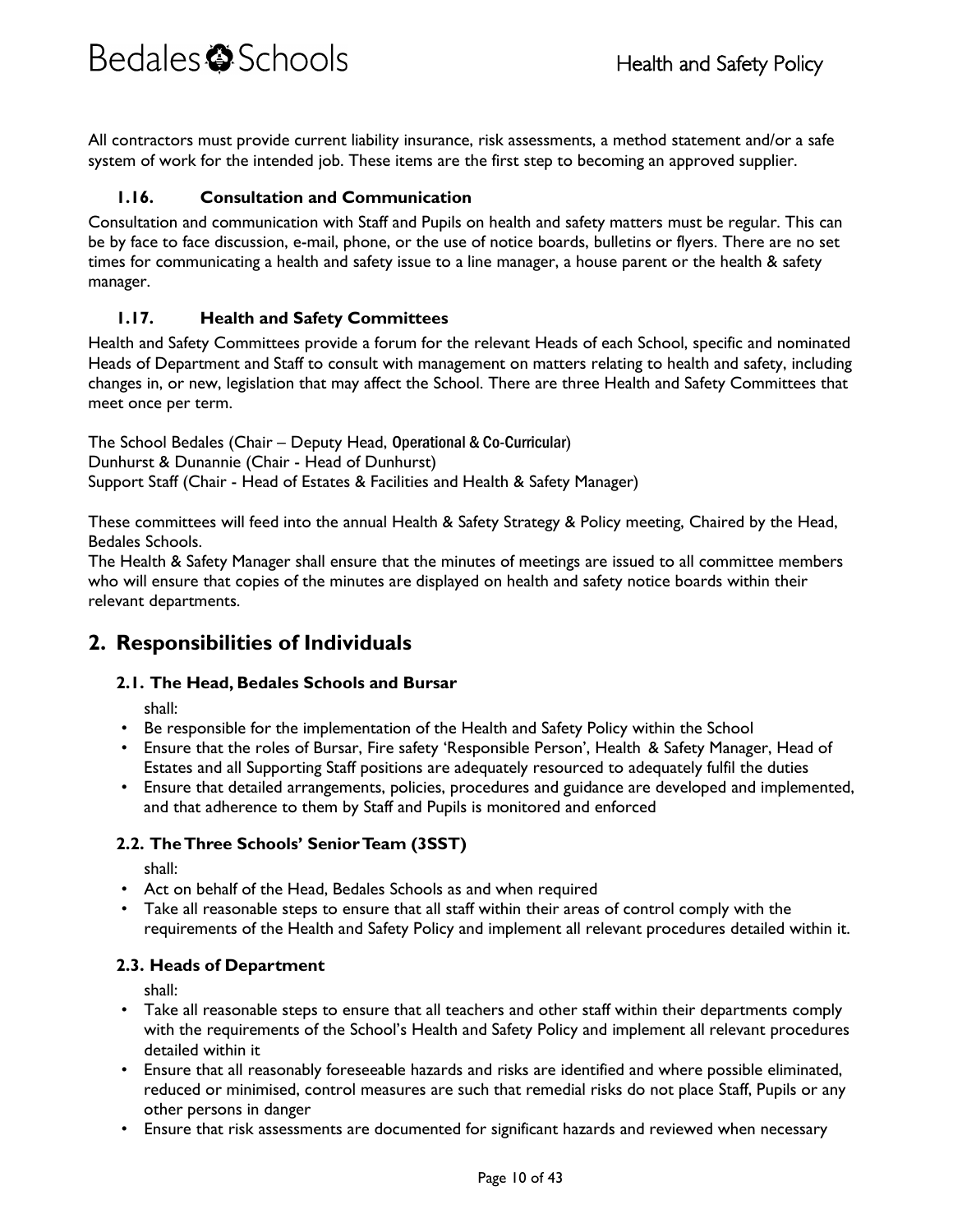- Ensure that all accidents or near miss incidents, ill health or damage to equipment are reported to the Health & Safety Manager;
- Ensure trained first aid personnel, equipped with adequate first aid facilities, are available at all times and that the Health Centre is informed of any treatment provided
- Ensure that a sensible approach is applied, and a balance achieved in line with the Head, Bedales Schools' and Bursar's Statement in recognising that some risk is a natural part of everyday life and is impossible to eliminate
- Ensure that all pupils are given every opportunity to participate in a wide range of activities, including science, drama, physical education, local activities, day visits, field studies and outdoor adventure activities

#### <span id="page-10-0"></span>**2.4. Specific and Nominated Heads of Department**

Certain Heads of Department have been identified as having a specific range of significant hazards and risks associated with the activities under their control. These Heads of Department shall ensure that pupils are not allowed unsupervised access to these activities and/or areas. However, those pupils that have been appropriately trained and are considered to be sufficiently responsible may be allowed to use equipment with minimal supervision.

#### <span id="page-10-1"></span>**2.5. Heads of Boarding and House Parents**

shall:

- ensure risk assessments are undertaken and control measures are in place for all boarding houses
- keep records of training by house staff and ensure that it remains in-date
- ensure the safety, welfare and security of pupils at all times whilst on flat
- ensure fire drills are carried out for all boarding houses once per term
- ensure any defects or hazards are reported to the Facilities Help Desk immediately
- ensure that injuries, dangerous occurrences, ill health or damage to property are reported to the Health & Safety Manager

#### <span id="page-10-2"></span>**2.6. Head of Physical Education**

shall:

- ensure risk assessments are undertaken all outdoor games, swimming, athletics, gymnastics, and other adventurous activities organised under the responsibility of the PE department
- ensure staff supervising PE are trained and competent, that records of the training are kept, and that the training remains in-date
- ensure that all injuries are reported to the Health & Safety Manager

#### <span id="page-10-3"></span>**2.7. Head of Science**

- ensure risk assessments are undertaken and control measures are in place for all experiments, including the use and storage of equipment
- ensure that the Control of Substances Hazardous to Health (COSHH) assessments and the Consortium of Local Education Authorities for the Provision of Science Services (CLEAPSS) Hazcards are kept on the use and safe storage of all chemicals;
- ensure that the Science Department keep records of all specific training by teaching staff and technicians and that the training remains in-date;
- ensure that all injuries, dangerous occurrences or damage to equipment are reported to the Health & Safety Manager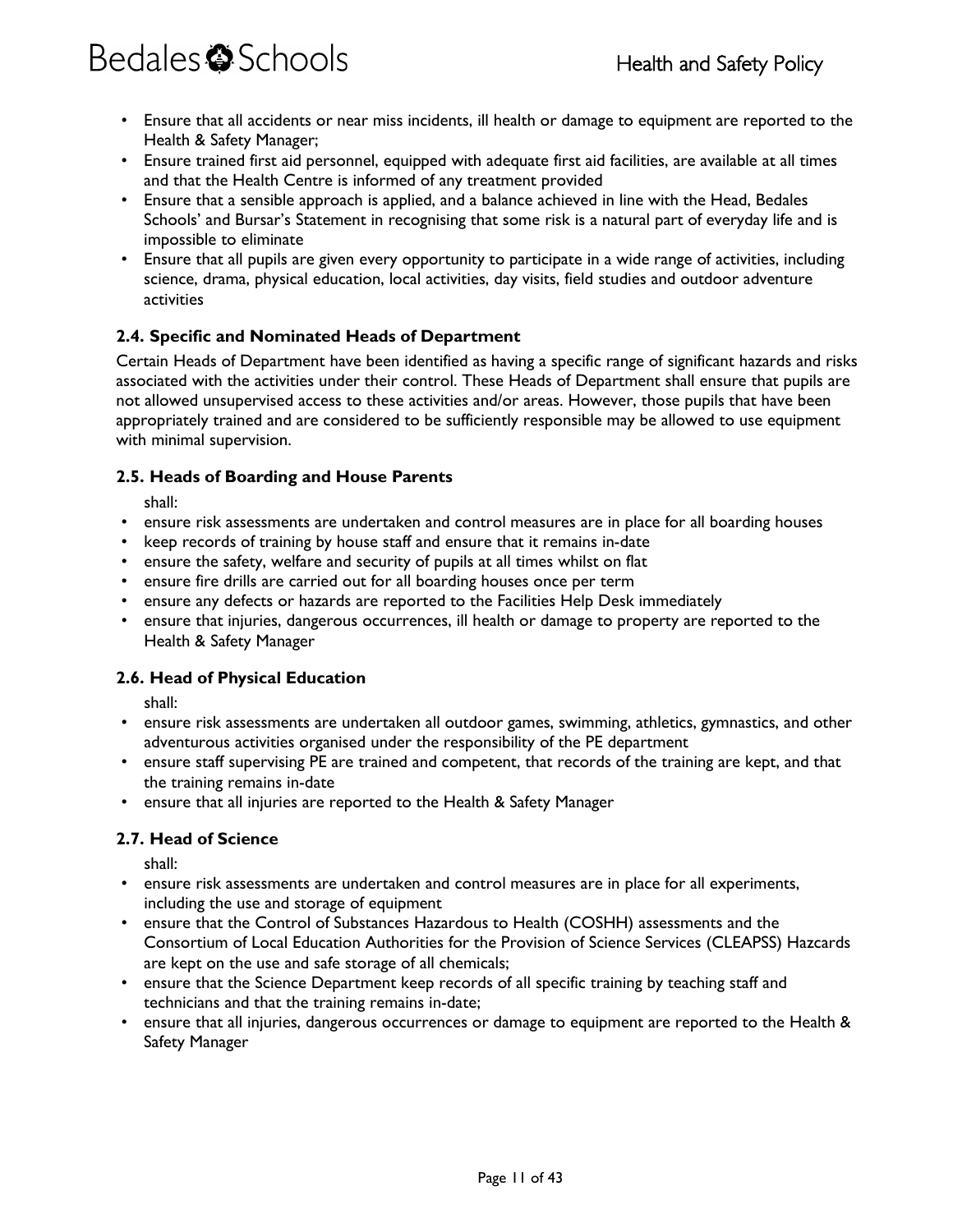#### **2.8. Head of Design (Head of Art and Design at Dunhurst)**

<span id="page-11-0"></span>shall:

- ensure risk assessments are undertaken and maintained for all activities, the use of all equipment and machinery, and the safe storage of flammable materials
- ensure that the Design Department keep records of all training and that it remains in-date
- ensure that Pupils are closely supervised and only those pupils specifically trained and considered to be sufficiently responsible are allowed to use machinery with minimal supervision
- ensure that all injuries, dangerous occurrences or damage to equipment are reported to the Health & Safety Manager

#### <span id="page-11-1"></span>**2.9. Head of Art**

shall:

- ensure risk assessments are undertaken and control measures are in place for all hazardous substances used in the ceramic studio, and the use and safe storage of oil-based paint and other flammables
- ensure the Art Department keep records of all training undertaken by Staff and that it remains in-date
- ensure that all injuries, dangerous occurrences or damage to equipment are reported to the Health & Safety Manager

#### <span id="page-11-2"></span>**2.10. Head of Drama**

shall:

- produce and maintain risk assessments for the lighting, electrical equipment, and the safe construction, movement, building and dismounting of scenery, props and staging
- ensure that risk assessments are undertaken for all events taking place within the theatre (including visiting performances)
- ensure the Drama Department keeps records of all training of teaching staff and technicians, including Students and assistants' Usher training, and that it remains in-date
- ensure that all injuries, dangerous occurrences or damage to equipment are reported to the Health & Safety Manager

#### <span id="page-11-3"></span>**2.11. Head of Outdoor Work**

shall:

- ensure risk assessments, including COSHH assessments, are undertaken and control measures are in place for all Outdoor Work activities, buildings and outside areas and animals
- provide a workplace and environment that does not pose an unacceptable risk to the health, safety and welfare of Staff, Pupils, any other persons, or animals involved in Outdoor Work
- ensure that only those pupils sufficiently trained and competent are allowed to use machinery with minimal supervision, and those who are not are to be closely supervised
- be vigilant to the types of disease that can be contracted through working with animals (zoonoses)
- ensure that all injuries, dangerous occurrences or damage to equipment are reported to the Health & Safety Manager

#### <span id="page-11-4"></span>**2.12. Heads of Department and staff supervising visits/external activities**

- ensure risk assessments for all external activities that are undertaken by staff and pupils are completed and approved
- ensure that teaching and other staff involved are assessed as competent and suitable for the planned activities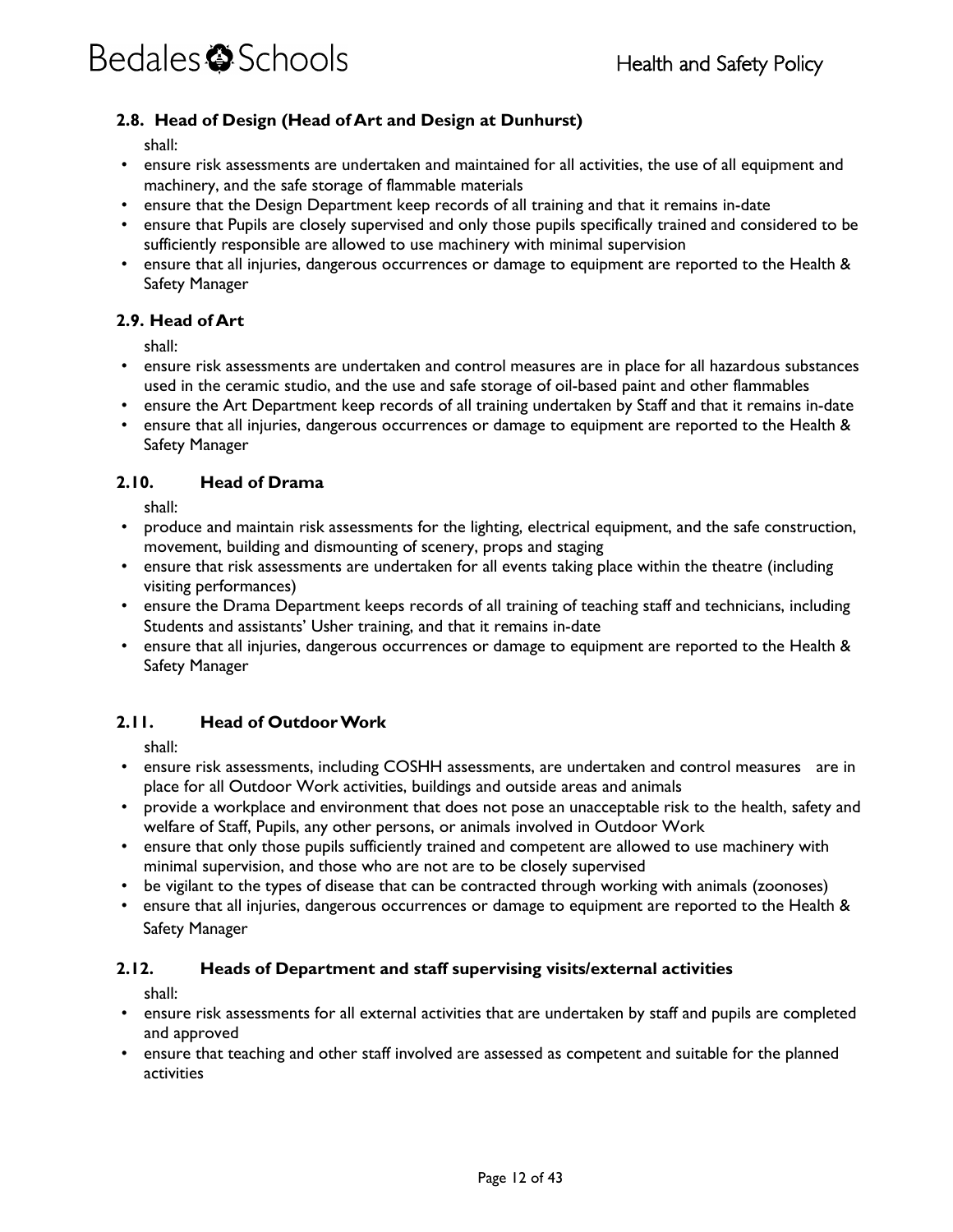- ensure that the person(s) having direct responsibility for the supervision and conduct of a group of young people during an activity, are aware of and include in their plans their responsibility for the health, safety and welfare of the group
- ensure all accidents or incidents that could have resulted in injury, ill health or damage to equipment are reported to the Health & Safety Manager regardless of the location in which the incident occurred

#### <span id="page-12-0"></span>**2.13. Head of Catering**

shall:

- ensure risk assessments, for all main kitchens, catering areas and barbeques (including COSHH assessments) are undertaken and risk control measures put in place for all catering activities and public events
- ensure the safe use and storage of equipment and flammables, and that COSHH procedures for chemicals and other relevant products are strictly adhered to
- ensure the Hazard Analysis Critical Control Point (HACCP) approach is used to identify potential food hygiene/safety hazards and ensure the highest food safety standards are maintained
- ensure the Catering Department keep records of all training by chefs, food handlers etc., and that the training remains up to date
- ensure all accidents or incidents that could have resulted in injury, ill health or damage to equipment are reported to the Health & Safety Manager including the location in which they occurred.

#### <span id="page-12-1"></span>**2.14. Educational Visits Co-ordinators** (in collaboration with Heads of Departments)

shall:

- co-ordinate the planning of non-routine external visits and assist with the risk assessment process
- provide a focal point for advice and information for non-routine external visits
- ensure that the planning and preparation of non-routine external visits include measures to safeguard young people and accompanying adults from harm
- ensure that parents and/or guardians are provided with detailed information
- ensure that written consent is obtained from the parent and/or guardian for the young person's involvement in the activity. This permission will include their consent to any emergency medical treatment
- ensure that suitable and sufficient risk assessments are completed for all stages of the visit and activities to be undertaken
- ensure that all injuries, dangerous occurrences or damage to equipment are reported to the Health & Safety Manager

#### <span id="page-12-2"></span>**2.15. Bursar** (as Health and Safety Resource Manager)

- follow the Health & Safety Policy closely and endeavour to achieve the aims and goals as stated in the Head, Bedales Schools' and Bursar's opening statement
- ensure that effective measures are in place to achieve, as a minimum, compliance with current legislation and standards
- annually review the School Health and Safety Policy, in consultation with the Health & Safety Manager
- in consultation with the Health & Safety Manager ensure that a plan for health and safety training is set up and maintained. The training must be specific to Staff roles and activities in relation to foreseeable hazardous conditions in their workplace and the appropriate actions to be taken
- ensure that all staff and persons working in the School receive a copy of this Policy Document with the following instructions: 'by accepting an engagement to work at the School, within buildings, out on site or with any Staff or Pupils, it is considered also to be an acceptance to fully comply with the School ' Health and Safety Policy'
- take an active interest and be involved fully with the Health & Safety Committees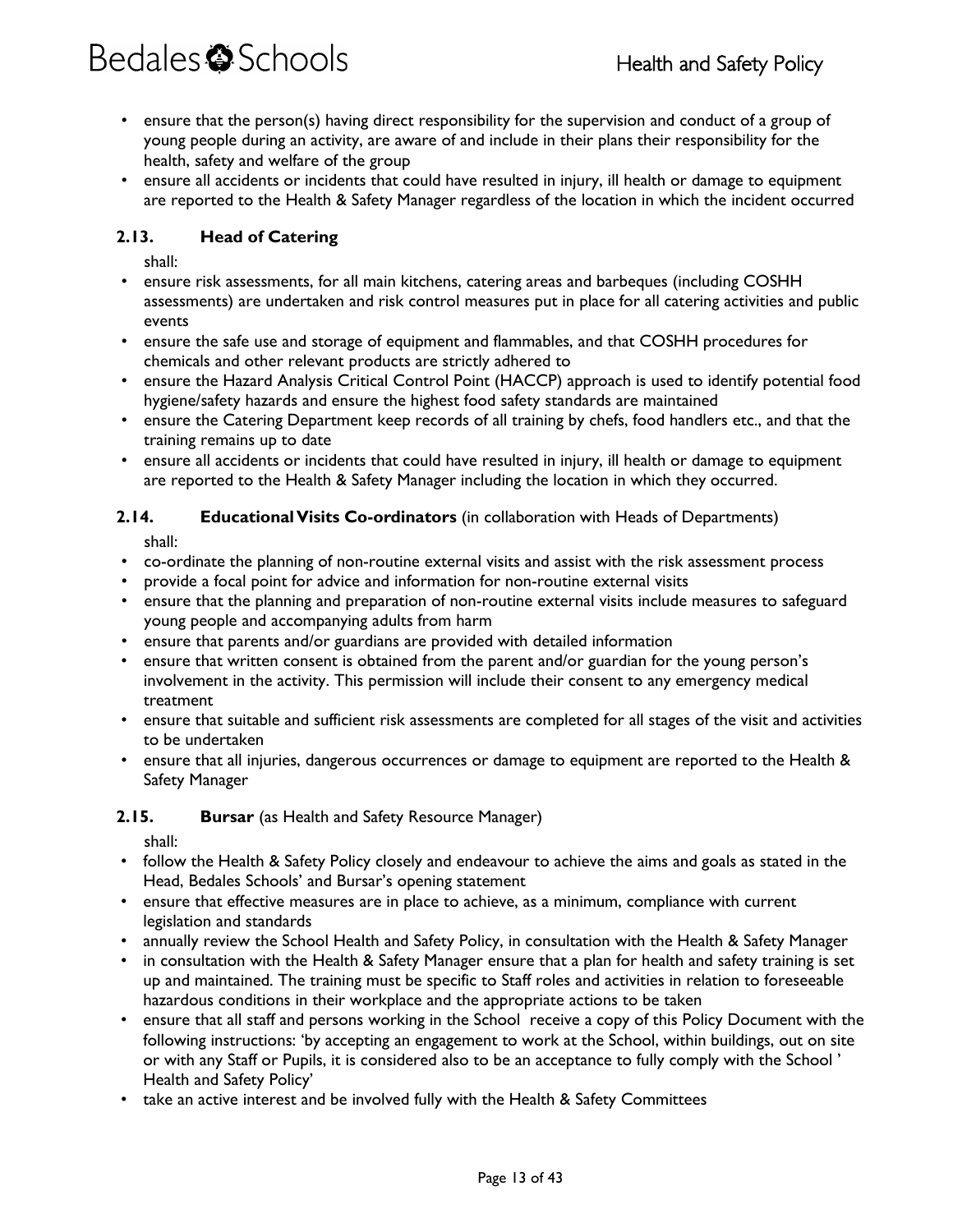#### <span id="page-13-0"></span>**2.16. Bursar** (as Fire Safety Responsible Person)

shall:

- in his/her role as Fire Safety Responsible Person, the Bursar shall:
- act as the 'Responsible Person' as detailed under the Regulatory Reform (Fire Safety) Order
- ensure fire safety issues are addressed and, specifically, following a risk assessment, that all appropriate fire safety measures are completed as a matter of priority
- ensure the residual risks to life from fire are kept under review and that fire risk assessments are kept up to date
- <span id="page-13-1"></span>• ensure a Fire Safety Policy and a Fire Safety Management Plan are drawn up, implemented and maintained

#### **2.17. Head of Estates & Facilities** (together with the Bursar and Health & Safety Manager) shall:

- ensure that, as far as is reasonably practicable, the School identifies and incorporates associated health and safety standards into the specification of any design, construction, purchase, material or service
- ensure that adequate and competent health and safety assistance is available to the School to enable it to carry out its statutory duties
- ensure that effective arrangements are in place to monitor the health and safety standards of Contractors and Suppliers
- report regularly to the Bursar on compliance with the Health and Safety Policy
- as required arrange for the provision of necessary health and safety monitoring and training aids
- appoint a Buildings Caretaker to undertake routine testing/checks of all buildings within the School with delegated authority to help in achieving the standards as set out in this Policy Document;
- ensure that, before any contractor is engaged, an adequate assessment has been made of the competence and ability of that contractor to undertake the work safely and according to legal requirements
- ensure a competent 'Principal Designer' is appointed where the Construction (Design and Management) Regulations (CDM) apply to projects commissioned by The School
- ensure a comprehensive asbestos register is kept and maintained for all buildings, and carry out annual monitoring of residual materials

#### <span id="page-13-2"></span>**2.18.Head of Estates and Facilities** (together with Maintenance, Grounds, and Domestic Departments) shall:

- co-operate with other occupiers of buildings and offices to help them maintain, as far as is reasonably practicable, a safe and healthy working and learning environment; as a minimum, to help them meet the requirements of the Health and Safety at Work Act and the Regulatory Reform (Fire Safety) Order; and all applicable subordinate legislation;
- ensure that all maintenance and repair work carried out on the premises is undertaken by Competent Persons and complies with the relevant statutory provisions;
- ensure that a written risk assessment and safe system of work for all significant works is prepared and submitted to the Health & Safety Manager for approval before allowing maintenance staff to undertake any hazardous operation
- ensure all buildings have up to date health and safety files. These should contain relevant information to enable any residual health and safety risks to be controlled during maintenance, repair, construction work or demolition
- ensure that all equipment is safe and fitted with the necessary guards or safety devices and that it complies with current safety standards and legislation (PUWER) and (LOLER)
- ensure that inspection and maintenance of all equipment, in accordance with the manufacturer's recommendations, and ensure that records are kept in evidence
- in liaison with the 3SST and Bursar, co-operate with any other occupiers of the buildings or offices to meet the resource requirements of fire risk assessments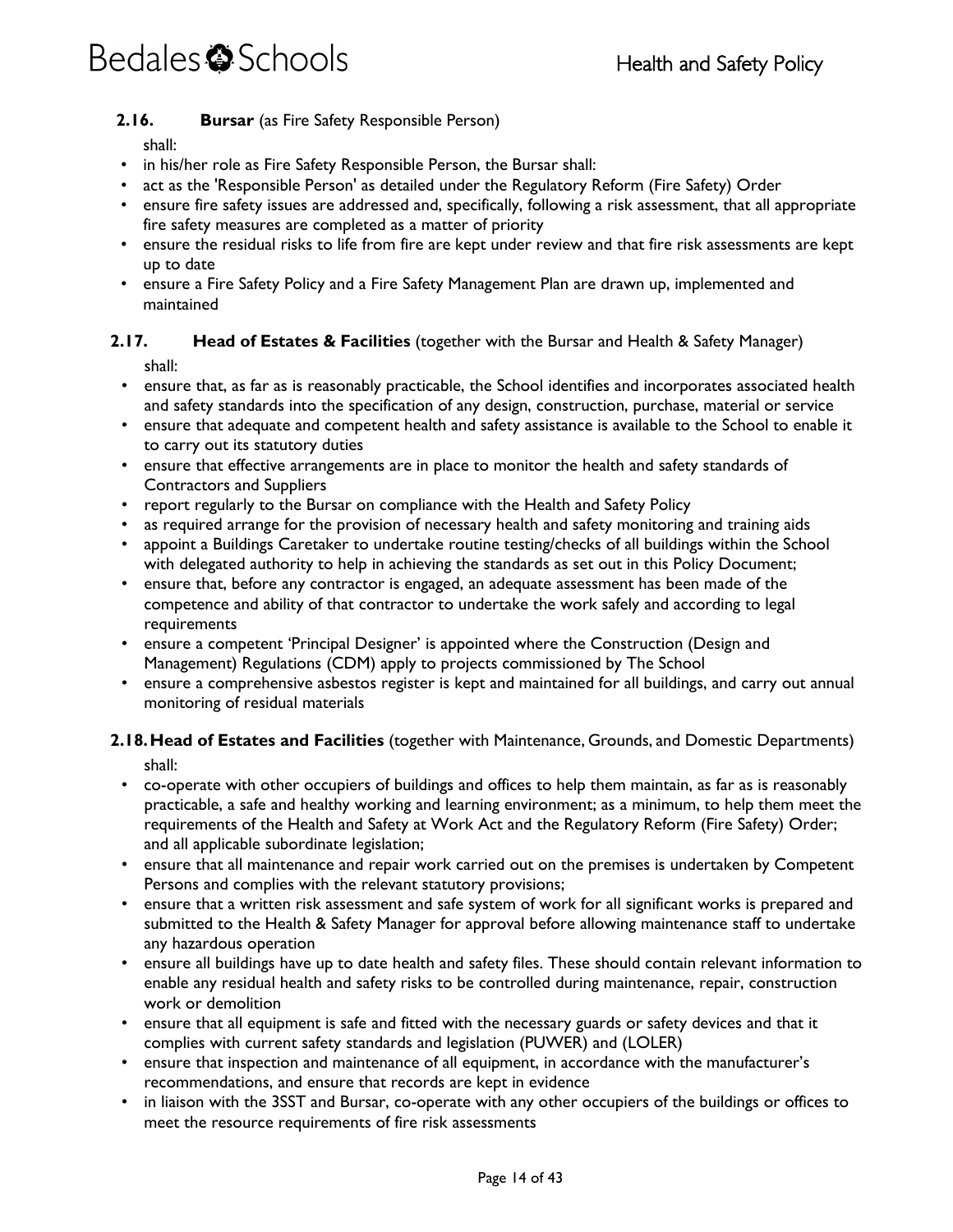#### <span id="page-14-0"></span>**2.19. Health & Safety Manager**

shall:

- co-ordinate health and safety matters within the three Schools
- report injuries, diseases and dangerous occurrences to the Health and Safety Executive, as required by the Reporting of Injuries, Diseases and Dangerous Occurrences Regulations (RIDDOR);
- ensure that Contractors and Visitors are provided with relevant induction or instructions as necessary to ensure their health and safety when on the School premises
- observe the working environment in any premises within the School and bring any deficiencies to the attention of the facilities helpdesk
- ensure that adequate emergency plans are in place to provide a rapid and effective response to any major incident concerning health, safety or fire safety affecting he School or its premises and operations
- actively promote a positive health and safety attitude and culture throughout the three Schools
- liaise with the Health and Safety Executive (HSE) and other official and professional bodies as required
- advise management of the implications of all relevant new and existing legislation
- maintain copies of relevant health and safety documents
- assist and advise all staff on risk assessments, safe systems of work and methods of accident prevention
- investigate serious accidents and dangerous occurrences and recommend means of preventing recurrences
- attend and produce minutes from the termly Health and Safety Committee meetings
- take all reasonable steps to ensure that suitable personal protective equipment (PPE) is provided and that it is properly inspected, cleaned, used and returned to the correct storage facility after use
- ensure that an inventory of hazardous substances is maintained, that relevant information on health and safety matters is passed to the users of such substances and that appropriate personal protective equipment is issued and used
- in liaison with the 3SST and the Bursar, ensure that there is a sufficient number of trained Fire Marshals, in suitable locations, to ensure the safe and prompt evacuation of buildings.

#### <span id="page-14-1"></span>**2.20. Teaching Staff**

- ensure the health and safety of all pupils in their classes as far as is reasonably practicable
- consider all relevant health and safety issues and ensure that sufficient resources are available to overcome any significant risks
- ensure that all pupils have sufficient training, instruction and supervision to carry out their activities without significant risk to their health, safety and welfare
- seek health and safety assistance, in the first instance, via the Staff Health and Safety Handbook.?
- where additional assistance is required, teachers are encouraged to seek advice from their Heads of Department and the Health & Safety Manager
- liaise with the Head of Department, the Health & Safety Manager and the Bursar, keeping them informed of any significant risks to health and safety, in relation to the premises, the School, activities or any inadequacies of the School Health and Safety Policy or associated documents
- ensure external activities that they undertake with pupils under their control, are adequately risk assessed and that any necessary control measures identified are put in place to manage remedial risk
- ensure that they remain competent and suitable for the planned external activities, and that any assessments and plans they draw up are approved and signed off by their Head of Department
- ensure that all injury accidents or dangerous incidents that could have resulted in injury, ill health or damage to equipment are reported to the Health & Safety Manager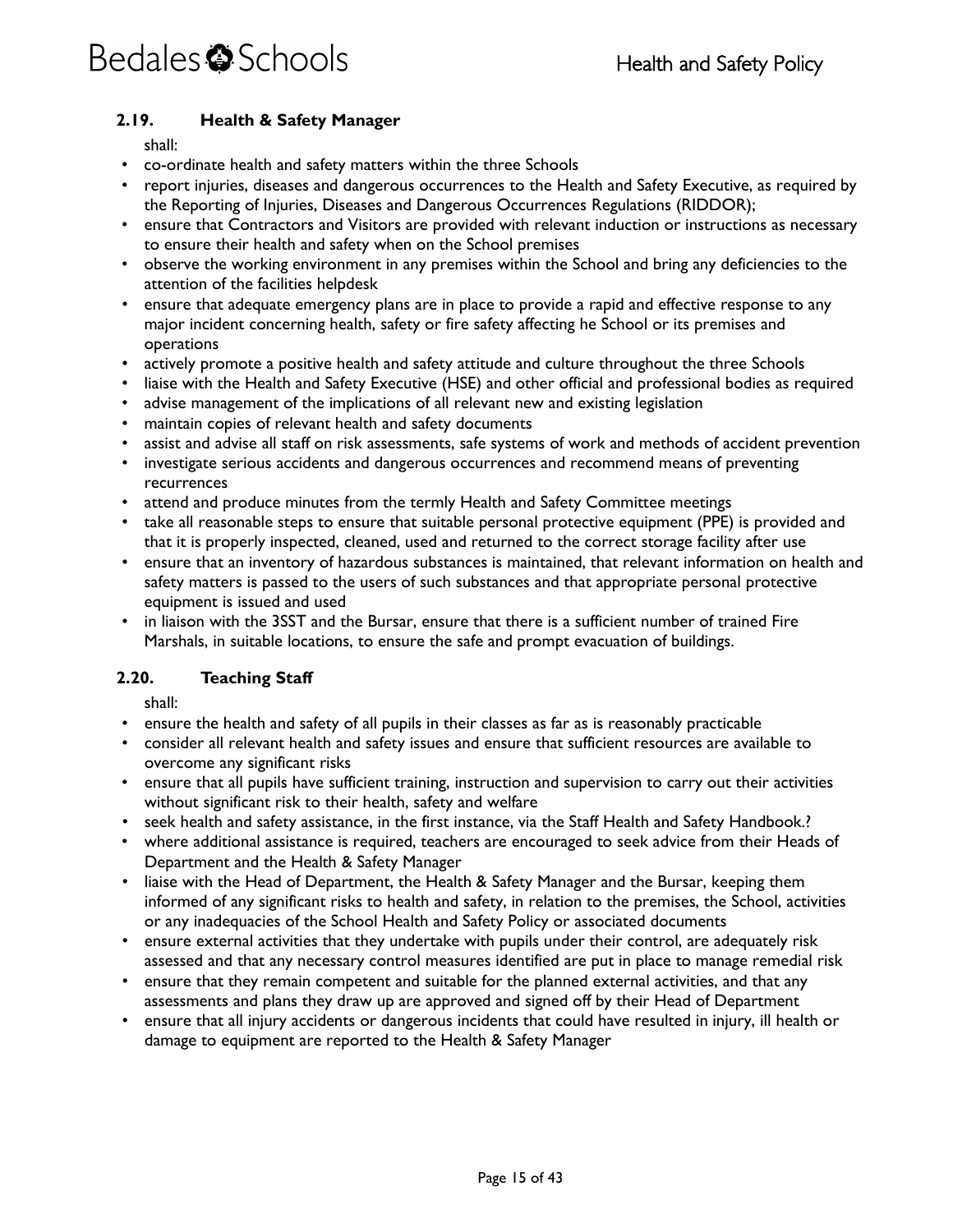#### <span id="page-15-0"></span>**2.21. Health Centre (including Medical Matron at Dunhurst and Dunannie)**

shall:

- record details of all injuries, incidents or ill health affecting Pupils, Staff, Contractors or Visitors and forward copies to the Health & Safety Manager, followed by termly reports to relevant members of the 3SST
- review the First Aid policy on an annual basis and consider the First Aid cover arrangements throughout the School to maintain adequate cover
- ensure First Aid cover currently in place, is suitable and sufficient. Also, ensuring there are enough qualified First Aiders to treat all reasonably foreseeable incidents or major emergencies, both during term time and recess periods
- maintain the First Aid register and arrange new and refresher training in a timely manner
- Ensure that individual First Aiders and their line managers are made aware of their recertification dates

#### <span id="page-15-1"></span>**2.22. First Aiders**

shall:

- ensure their training remains up to date and apply for refresher training in a timely manner
- ensure they are familiar with and follow the First Aid policy and the associated procedures and arrangements for first aid as drawn up by the Health Centre
- ensure they carry out periodic inspections of their first aid boxes and, where items have been used or have become out of date, they should contact the Health Centre for replacements

#### <span id="page-15-2"></span>**2.23. Fire Marshals**

shall:

- ensure their training remains up to date and apply for refresher training in a timely manner
- ensure they are familiar with the applicable actions required during an emergency evacuation
- only 'sweep' a building during evacuation if sure it is safe to do so
- on arrival at the designated fire assembly point, assist with the checking of names on the fire registers.
- report the results of checks to the head of department and await further instructions from the Facilities Department (or Fire Brigade if in attendance)
- inform the Health & Safety Manager of any changes that may affect their ability to continue their duties
- ensure their line managers and the Health Centre are aware of any changes that may affect their ability to carry out their duties

#### <span id="page-15-3"></span>**2.24. Head of Human Resources** (with the assistance of HR staff)

shall:

In liaison with the Health & Safety Manager, maintain the following policies:

- o Display Screen Equipment
- o Substance Misuse
- o Anti-bullying and Harassment
- o Vehicles and Driving
- o Anti-disability Discrimination
- o General Site Induction
- o Smoking and Vaping
- o Lone Working
- o Stress and Mental Health
- o New and Expectant Mothers
- The HR Manager and staff shall deal with all staff related issues on a daily basis whilst maintaining the highest standards of confidentiality and data protection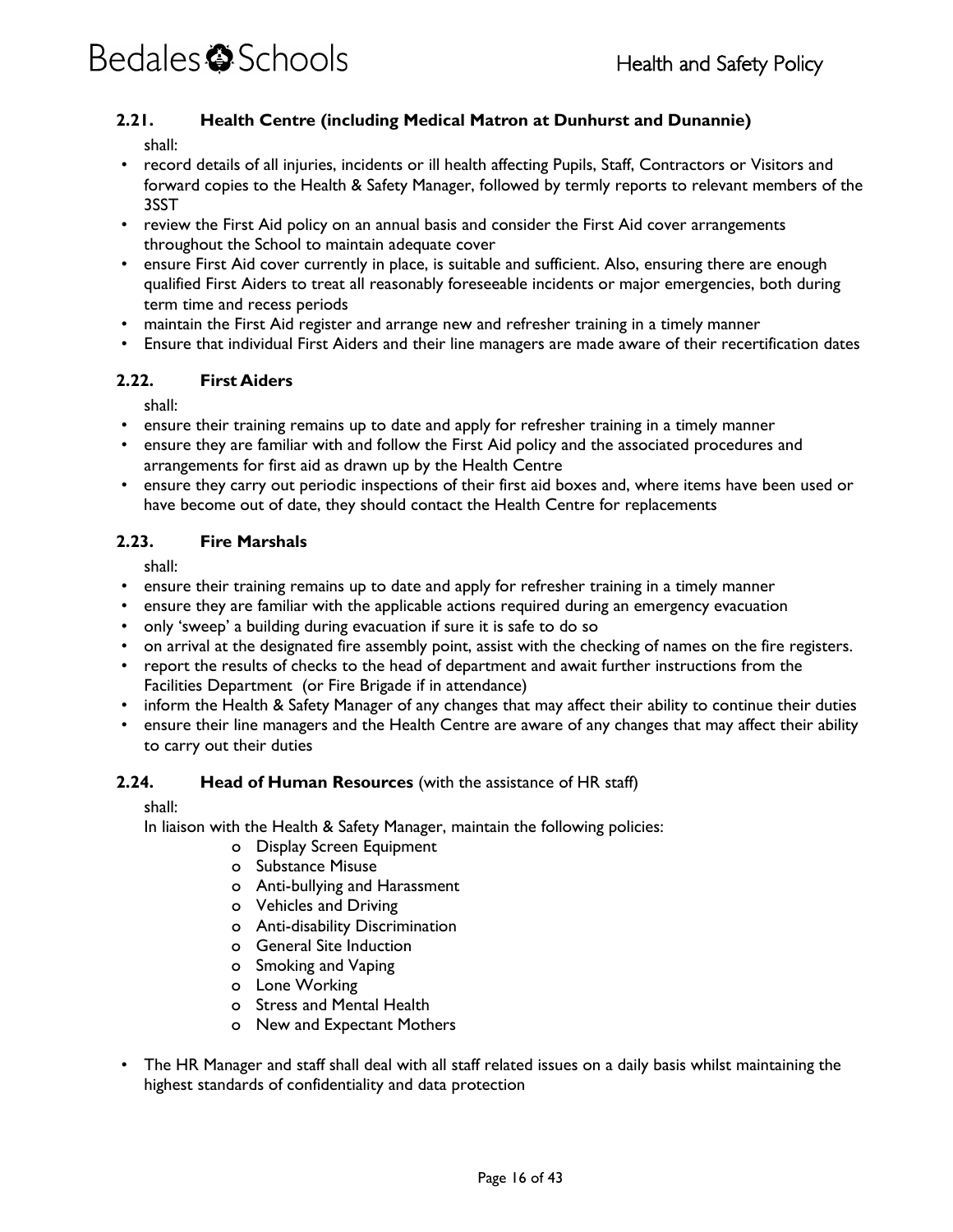- The HR Manager and staff are responsible for the content and documentation of all employment contracts and ensuring close adherence to Employment law where conflict may result from these contracts
- Any Mental Health issues must be determined as 'work/school related' to enable the involvement of professional Occupational Health support. Staff with issues that are not work related may be supported through 'Lifeworks' who provide confidential help and their contact details are available from the Health Centre or the Health & Safety Manager

#### <span id="page-16-0"></span>**2.25. Head of Finance**

shall:

- ensure staff are trained and competent to carry out their duties
- provide suitable equipment and a comfortable environment for staff
- notify the ICT or Facilities Department of defects with equipment or shortcomings in the environment
- maintain vigilance to the needs of staff in relation to general wellbeing and good mental health
- ensure all staff carry out Display Screen assessments via the e-learning facility 'WorkRite'
- report incidents that caused, or could have caused, injury to the Health & Safety Manager in the first instance, suggesting practical prevention solutions

#### <span id="page-16-1"></span>**2.26. Head of ICT**

shall:

- ensure staff are suitably trained and progressing in line with current technology to gain sufficient knowledge to carry out their duties safely
- provide suitable equipment and a safe and comfortable environment for all staff
- ensure only the most competent staff handle complex electrical, wiring or program tasks
- report all incidents that caused, or could have caused, injury to the Health & Safety Manager in the first instance, suggesting practical prevention solutions

#### <span id="page-16-2"></span>2.27. **All Staff** (regardless of position)

shall:

- co-operate in complying with the requirements of the School' Health and Safety Policy
- act with due care for the health, safety and welfare of themselves, their colleagues and all other persons
- comply with all instructions and procedures issued for safe working and challenge those that may need updating at any time
- correctly use protective clothing and safety equipment and follow safe systems of work when provided
- report to their supervisors or the Health & Safety Manager, any defect in plant, equipment or safety procedures that come to their notice
- report to their supervisors or the Health & Safety Manager, any incidents which have led, or might have led, to injury or damage to property
- co-operate willingly with investigations undertaken to establish the root cause of an incident and assist in analysing preventative measures to eliminate or reduce recurrences

**Note:** The School forbids Staff to authorise, initiate or allow to continue, any process, operation or activity that could knowingly result in significant injury. This does not include sporting activities provided that all equipment is in good order and used as the manufacturer intended.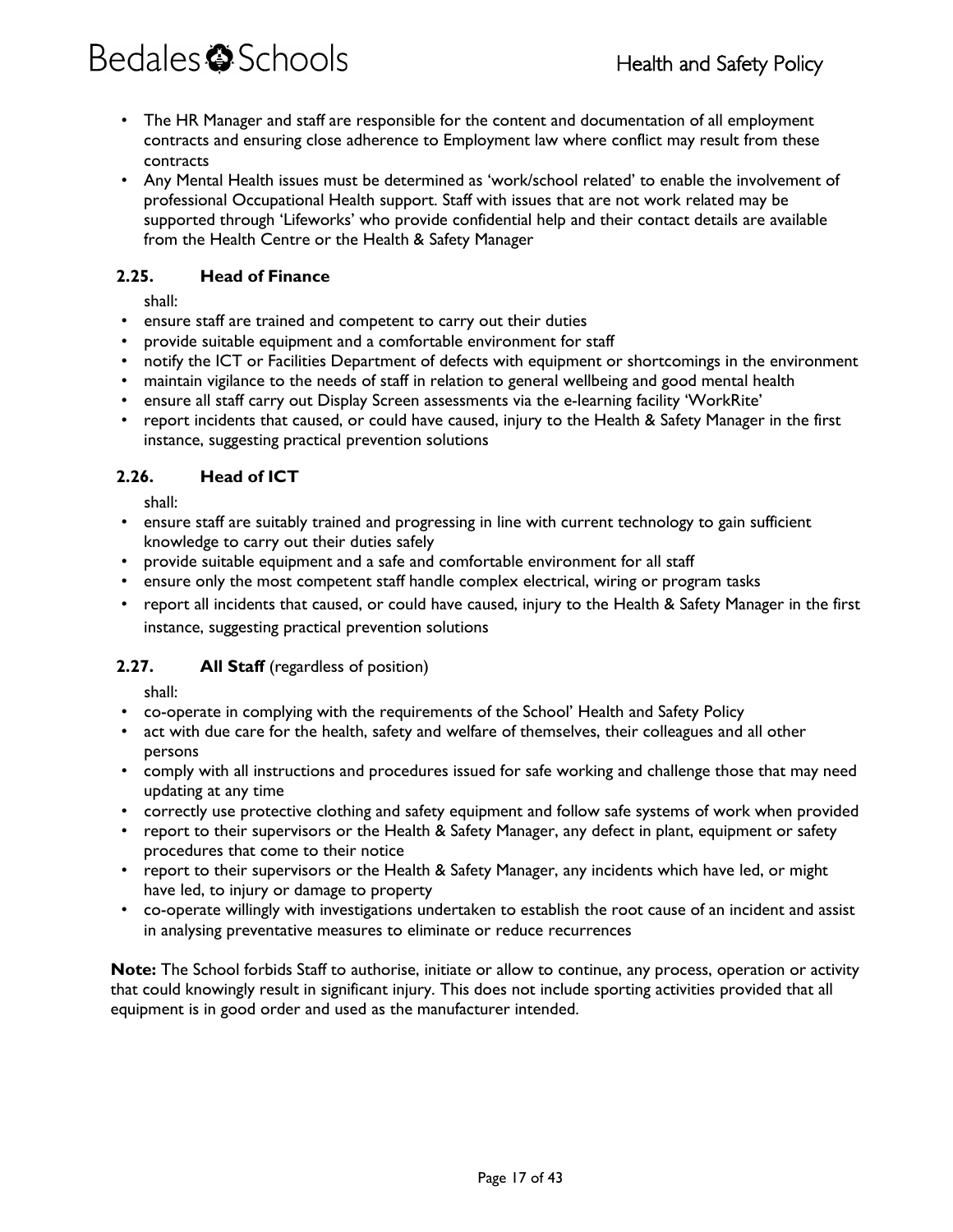#### <span id="page-17-0"></span>**2.28. All Pupils at the School**

shall:

- co-operate in complying with the requirements of the School' Health and Safety Policy
- act with due care and attention to the health, safety and welfare of themselves, their friends and all other persons
- comply with all instructions and procedures given by their Teachers for safe working and activities
- use any protective clothing and safety equipment exactly as instructed
- tell their Teacher of any defects found in machinery, equipment or property that may come to their notice
- report openly and honestly to their Teachers any incidents, which led or could have led, to injury or damage and then co-operate with any investigation undertaken to create preventative measures
- be reassured that confidentiality will be maintained if requested and that honesty is the best policy

#### <span id="page-17-1"></span>**2.29. Contractors**

- provide a completed Contractor's questionnaire, Insurance details, Risk assessments, method statement and proof of competence prior to being awarded a contract of work
- report to the Facilities reception desk before starting work on site, so that they may be informed of the School site safety rules, likely hazards involved in the work, appropriate safeguards and site emergency procedures
- ensure that no unauthorised persons access the working area
- ensure the working area is left secure and all equipment isolated at the end of each working day
- inform, train and instruct all their employees, or sub-contractors, of their own responsibilities whilst working on the School premises
- where required, ensure their employees, including sub-contractors or agency staff, attend induction training before starting work on the site
- comply with relevant legislation, approved codes of practice, guidance notes and any arrangements in the project's Health and Safety Plan to maintain safe working conditions, including the supply of any necessary personal protective equipment
- keep, and make available if required, all necessary statutory records of inspections and maintenance of equipment brought on to site, including lifting appliances, pressure or gas systems and electrical items
- make known to the Health Centre, any Contractor who may have a specific medical condition or special medical needs in the event of an emergency
- advise the Facilities Department. of any contractor who has language differences and who may need safety instructions made clearer
- remove from site any person who, in the belief of the School, behaves in an unsafe, irresponsible or inappropriate manner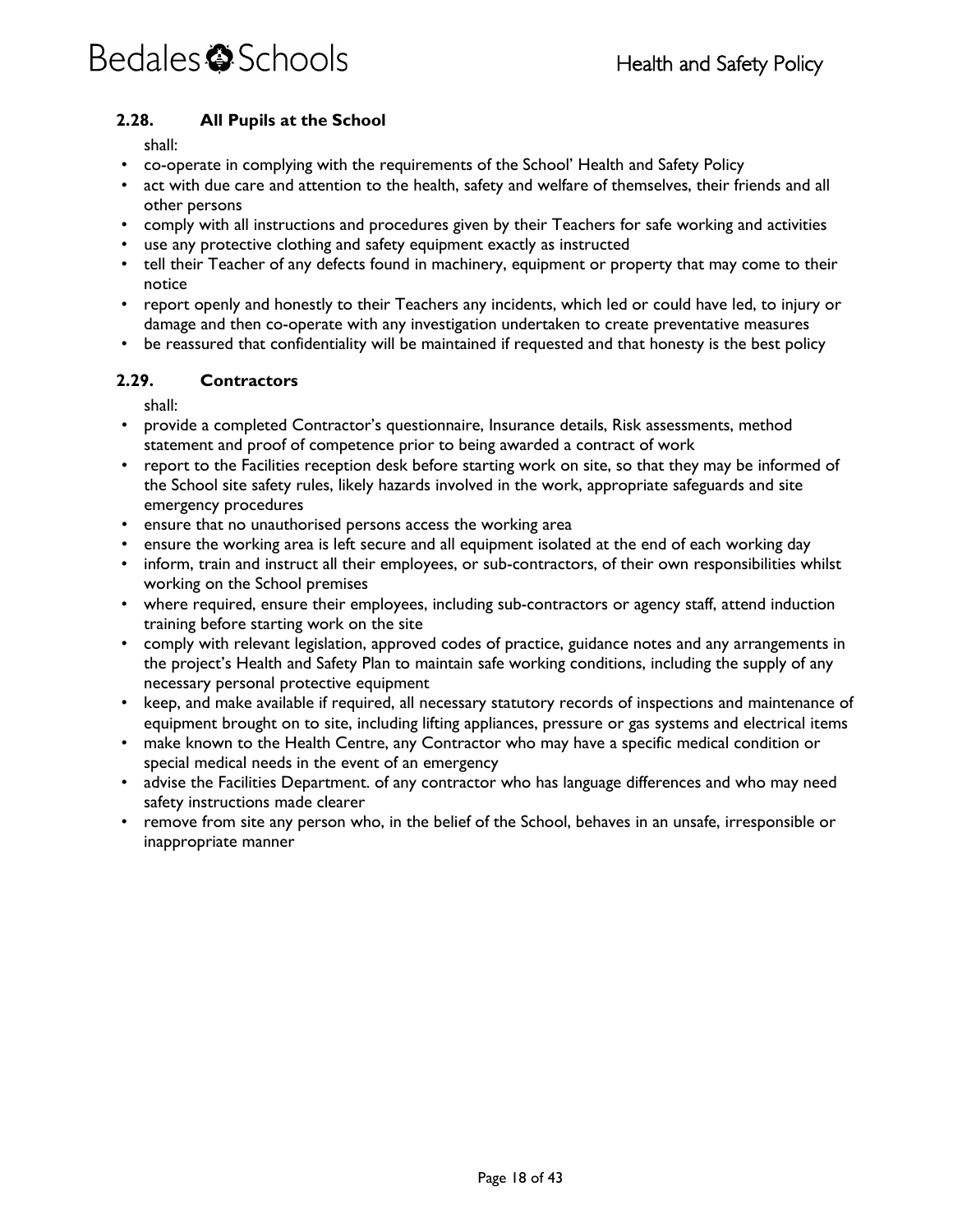#### **Bedales Schools organisational structure - Health & Safety is everyone's responsibility**

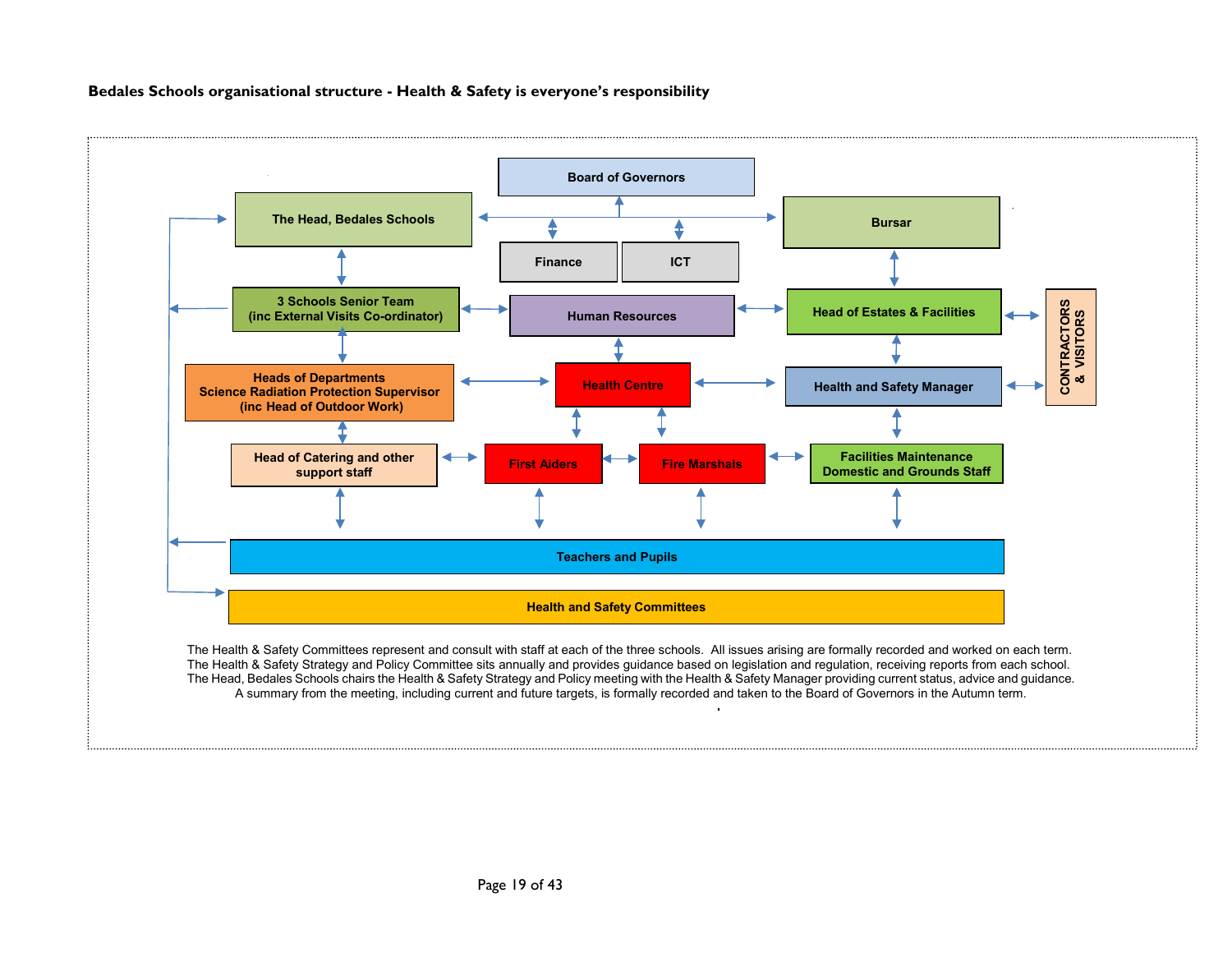### <span id="page-19-0"></span>3. **Arrangements**

#### <span id="page-19-1"></span>**3.1. Health and Safety Policy**

This arrangements document forms part of the overall 3 Schools Health and Safety Policy.

#### <span id="page-19-2"></span>**3.2. Documentation**

Our Health and Safety Management System is comprised of the overarching Health and Safety policy, these arrangements, and where necessary, standalone policies and procedures. Additionally, where appropriate, Heads of Department have produced their own departmental policies and procedures, to outline their specific departmental issues.

#### <span id="page-19-3"></span>**3.3. Accident / Near Miss Reporting and Investigation**

#### **Reporting of incidents involving staff**

Blank accident forms are available on the intranet and it is the responsibility of every individual to ensure that an accident report form is completed for any accident/incident involving themselves and should be completed within 24 hours. If the injured person is unable to complete an accident report this should be carried out by the attending first aid person, teacher or line manager on their behalf as soon as possible. A copy of the completed form should then be sent to the Health & Safety Manager who will review the circumstances and determine if an investigation is required. Where necessary the Health & Safety Manager will report applicable accidents to the Health & Safety Executive (HSE) under the Reporting of Injuries, Diseases and Dangerous Occurrences Regulations 2013 (RIDDOR).

It is not expected that a form will be completed for very minor incidents (i.e. paper cut, banged elbow, etc.). These should be recorded on a Minor Injuries Log, a copy of which should be sent to the Health & Safety Manager at the end of each term.

#### **Reporting of incidents involving students**

For accidents occurring during curriculum time an accident form should be completed by the teacher in attendance at the time with a copy being passed to the relevant HoD (for information).

For incidents occurring during non-curriculum time the accident form should be completed by the first aider or Health Centre. For incidents taking place on boarding houses, forms will be completed by the relevant house staff. As above - minor incidents (i.e. paper cut, banged elbow, etc.) should be recorded on a Minor Injuries Log, a copy of which should be sent to the Health & Safety Manager at the end of each term.

#### **In ALL cases a copy of the form must be sent to the Health & safety Manager within 24 hrs.**

On receipt of an accident form, the Health & Safety Manager will liaise with the Health Centre for information on the condition of the injured person, any medical treatment provided or to be followed up.

The Health & Safety Manager will ensure a unique ID Number is applied to the form and that it is stored confidentially. Forms will then be kept for at least 3 years and a master register containing all the relevant details is kept by the Health & Safety Manager. In this way patterns in type, nature or frequency of accidents can be highlighted and remedial actions investigated. Useful prevention measures or controls can then be put in place.

This can also ensure that Heads of Departments and decision makers are aware of and committed to implementing the remedial actions, also accident data provides a useful health and safety performance indicator by identifying training gaps or areas where the Policy or current procedures need to be reviewed.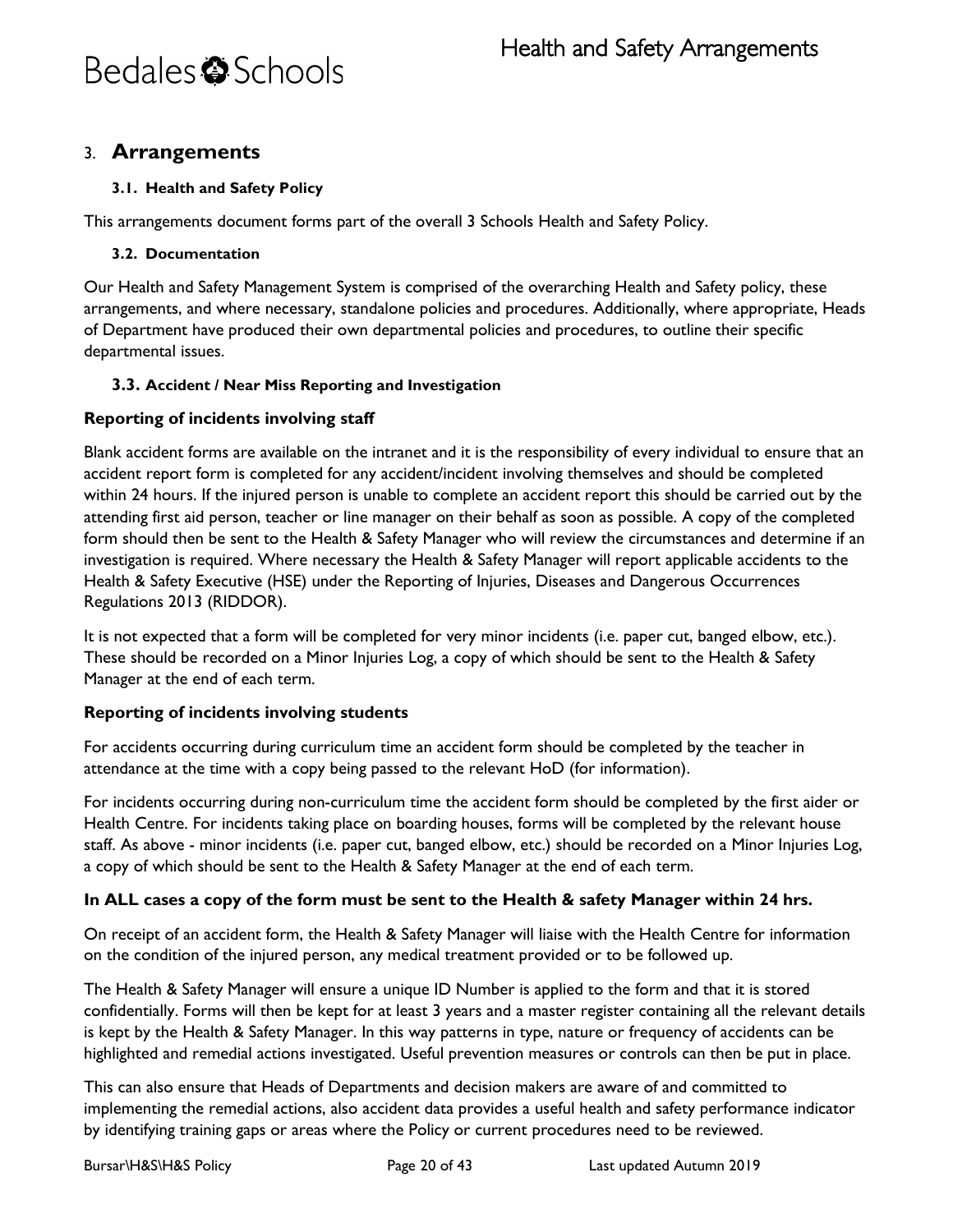When completing accident reports all staff must be aware of the need to comply with the Data Protection Act (DPA). Therefore, as soon as any personal information has been recorded on the accident form the document must be regarded as confidential and treated accordingly.

The Health & Safety Manager, in consultation with the Health Centre staff, will be responsible for reporting accidents, illnesses and dangerous occurrences affecting any Staff and Students, as necessary to the HSE, under the Reporting of Injuries, Diseases and Dangerous Occurrences Regulations 2013 (RIDDOR).

It is important to note that if a serious accident or incident occurs, the condition and status of the accident scene must be preserved to enable a thorough and accurate investigation. In such a case the following action should be taken where possible:

- remove and exclude all persons from the accident scene except essential emergency responders
- cordon off the area with rope, tape, or barriers
- post personnel to control access
- take photographs and narrated video recordings of the accident scene, especially of any evidence that can be easily destroyed, for example tyre tracks, fluids on the ground, etc.

#### <span id="page-20-0"></span>**3.4. First Aid Arrangements**

Within each building a notice is displayed in a prominent position which provides contact details for the appointed first aider(s) and the location of the nearest first aid box. First Aiders are responsible for maintaining the first aid boxes and ensuring adequate quantities and type of contents, replacing any items used or before they become out-of-date. These provisions are available from the Health centre.

In the event of an injury, illness or other emergency the first aider should be contacted immediately. Where possible, staff should arrange for the first aid box to be collected and taken to the accident scene. Where necessary, the injured person should be accompanied by the first aider to the Health Centre. All first aid treatment given must be reported to the Health Centre.

Remember the Data protection Act (DPA) when completing the accident forms and treat them as confidential as soon personal details are entered. The Health Centre is responsible for the First Aid Policy which should be consulted in the first instance.

#### See the three schools First Aid Policy at

T:\ThreeSchools\Policies\_Handbooks\_Key\_Documentation\Staff\_viewable\Three Schools\3 Schools' First Aid [Policy.pdf](file://vm-009-fs/root$/ThreeSchools/Policies_Handbooks_Key_Documentation/Staff_viewable/Three%20Schools/3%20Schools)

#### <span id="page-20-1"></span>**3.5. Medicines**

Medicines should only be administered by staff in strict compliance with the Schools Medication Policy.

See the three schools Medication Policy at

T:\ThreeSchools\Policies\_Handbooks\_Key\_Documentation\Staff\_viewable\H & S Policy & Procedures\3 Schools' Medication Policy short version.pdf

#### <span id="page-20-2"></span>**3.6. Fire and Emergency Arrangements**

Fire is one of the Schools' greatest threats and the first priority will always be the safety of staff and Students. Immediate action in any suspected fire situation is to activate the fire alarms and evacuate the building. This may be a single building or a whole-school evacuation and an Emergency Evacuation procedure covering both situations and several others e.g. classrooms, was reviewed and issued in January 2021.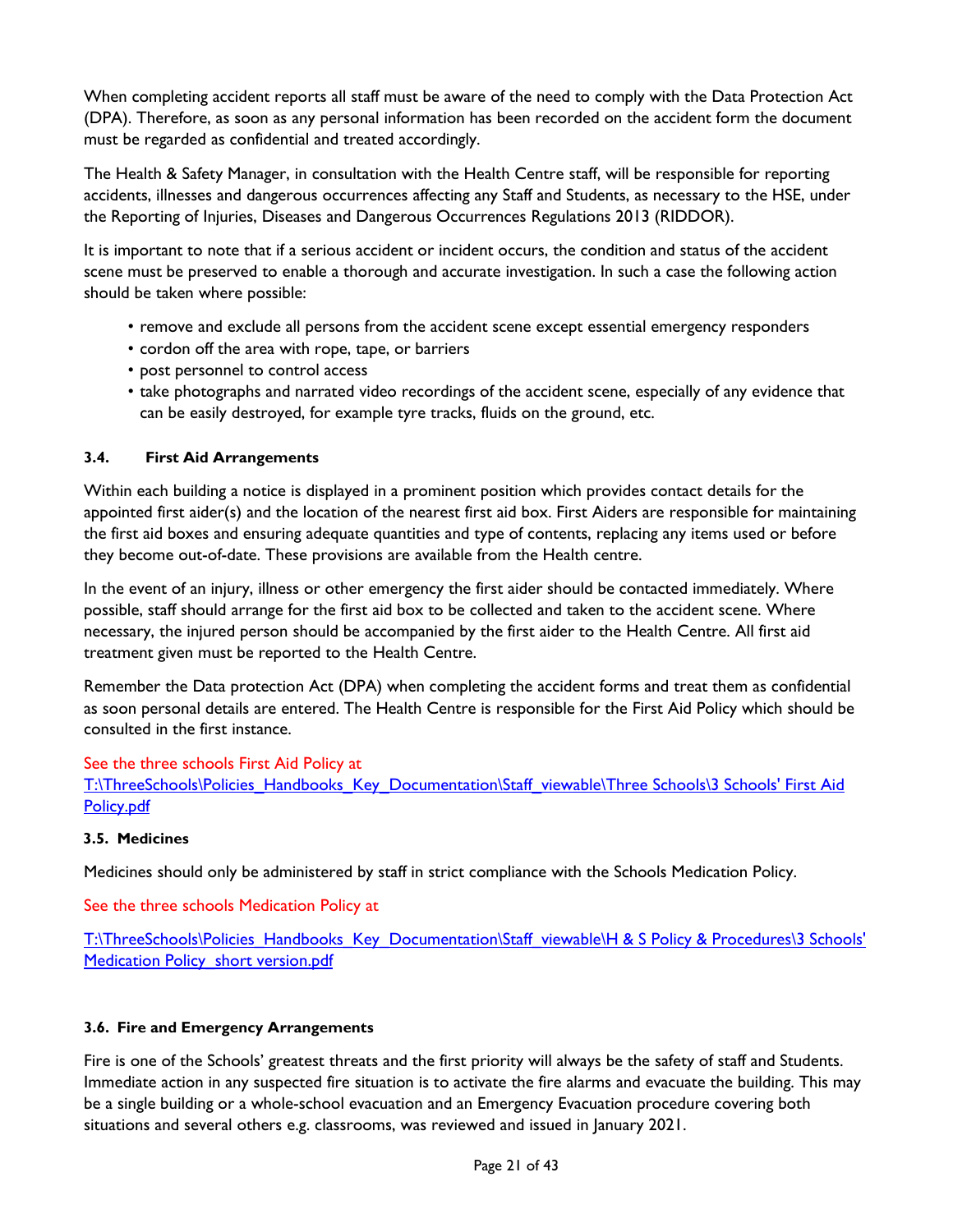The Regulatory Reform (Fire Safety) Order 2005; requires the appointment of a 'Responsible Person' for the school and this is the Bursar. The Bursar, with the assistance of the Health & Safety Manager and the Facilities Department, ensures that fire safety issues are addressed and specifically that fire risk assessments are carried out, and that appropriate fire safety measures are implemented and maintained.

The Bursar is also responsible for ensuring that staff and students are adequately and appropriately informed and, where necessary, trained in proper fire prevention practices and the emergency evacuation procedures.

The majority of buildings have been equipped with fire detection and alarm systems. All buildings are equipped with portable firefighting equipment and fire evacuation instructions, specific to that building, are displayed next to each alarm call point. It is the staff's responsibility to familiarise themselves, and their students, with the fire procedures. Heads of Department are responsible for ensuring all persons using the building are aware of the emergency evacuation procedures.

The Facilities Department carries out weekly testing of the alarm systems throughout all 3 schools. Extinguishers, emergency lighting, door release and detection systems are also subject to monthly, quarterly and/or annual testing in accordance with the Regulatory Reform (2005) guidance. All test records are kept for auditing purposes.

All Staff and Students have a duty to care for themselves, others and school property. They must conduct their activities in such a way as to minimise the risk of fire. This involves keeping combustible materials to a minimum and separate from sources of ignition, correct storage of flammable substances and the avoidance of the use of naked flames, smoking or overloading of electrical appliances.

Tampering with items provided for the purpose of fire protection is illegal. Prosecution may be brought against an individual in such an event that he/she contravenes instructions given by his employer, or person in control, that prevents or compromises their efforts to carry out their legal duties under section 7 of the Health & Safety at work act.

#### See Fire Emergency Evacuation procedure at

T:\ThreeSchools\Policies\_Handbooks\_Key\_Documentation\Staff\_viewable\H & S Policy & Procedures\Review of [Emergency Evacuation Procedure -](file://vm-009-fs/root$/ThreeSchools/Policies_Handbooks_Key_Documentation/Staff_viewable/H%20&%20S%20Policy%20&%20Procedures/Review%20of%20Emergency%20Evacuation%20Procedure%20-%20Final%20May%202019.pdf) Final May 2019.pdf

See the three Schools Fire Safety Policy at

[T:\ThreeSchools\Policies\\_Handbooks\\_Key\\_Documentation\Staff\\_viewable\Fire Policy & Procedures\3 Schools](file://vm-009-fs/root$/ThreeSchools/Policies_Handbooks_Key_Documentation/Staff_viewable/Fire%20Policy%20&%20Procedures/3%20Schools%20Fire%20Safety%20Policy.pdf)  [Fire Safety Policy.pdf](file://vm-009-fs/root$/ThreeSchools/Policies_Handbooks_Key_Documentation/Staff_viewable/Fire%20Policy%20&%20Procedures/3%20Schools%20Fire%20Safety%20Policy.pdf)

#### **Communication, Consultation and Co-operation**

The aim of the School is to build and maintain a healthy and safe working environment. To achieve this aim communication, consultation and co-operation between Staff, Students and the schools' Senior Leadership Team is essential. All Staff and Students are expected to co-operate with the School and to accept their individual responsibilities as they relate to themselves and others.

Communication - Staff are to communicate any building-related health and safety concerns to their line manager and the Facilities Helpdesk in the first instance. If satisfactory responses are not received in a timely manner, then the Health & safety Manager must be informed.

Consultation - Staff are to consult all those involved with any health and safety concerns in relation to the activities which form part of their work to the appropriate Head of Department in the first instance. Where possible the HoD will rectify the problem and inform the appropriate member of the 3 Schools Senior Team of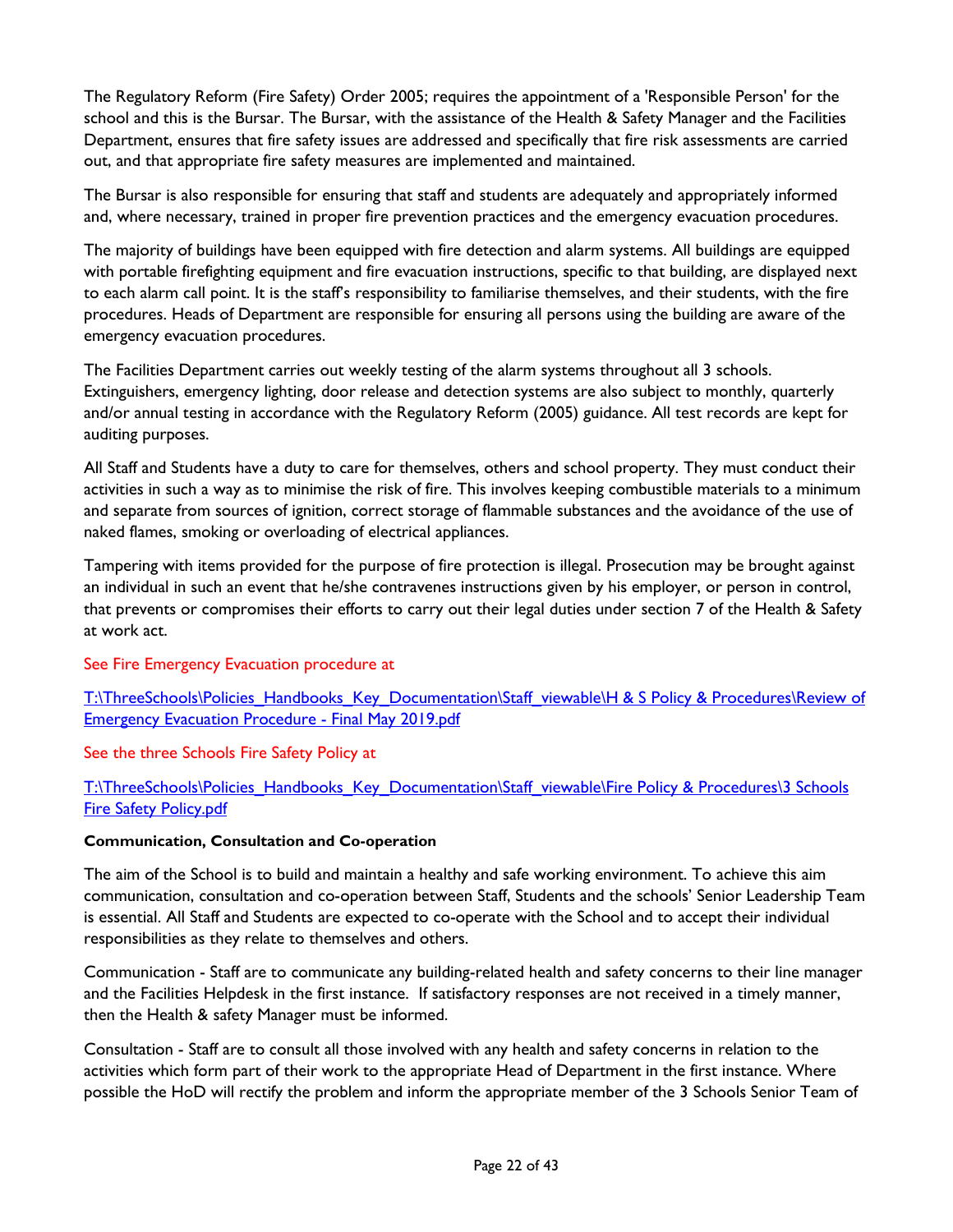the issue and action taken. Where further assistance is required in order to rectify the problem, the HoD should consult the Health & Safety Manager. Examples of issues to be consulted upon may include:

- Work related (occupational) stress
- School trips
- Training needs
- Risk Assessments
- Use of display screen equipment
- Requirement of an additional health and safety Procedure

Cooperation - The 3 schools have a duty to cooperate with instructions, rules, equipment and/or procedures provided to them in relation to their Health and Safety. It is an offence to deliberately ignore, contravene, damage or misuse/abuse any item or provision that results in creating danger to themselves or others.

#### <span id="page-22-0"></span>**3.7. Risk Assessment and Safe Working Procedures**

Heads of Departments are responsible for ensuring that an assessment is undertaken of any/all significant risks posed to Staff and Students within their department, that arise as part of their normal work and learning activities.

Staff will be trained in the process of how to carry out a 'suitable and sufficient' risk assessment and must apply this approach to all their work activities. Staff must assess the risks posed to Students' health and safety as a result of any activities under their supervision or instruction. Where the risk assessment process identifies hazards where the risk is deemed 'medium' or 'high', the risk assessment must be formally recorded. However, it is not always necessary to be a lengthy documented assessment but can also be a 'dynamic' assessment carried out mentally and in discussion with those who may be affected by the hazard or risk. In this way we promote an attitude to safety that becomes embedded in daily activities and thus generates an overall improved Safety Culture. Any written risk assessment must be forwarded to the Head of Department for their review and signature prior to the commencement of the activity. Where a risk assessment deems a job or process to create un-acceptable levels of risk it will be necessary to contract out the work to an external professional 3rd party specialist. For example, this could be:

- High level window cleaning
- Roofing repairs
- Electrical installations
- Asbestos removal
- Water treatment
- Theatre props/lighting/staging

It is not enough to simply write a risk assessment. Details of how the work will be safely undertaken are necessary before the work can commence. Safe working procedures are known as Safe Systems of Work (SSOW) and will be needed to detail the risk assessment findings and what the control measures will be that must be followed. Where significant risks remain, particularly when gas, or electricity are involved, isolation procedures will be a critical part of the SSOW. Always consult with the Health & Safety Manager to help you produce your SSOW.

#### See the three schools Risk Assessment Policy at

T:\ThreeSchools\Policies\_Handbooks\_Key\_Documentation\Staff\_viewable\Three Schools\3 Schools Risk [Assessment Policy.pdf](file://vm-009-fs/root$/ThreeSchools/Policies_Handbooks_Key_Documentation/Staff_viewable/Three%20Schools/3%20Schools%20Risk%20Assessment%20Policy.pdf)

#### **Information, Instruction, Training and Supervision**

Safety training is regarded as an integral part of an effective Health and Safety system.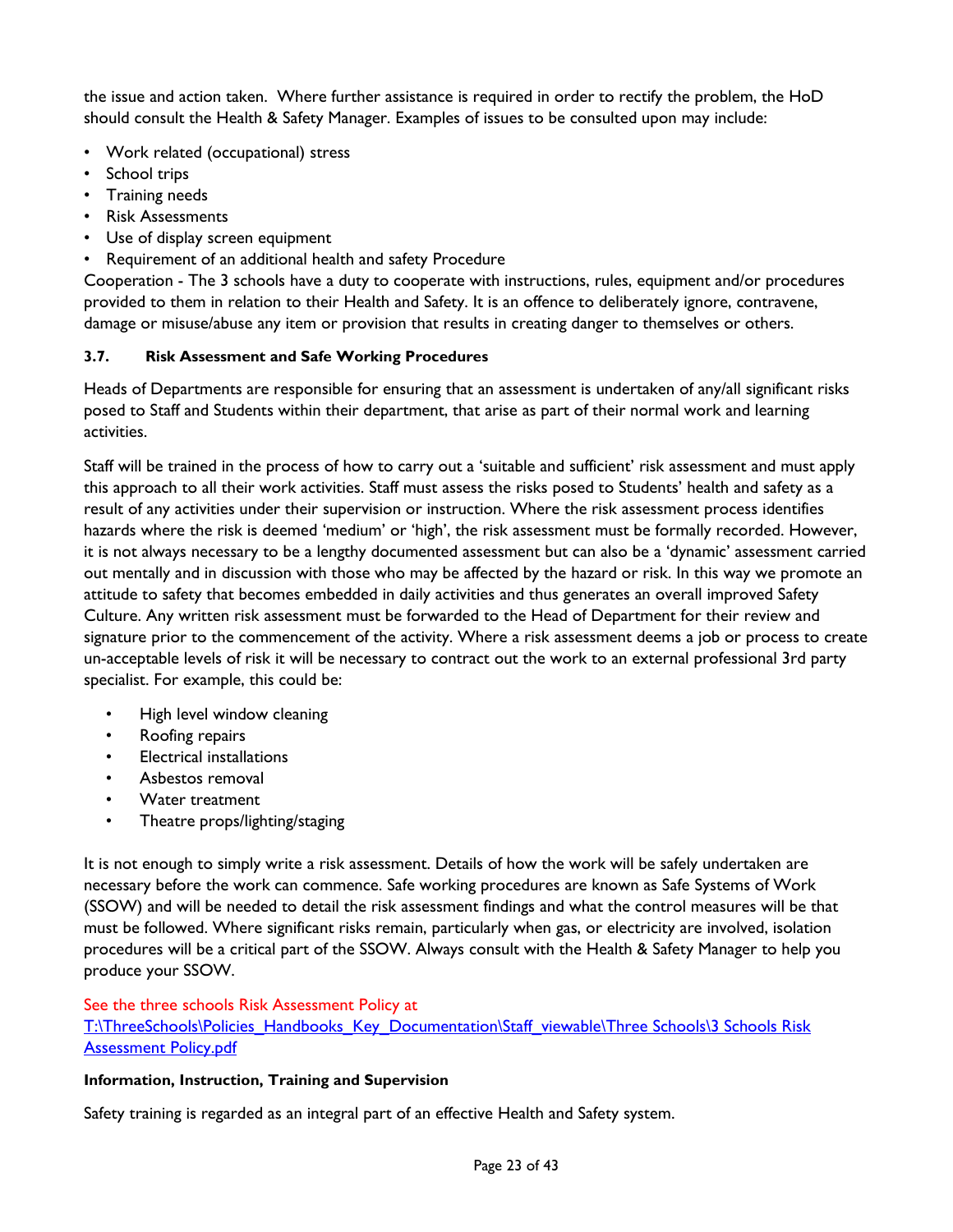All new staff will receive a health and safety induction when they commence employment. All staff training will be logged against their individual training records. On-line, e-learning Health & Safety training is managed by the Health & Safety Manager who has access to all records via the training portal.

All teaching and supervisory staff are responsible for providing suitable and sufficient information, instruction, training and supervision in order that Staff and Students may undertake their tasks without unacceptable risk to themselves or others. In addition, Heads of Departments are responsible for ensuring that all staff within their department are provided with the same high level of information, instruction, or training so that they can undertake their daily work activities in a safe manner. It is the duty of all Staff to carry out only those tasks for which they have been trained.

Where a member of Staff identifies a training need or knowledge gap that could compromise the health and safety of themselves or others, the Head of Department should be consulted in the first instance. If assessed as necessary, e.g., when undertaking a new role or new activity, additional training, or refresher training will be provided. In order to generate a good safety culture staff must be competent, which means they must possess:

- Knowledge
- Aptitude and attitude
- Training
- **Experience**

#### <span id="page-23-0"></span>**3.8. Lone Working**

Lone working should be avoided. Wherever a situation arises that may require a person to work by themselves without close supervision or direct contact with others, it should be managed so that the need is eliminated, or the risks reduced to an acceptable level. Your risk assessment should be undertaken to document this and agree strict control measures.

Each Head of Department is responsible for identifying where lone working might occur amongst staff and consider what level of risk this may pose. Ensuring someone has a mobile phone is simply not enough. A lone worker could be injured or become unable to summons help; therefore, all scenarios must be considered before a decision can be made. Only when lone working has been thoroughly assessed, but still cannot be avoided, may controls be considered. For example:

- ensure the Head of Department knows who, where, what job is being done and for how long
- arrange a work 'buddy' system to keep contact at regular intervals
- agree a check routine with other workers in other buildings or a specifically named person
- establish a means of communication and make regular checks, walk round, text, e-mail
- keep phones charged and within reach in pockets, or consider personal alarms
- only agree to lone working in one-off circumstances if it becomes 'the norm' it must be managed out.

All staff are required to co-operate with these procedures to ensure safe working and to report any concerns to their line manager. When drawing up a SSOW it may be necessary to consult with the appropriate Head of Department and/or the Health & Safety Manager who is responsible for the Lone Working Policy which should be consulted in the first instance.

See the three schools Lone working Policy at

[T:\ThreeSchools\Policies\\_Handbooks\\_Key\\_Documentation\Staff\\_viewable\Three Schools\3 Schools](file://vm-009-fs/root$/ThreeSchools/Policies_Handbooks_Key_Documentation/Staff_viewable/Three%20Schools/3%20Schools%20Lone%20Working%20Policy%20Autumn%202018.pdf) Lone [Working Policy Autumn 2018.pdf](file://vm-009-fs/root$/ThreeSchools/Policies_Handbooks_Key_Documentation/Staff_viewable/Three%20Schools/3%20Schools%20Lone%20Working%20Policy%20Autumn%202018.pdf)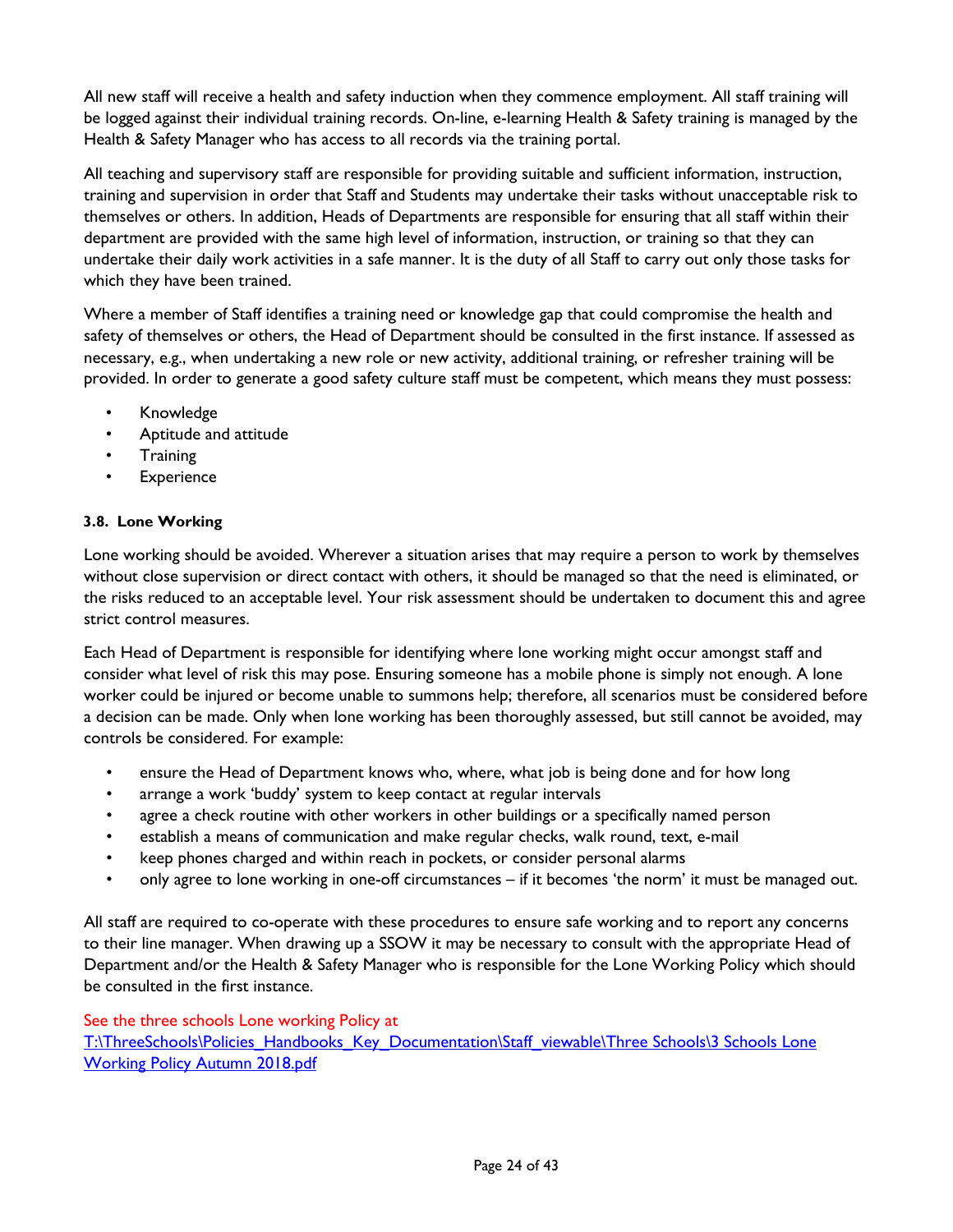#### <span id="page-24-0"></span>**3.9. New and expectant Mothers**

Upon notification from the Human Resources Department, the Health & Safety Manager will undertake a specific risk assessment in relation to any staff who are newly pregnant or returning to work whilst still breastfeeding. Reasonable adjustments must be considered where any occupational activity or situation causes detriment to the health and wellbeing of such persons. Hazards which may cause risks to new or expectant mothers or their unborn children can include:

- Shock, vibration or excessive noise
- Strenuous activity
- Manual handling/ heavy lifting
- Poor posture (at display screen)
- Fatigue or stress
- Exposure to animal faeces
- Exposure to infectious diseases e.g. chicken pox
- Inhalation of carbon monoxide.

The Health & Safety Manager or the Health Centre should be consulted for additional guidance and advice.

See HSE guidance on New and Expectant mothers at

T:\ThreeSchools\Policies\_Handbooks\_Key\_Documentation\Staff\_viewable\H & S Policy & Procedures\New & [Expectant mothers at work HSE Guidance indg373.pdf](file://vm-009-fs/root$/ThreeSchools/Policies_Handbooks_Key_Documentation/Staff_viewable/H%20&%20S%20Policy%20&%20Procedures/New%20&%20Expectant%20mothers%20at%20work%20HSE%20Guidance%20indg373.pdf)

#### **Violence and Aggression**

Staff and Students may occasionally need to deal with situations that lead to confrontation and a threat of physical violence. This includes harassment and bullying; therefore, all potentially 'risky' situations should be assessed from a personal safety point of view, and appropriate actions taken.

Any incident that cannot be resolved immediately and in a calm and informal manner, must be reported to your immediate line manager. Your Head of Department must be made aware as soon as possible, but if this is not appropriate the Human Resources Manager should be informed.

Violent or abusive behaviour between Staff, Students, Visitors or the general public will not be tolerated and will result in disciplinary action being taken.

#### See the three schools policies below:

<https://intranet.bedales.org.uk/hr/policies-and-procedures---a-to-z-list-1>(Respect & Dignity at Work Policy)

[T:\ThreeSchools\Policies\\_Handbooks\\_Key\\_Documentation\Staff\\_viewable\Bedales\Policies\Bedales Anti-bullying](file://vm-009-fs/root$/ThreeSchools/Policies_Handbooks_Key_Documentation/Staff_viewable/Bedales/Policies/Bedales%20Anti-bullying%20policy%20(Student).pdf)  [policy \(Student\).pdf](file://vm-009-fs/root$/ThreeSchools/Policies_Handbooks_Key_Documentation/Staff_viewable/Bedales/Policies/Bedales%20Anti-bullying%20policy%20(Student).pdf)

T:\ThreeSchools\Policies\_Handbooks\_Key\_Documentation\Staff\_viewable\Bedales\Policies\Bedales Behaviour of [Students Policy.pdf](file://vm-009-fs/root$/ThreeSchools/Policies_Handbooks_Key_Documentation/Staff_viewable/Bedales/Policies/Bedales%20Behaviour%20of%20Students%20Policy.pdf)

T:\ThreeSchools\Policies\_Handbooks\_Key\_Documentation\Staff\_viewable\Dunhurst\Policies\Anti Bullying [Policy.pdf](file://vm-009-fs/root$/ThreeSchools/Policies_Handbooks_Key_Documentation/Staff_viewable/Dunhurst/Policies/Anti%20Bullying%20Policy.pdf)

[T:\ThreeSchools\Policies\\_Handbooks\\_Key\\_Documentation\Staff\\_viewable\Dunhurst\Policies\Behaviour](file://vm-009-fs/root$/ThreeSchools/Policies_Handbooks_Key_Documentation/Staff_viewable/Dunhurst/Policies/Behaviour%20Discipline%20%20Sanctions%20Policy.pdf)  [Discipline Sanctions Policy.pdf](file://vm-009-fs/root$/ThreeSchools/Policies_Handbooks_Key_Documentation/Staff_viewable/Dunhurst/Policies/Behaviour%20Discipline%20%20Sanctions%20Policy.pdf)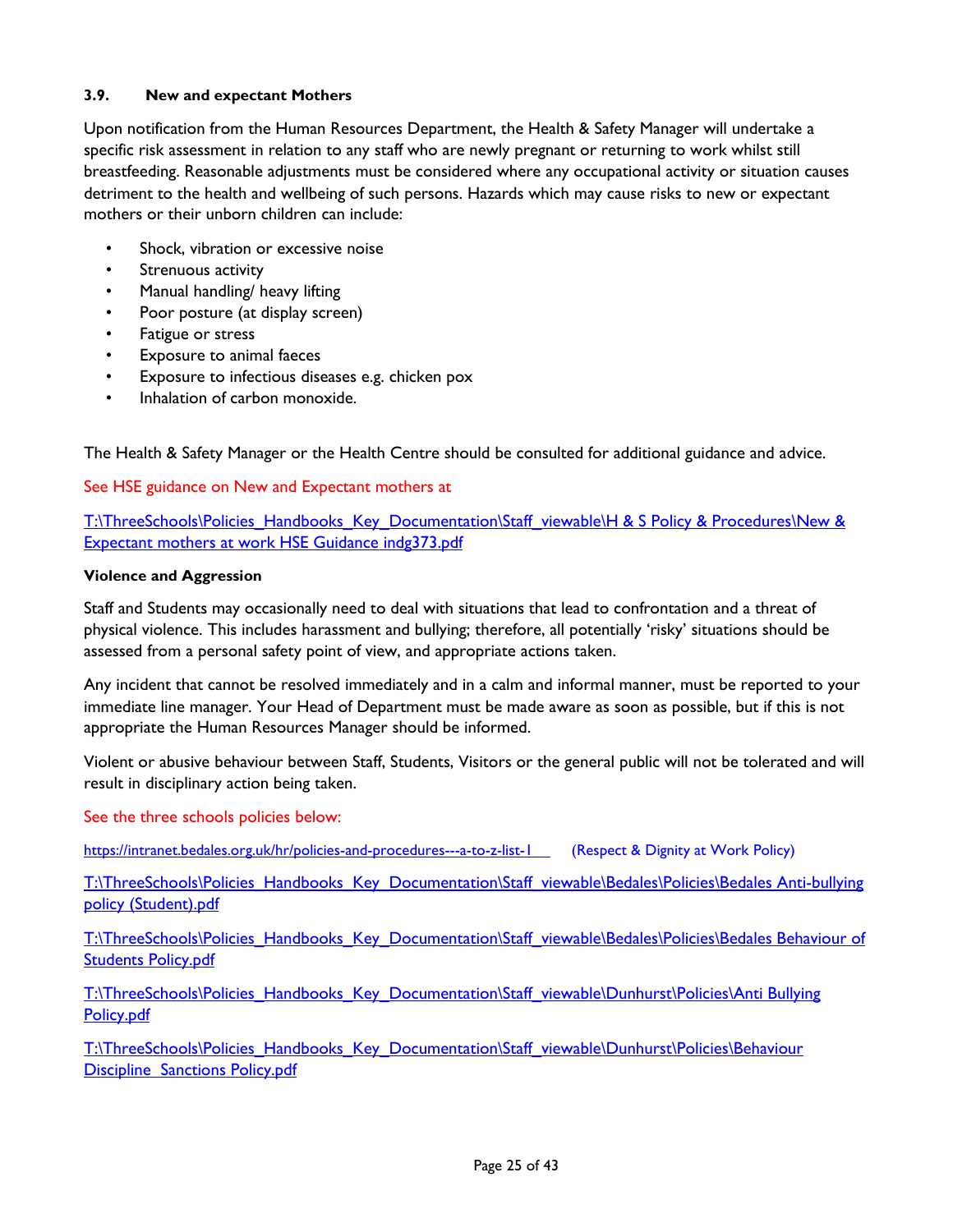#### <span id="page-25-0"></span>**3.10. Driving vehicles and Parking**

For the purposes of insurance, the School premises are considered to be the 'public highway' and not 'private property'. Therefore, all rules relating to driving outside on the public roads apply to driving inside on school roads and carparks. Seat belts must be worn where fitted, this includes on mowers and in all-terrain vehicles, land rovers and facilities/catering vehicles. Any person involved in an accident on school grounds whilst driving, may still be charged and lose or have points applied to their licence.

The use of a mobile phone whilst driving is prohibited within school grounds

The maximum speed limit on the School premises 10 mph. However, in specific areas this limit is reduced, and where road conditions dictate, or pedestrians are using the road - the speed limit is reduced to 5 mph.

Staff and Visitors' vehicles are to be parked within designated parking areas only. Delivery vehicles will be parked and off loaded within designated offloading areas. The Facilities Department should be consulted on the movement of contractor's vehicles.

School Vehicles - Members of staff may be required to drive motor vehicles on school business e.g. Facilities staff driving maintenance vehicles, Staff driving to external meetings and minibus drivers taking Students on school trips. The School recognises that the use of vehicles on School business requires additional health and safety measures to protect Staff, Students and third parties. It recognises that the occupational risks associated with driving are related to a wide range of factors which fall into three main categories:

- Safe Driver
- Safe Vehicle
- Safe Premises

The Bursar is responsible through the Facilities Department for ensuring regular inspections and maintenance is undertaken on school vehicles and that they remain legal and roadworthy. This includes mini-buses, work vans, road sweepers and plant etc. Individual departments that have their own vehicles are responsible for ensuring they remain roadworthy. School vehicles may only be driven by suitably licenced staff and only when authorised by their line manager or the Bursar.

Any minor damage, incident or defect found on a school vehicle must be reported to the Facilities Department in first instance. Any accident needing the involvement of insurers must be reported to the Bursars assistant immediately.

The School has developed a comprehensive Vehicle and Driving Policy which should be read by all current and new drivers of School vehicles prior to undertaking any school driving activities for the first time. The Health & Safety Manager, in consultation with Staff and the Human Resources Department, is responsible for the Policy.

#### See the three Schools Vehicle Driving Policy at

[T:\ThreeSchools\Policies\\_Handbooks\\_Key\\_Documentation\Staff\\_viewable\Three Schools\3 Schools' Vehicle](file://vm-009-fs/root$/ThreeSchools/Policies_Handbooks_Key_Documentation/Staff_viewable/Three%20Schools/3%20Schools)  **[Driving Policy.pdf](file://vm-009-fs/root$/ThreeSchools/Policies_Handbooks_Key_Documentation/Staff_viewable/Three%20Schools/3%20Schools)** 

#### <span id="page-25-1"></span>**3.11. Mobile Telephones**

It is the policy of the School that mobile telephones will be used in a safe and responsible manner. Staff and Students are to switch mobile phones off or set to voicemail whenever they are carrying out work or learning activities where receiving a call may be intrusive or make the task they are performing become hazardous.

It is illegal to use a mobile phone whilst driving. Mobile phones, whether School provided or personal, must not be used whilst driving a School vehicle under any circumstances. This also applies to driving within school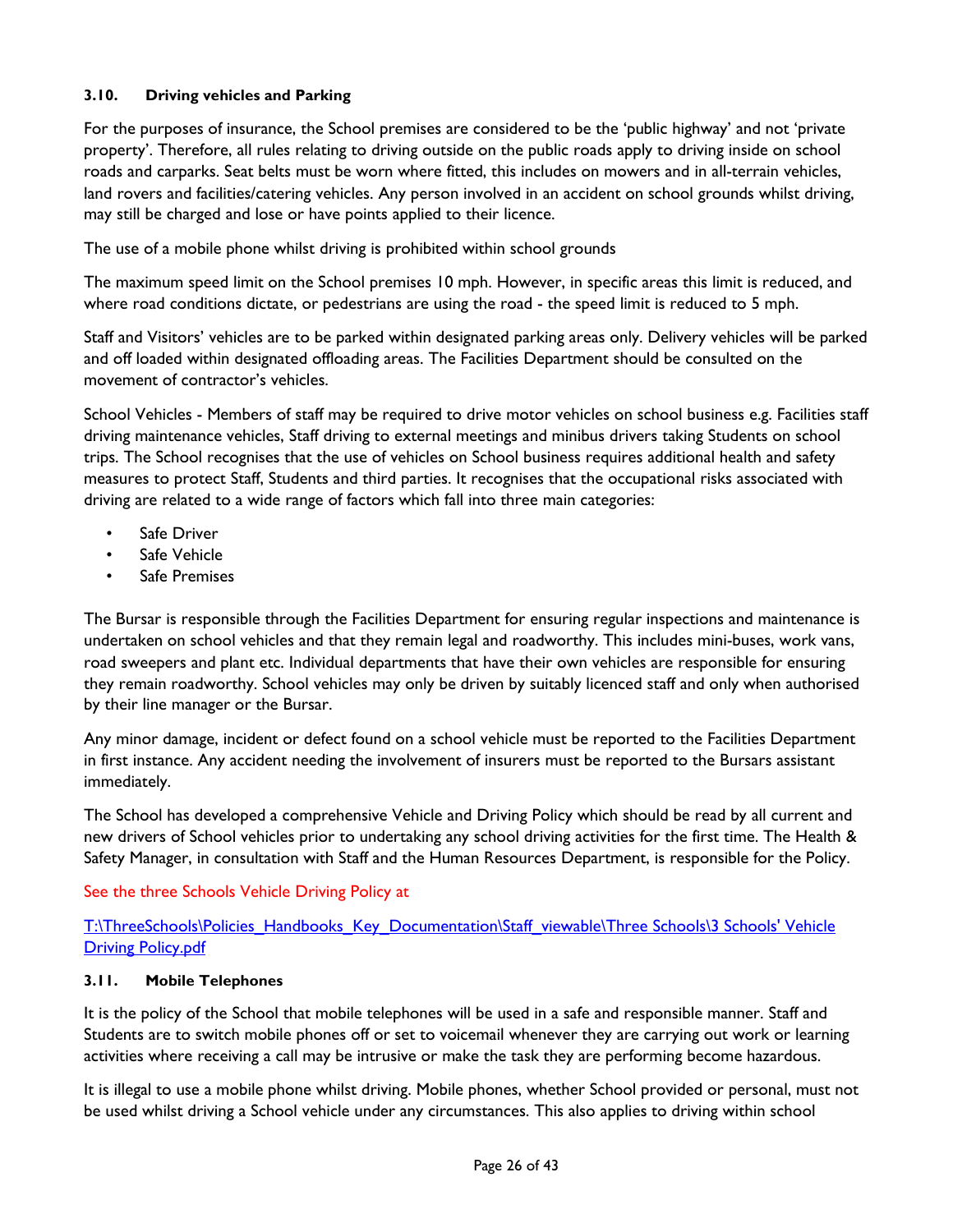grounds (see above) and anyone found to be using a phone whilst driving will immediately lose the right to drive any school vehicle.

The use of hands-free kits is also actively discouraged, and the School advises all Staff to stop in a safe place before making or receiving a call.

#### <span id="page-26-0"></span>**3.12. Security, Staff and Students Safety**

In recent years a number of high-profile incidents in the education sector have caused the issue of school security to be increasingly brought into focus. Whilst these incidents are rare, all staff are asked to be vigilant in ensuring only authorised persons are on the School Estate.

If a member of staff notices an unfamiliar person, they should make a friendly but cautious approach and ask the individual if they require any assistance. If the visitor is not displaying a visitors' or contractors' pass or is acting suspiciously this should be reported immediately to the Safeguarding Lead and the Facilities Helpdesk in the first instance.

Do not compromise your safety or that of others by engaging in any verbal or physical confrontation but stay nearby and observe their movements from a safe distance.

See the three Schools Access control and Workplace Safety Policy at T:\ThreeSchools\Policies\_Handbooks\_Key\_Documentation\Staff\_viewable\Three Schools\3 Schools Security [Access Control & Workplace Safety Policy.pdf](file://vm-009-fs/root$/ThreeSchools/Policies_Handbooks_Key_Documentation/Staff_viewable/Three%20Schools/3%20Schools%20Security%20Access%20Control%20&%20Workplace%20Safety%20Policy.pdf)

#### <span id="page-26-1"></span>**3.13. Contractor, Visitor and General Public Safety**

The School has a duty of care towards visitors, contractors and the general public when they are on the School premises. Visitors and contractors are required to sign in at the school reception or the Facilities helpdesk where they will be issued with an identification badge and relevant health and safety information.

Contractors about to carry out work on the site will have already been approved by providing insurance and H&S documentation as proof of competence prior to being awarded a contract of work. These documents are held and kept up to date by the Facilities office. Contractors come under specific 'Control of Contractor' regulations and strict safety responsibilities are placed on both the contractor and the school.

Visitors' safety will remain the responsibility of their host throughout their visit. It is the duty of the host to ensure the safety, security and wellbeing of any visitors for whom they are directly responsible. They should assist them in an emergency and ensure they leave the site safely. Visitors should not be able to roam freely or move around the school unaccompanied.

The General Public also fall within the responsibilities of the school for safety. This applies at any public event be it inside or outside and steps will be taken to provide for the health and safety of all attending persons regardless of the activity or nature of the event. 'At your own risk' is not a control measure and no disclaimer will stand up in court in the event of an avoidable accident occurring on the school grounds. The Health & Safety manager can advise you and assist with your risk assessments in the first instance.

See the three Schools Visitors Policy at

T:\ThreeSchools\Policies\_Handbooks\_Key\_Documentation\Staff\_viewable\Three Schools\3 Schools' School [Visitor Policy.pdf](file://vm-009-fs/root$/ThreeSchools/Policies_Handbooks_Key_Documentation/Staff_viewable/Three%20Schools/3%20Schools)

Also see item 7.2 on Public events.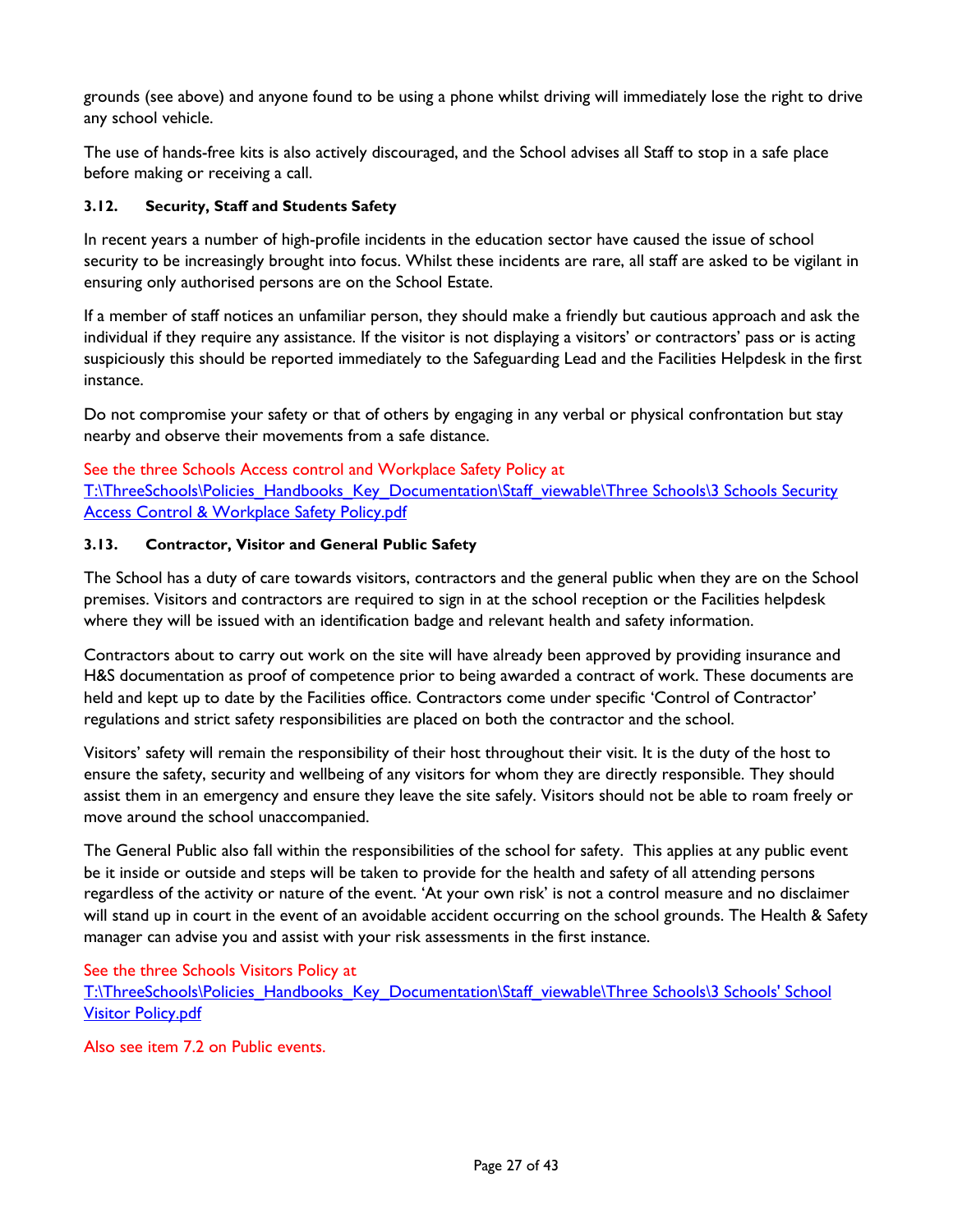#### <span id="page-27-0"></span>**3.14. Monitoring, Audit and Review**

Monitoring of the implementation of the Three Schools Health and Safety Policy lies principally with the Health and Safety Committees (Dunhurst & Dunannie, Bedales and Support Staff). They are responsible for ensuring the effective implementation of the policy and monitoring that all areas detailed within it are adhered to.

Where there is a change in process, technology, Staff or an incident that, after risk assessment, requires it; The Health & safety Policy will be reviewed and updated accordingly.

The Committees meet at least once per term. Its terms of reference involve monitoring the health, safety and welfare of all Staff, Students and Visitors; to ensure the Policy's continued suitability, adequacy and effectiveness, and to monitor and take appropriate action in response to any change in circumstance.

The committees should, as far as is reasonably practicable take prompt action in response to hazards and risks known to it. It has a duty to advise the Chair of Governors in all matters relating to health and safety.

Additionally, the Strategy & Policy Committee meets at least annually to determine the overall health and safety strategy for the schools.

Heads of Department, staff and teachers are responsible for monitoring their area of work and reporting all incidents, deficiencies and potential hazards to the Health & Safety Manager.

The Health & Safety Manager will carry out an audit of the Schools activities and compliance to the wording of the Health & Safety Policy in order to quantify such compliance on an annual basis.

### <span id="page-27-1"></span>**4. Residential Premises and Places of Work**

#### <span id="page-27-2"></span>**4.1. Premises and Workplace Safety**

Each Head of Department is responsible for ensuring that the premises and equipment under their control are in good working order and do not pose an unacceptable risk to the health, safety and welfare of staff, students, visitors or contractors using it.

The Schools aim is to ensure that all premises, including boarding houses, workplaces and teaching areas meet the health, safety and welfare needs of all members of staff and students, including any staff or students with disabilities. It is the responsibility of staff and students to assist the School in meeting these aims by looking after premises and equipment and immediately reporting any damage or shortcomings to their teacher, or line manager who should in turn contact the Facilities Helpdesk.

Safety signs are displayed to prohibit certain actions, warn of hazards, state requirements, or indicate safe conditions. It is considered an offence by the HSE to remove, cover or deface a safety sign, and a person can be prosecuted for such actions under the Management of Health and Safety at work regulations (1999).

If Staff or Students identify a hazard it should be reported to the head of department in the first instance. Examples of hazards that should be reported may include:

- Obstructed emergency escape routes
- Poor lighting
- Loose handrails
- Trip hazards
- Damaged electricity cables
- Scorch marks on electrical equipment
- Overloaded shelves
- Storage on high level shelves
- Slippery floor surface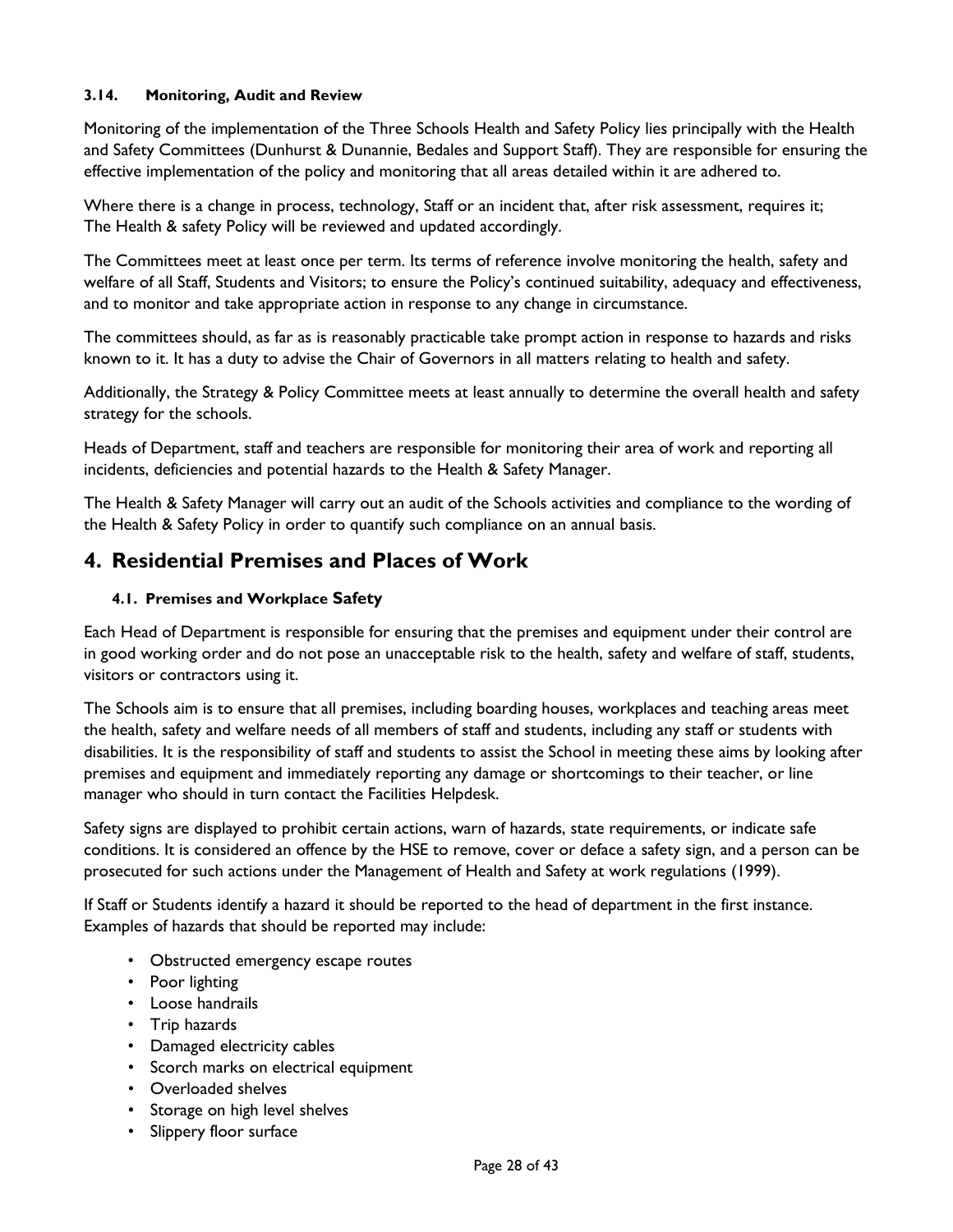- Unstable wall
- Damaged or missing fire extinguisher
- Inappropriate use or storage of hazardous substances and materials.

#### <span id="page-28-0"></span>**4.2. Boarding House and Workplace Self Catering Kitchens**

This section does not apply to the Catering Department which has its own health, safety and food safety arrangements. The section is only applicable to the Boarding Houses and workplaces that have self- catering kitchens. These include food storage cabinets, crockery and equipment, e.g., microwaves, cookers, refrigerators, hot water boilers, kettles, etc., that are used by staff and students.

It is the responsibility of staff and students using the kitchens to use them for the purpose for which they are provided and to keep them clean and hygienic. Any crockery or utensils used must be washed, dried and put away immediately after use. Also, they must maintain high levels of personal hygiene whilst using the facilities, e.g., washing hands and using antibacterial hand wash or gel, and using equipment and devices provided for hygiene and protection, e.g., covered waste bins.

If any member of staff or student using the kitchens identifies a health and safety or food safety hazard it should be reported to the Facilities Helpdesk who will carry out the required corrective action.

Where applicable staff assessed as being food handlers under the food hygiene regulations will be sufficiently trained in food hygiene matters. The Catering Manager can provide advice and guidance on this topic.

The information provided in later sections in Housekeeping, Electricity at Work, and the Work Equipment sections equally apply to this section.

#### <span id="page-28-1"></span>**4.3. Access and Egress**

It is the responsibility of the head of department or the supervisor in charge to ensure a safe means of access and egress to each residential premise and workplace is maintained.

The access and egress route should be at least 1100mm wide and be free from trailing leads, overhead obstructions and any other hazards which may prevent a prompt escape in the event of an emergency. Access to dangerous areas should be restricted by appropriate physical barriers, signage and instruction. The layout of the workplace should be such that Students or Staff do not have to pass through a dangerous area in order to reach their workplace.

Access doors should lead from and to firm level ground and not so close to stairs that a fall hazard is created.

Considerations must always include access issues for those with disabilities such as wheelchair users, hearing or visibility impaired students or visitors.

All areas should afford adequate space, temperature and lighting to allow the work tasks to be undertaken in a safe and comfortable manner.

#### <span id="page-28-2"></span>**4.4. Housekeeping**

Many accidents, particularly slips, trips, falls and fire, occur as a result of poor housekeeping.

The Domestic Teams operate effective cleaning and housekeeping regimes to keep the premises clean and tidy. Regular inspections are also carried out at all the schools' premises to ensure satisfactory standards are being maintained. Good housekeeping practices ensure that:

- regular disposal of combustible waste in order to reduce the risk of fire
- flammable substances are stored safely away from any ignition sources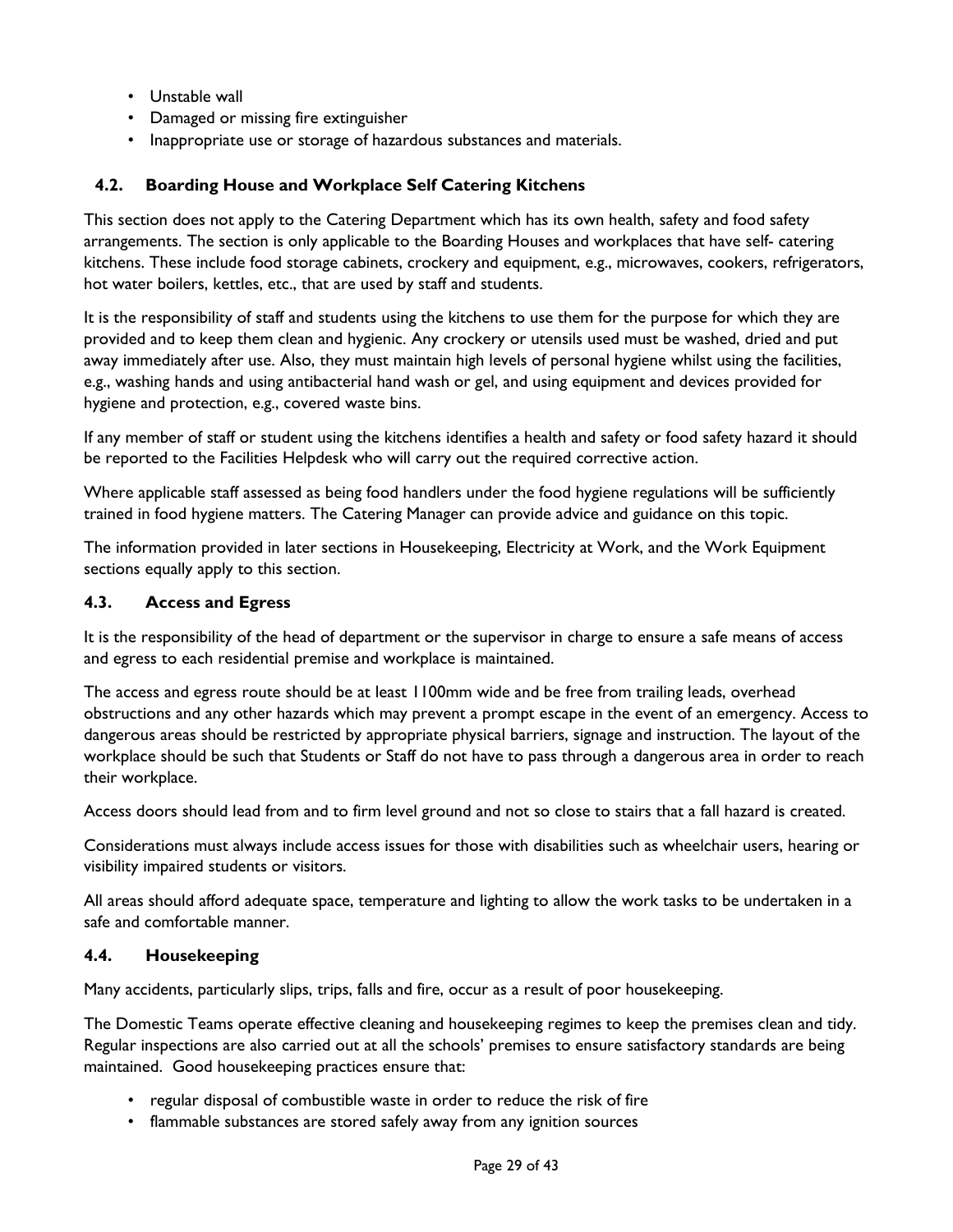- all equipment and materials are kept in lockable storage inaccessible by unauthorised persons
- cables are routed to avoid a tripping hazard and to reduce the risk of damage
- spillages are cleaned up immediately
- safe means of access and egress are always maintained
- food preparation areas and equipment are cleaned immediately after use and that surplus and out of date foodstuff is disposed of correctly

All staff and students have a responsibility to keep their respective areas tidy so that effective cleaning can take place and to ensure their area of work is arranged so as to provide easy access and prevent the creation of hazards. Where housekeeping standards cannot be adequately or easily maintained by staff or students the Domestic Operations Manager should be consulted in the first instance.

#### <span id="page-29-0"></span>**4.5. Electricity at Work – also see 'Work Equipment'**

Each year about 1000 accidents at work involving electric shock or burns are reported to the Health and Safety Executive (HSE). Approximately 30 of these accidents result in fatality. Even non-fatal shocks can cause severe and permanent disability. For example, shocks from faulty equipment may lead to falls from height causing secondary injuries. Poor electrical installations may also lead to fires which can cause injury or death, and widespread damage to buildings and equipment.

The Head of Estates and Facilities, through the Maintenance Manager, is responsible for ensuring that annual electrical testing is undertaken of all portable appliances by an approved 3rd party Contractor and that fixed installations are maintained and inspected as required by legislation (either 1 or 5 yearly).

The Head of Estates and Facilities is also responsible for ensuring planned preventative maintenance is undertaken of all electrical installations and that a safe system of work for maintenance, inspection or testing of electrical systems is implemented and monitored.

All staff are responsible for undertaking pre-use visual inspections of any electrical equipment as part of their teaching or work activities. A visual inspection should identify damage or a fault in the equipment which could lead to shock or fire. For example:

- damaged/taped cables or exposed wiring
- bent plug pins or cracked casings
- scorch marks particularly around light fittings and plug sockets
- damage to the external casing of any the equipment e.g. hair dryers, shavers, computers
- loose joints or screws missing
- wet or worn equipment that looks risky and not suitable for continued use

If an item is found to be faulty or to fail during use, Staff and Students must stop working and inform their supervisor or Head of Department immediately. The person in control must then switch off/isolate it, unplug and remove from service, even cut off the plug if necessary, to prevent any one inadvertently using it again. Label as 'Faulty do Not Use' if possible. The Facilities Department must also be immediately informed so that they can take the necessary measures to investigate and remedy the situation. The faulty equipment must not be put back into service until it has been fully repaired and inspected.

Teachers should ensure that students using electrical equipment are aware of the hazards associated with it and have sufficient knowledge to be able to identify and report faults as detailed above. Staff should ensure that cables are routed to avoid creating trip hazards. Where possible a residual current device (RCD) should be used.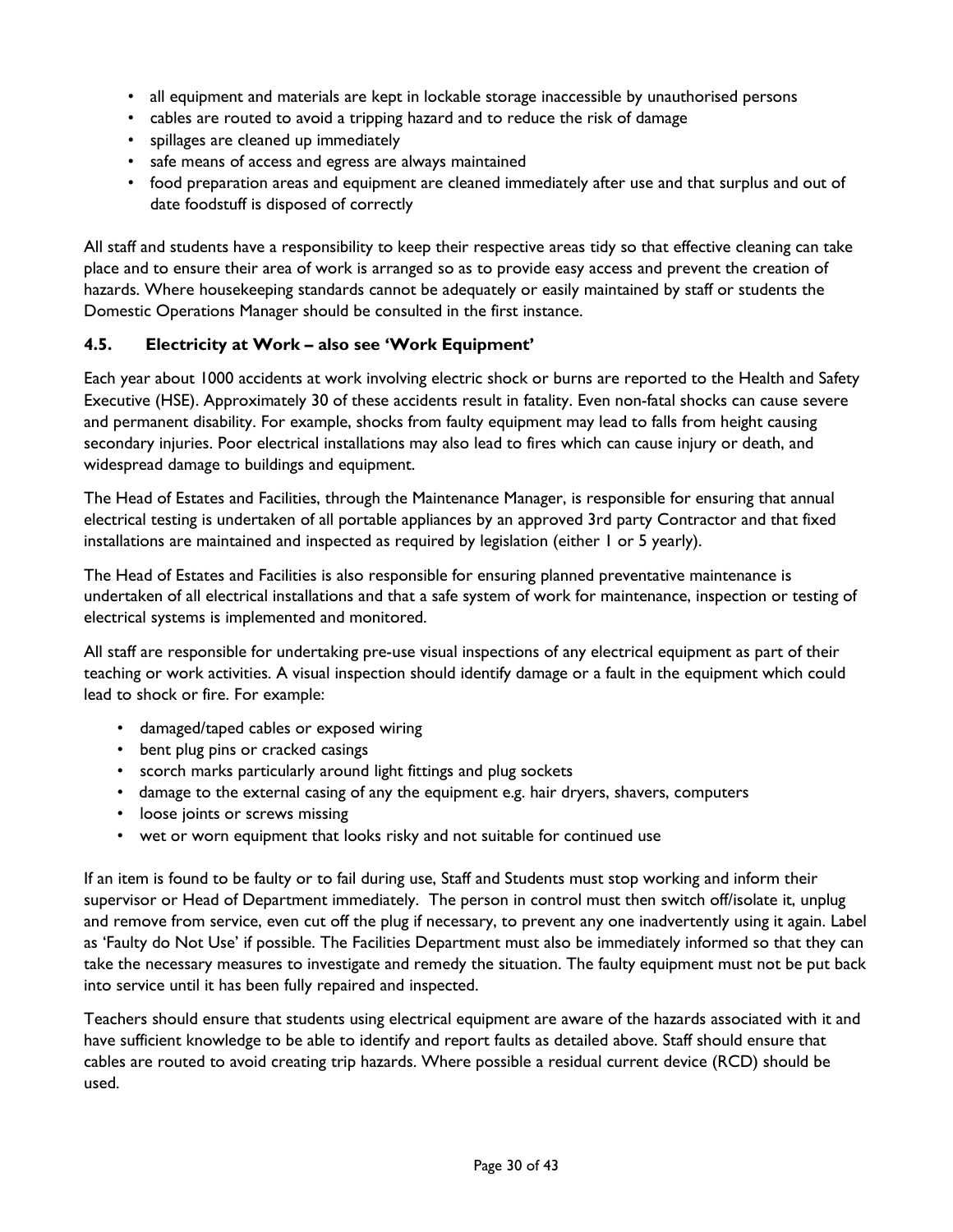#### <span id="page-30-0"></span>**4.6. Construction Work**

There is construction and building work being carried out continually on the School premises. All staff are prohibited from entering any area where construction works are being undertaken unless accompanied by the Head of Estates and Facilities, Maintenance Manager or Project Manager Construction and are wearing appropriate Personal Protective Equipment (PPE). In most cases the PPE will consist of safety boots, hard hat, and high visibility vest and in some circumstances ear defenders.

Each building project will have site rules specific to the job and type of work being carried out. These rules must be obeyed by all staff and visitors to the site. If any dangerous practices are observed by staff on any construction/building work area it should be reported to the Health & Safety Manager and the Project Manager Construction immediately.

Staff are responsible for ensuring students do not enter any construction/building works areas unless they are authorised to do so and are under the appropriate supervision (detailed above). All students should be made aware of the hazards associated with construction sites.

#### <span id="page-30-1"></span>**4.7. Confined spaces**

'Confined spaces' are considered to be any place where it could be detrimental to the health and wellbeing of the worker and/or difficult to access them to execute a rescue in the event of an emergency.

These areas could be inside tanks, excavation pits or tunnels, roof voids, basements or any enclosed space. There may also be inadequate light or ventilation, toxic fumes, accumulation of poisonous/flammable gases or storage of hazardous substances. The work being done may also make the space dangerous e.g., solvent vapours from adhesives or the use of LPG appliances.

The School have designated boiler rooms as confined spaces. It is essential that only properly equipped, trained and experienced personnel enter confined spaces. Staff must be vigilant and not put themselves at risk - if in doubt they must GET OUT and consult their supervisor.

### <span id="page-30-2"></span>**5. General health and physical Hazards**

The following gives examples of Hazards that may be encountered whilst working at the schools by any person in their day to day work. It is not an exhaustive list, but consideration should be given to these issues when creating and encouraging a good health and safety culture.

#### <span id="page-30-3"></span>**5.1. Manual Handling**

Manual Handling is the lifting, pushing, pulling or carrying of any load by physical rather than mechanical means. Strains and sprains to back, muscles and joints are all common injuries caused by poor manual handling practice. It is a legal requirement to undertake a risk assessment of manual handling prior to commencement. Where manual handling cannot be avoided using mechanical means, the following safe working principles should be adopted:

- undertake Manual Handling training before starting in the workplace
- use mechanical means to lift and transport items in the first instance
- if manual lifting cannot be avoided, wear gloves, safety footwear or other appropriate PPE
- ensure the route is free from obstruction, good condition, and well lit.
- assess if the weight of the object to ensure it is within your capability
- seek assistance if necessary two man lift or reduce the load to smaller amounts
- avoid twisting, stooping or reaching to lift or place down the load
- keep the load close to your body, bend and lift with your knees keeping your back straight
- for repetitive work ensure sufficient breaks are taken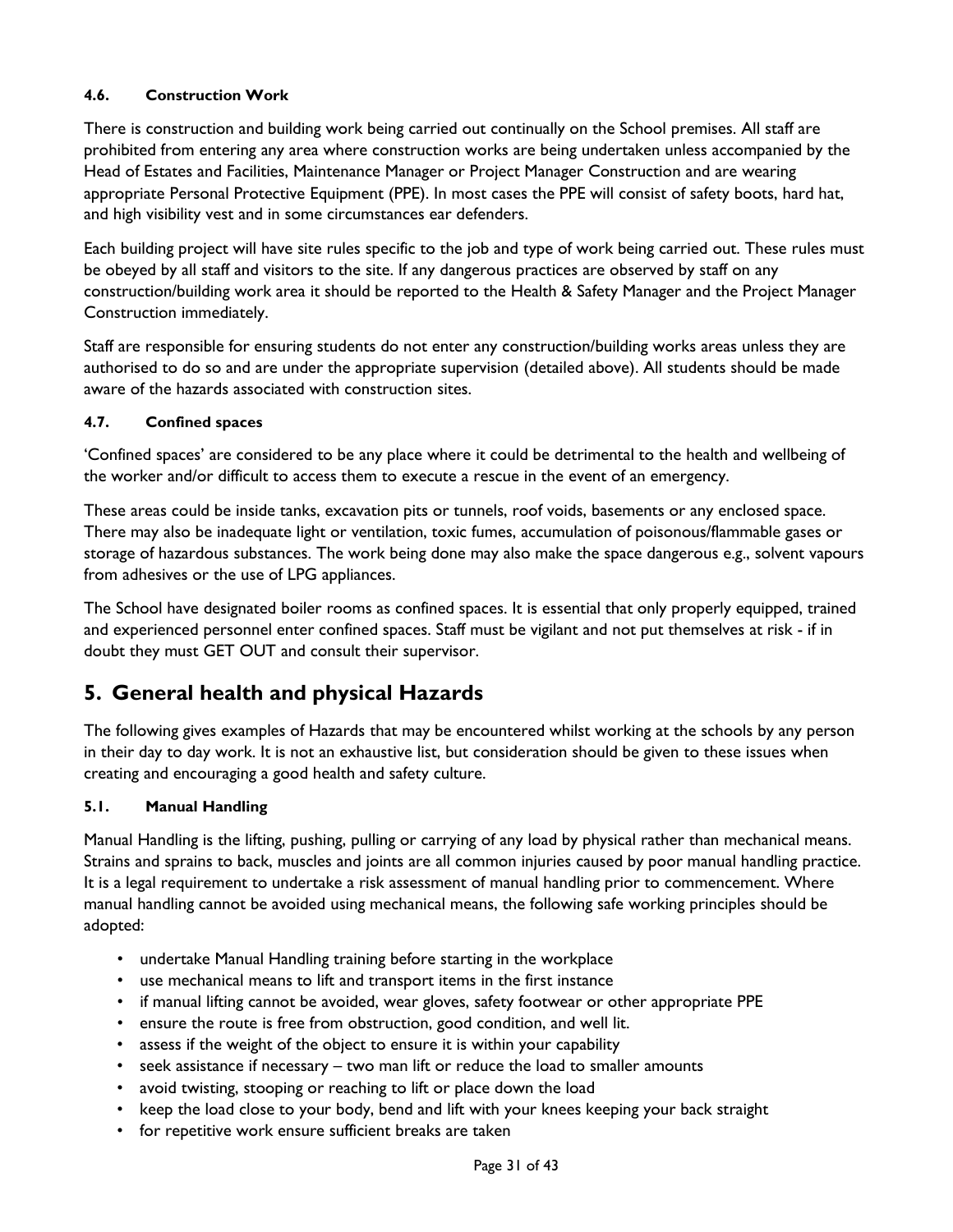Heads of department should carry out manual handling risk assessments where appropriate and ensure staff undertake Manual Handling training either face-to-face or via the 'WorkRite' on-line training system. Contact the H&S manager to organise registration onto WorkRite.

#### <span id="page-31-0"></span>**5.2. Working at Height**

Work is considered to be 'at height' anywhere there is a risk of injury from falling. This could be from a roof, on a ladder or next to a drop onto a lower level. A significant number of serious accidents in the workplace each year are as a result of falls from height. Teaching staff and students are not permitted to work from places where there is a risk of falling from height or where no edge protection is in place.

Only staff who have completed the relevant Safe Working at Height training are permitted to use ladders. Those without this training are still able to use kick-stools or stepladders with less than 3 rungs.

Ladders should only be used when the risk assessment shows that the job cannot be done using other means such as fixed platforms, cherry pickers, mobile elevated platforms or scaffold towers. Ladders may only be used for low risk short term work.

A visual inspection of ladders for damage or wear should be made prior to use. The ladder must be securely footed on firm, even ground and, where possible, tied or footed by another competent individual. The ladder should always be of good quality and of either 'Domestic' or 'Industrial/Commercial' rating.

Steel or aluminium ladders must not be used near overhead or electricity lines. Ladders should not be used to carry equipment to upper levels. Staff must use appropriate footwear which will afford sufficient grip and stability when using ladders. At least three points of contact should always be maintained and the ladder must extend beyond the safe working platform by approximately 1050mm.

#### <span id="page-31-1"></span>**5.3. Noise**

Exposure to high noise levels or continuous noise can cause permanent damage to hearing, and reduce the possibility of effective communication. Particularly noisy environments will include workshop areas and on occasions the Music Department or the Theatres. There is a legislative requirement to undertake a risk assessment where noise levels are likely to reach or exceed the lower exposure action values of 80dBA. A good guidance tool is the ability to communicate with another member of staff over a 2-metre distance. If noise is intrusive then the noise level is probably 80dB or more. If verbal communication is difficult, a noise assessment should be undertaken.

Wherever reasonably practicable, the School will continue to reduce the risk of exposure of staff and students to noise by eliminating it at source. Where elimination is not reasonably practicable the noise will be reduced to as low a level as is reasonably practicable. In order to reduce the adverse effects of noise staff and students should:

- avoid noisy activities wherever possible
- ensure equipment is selected and maintained in good order to minimise noise levels
- where possible keep noisy equipment away from working or public areas.
- wear ear protection if noise levels exceed 80dBA or peak at +135dBc, or where signage requires it to be worn (this includes curriculum activities i.e. music).
- where prolonged exposure to high noise levels is unavoidable ensure work is planned to give staff and students adequate rest breaks
- not remove or interfere with any measures taken that are designed to reduce harmful noise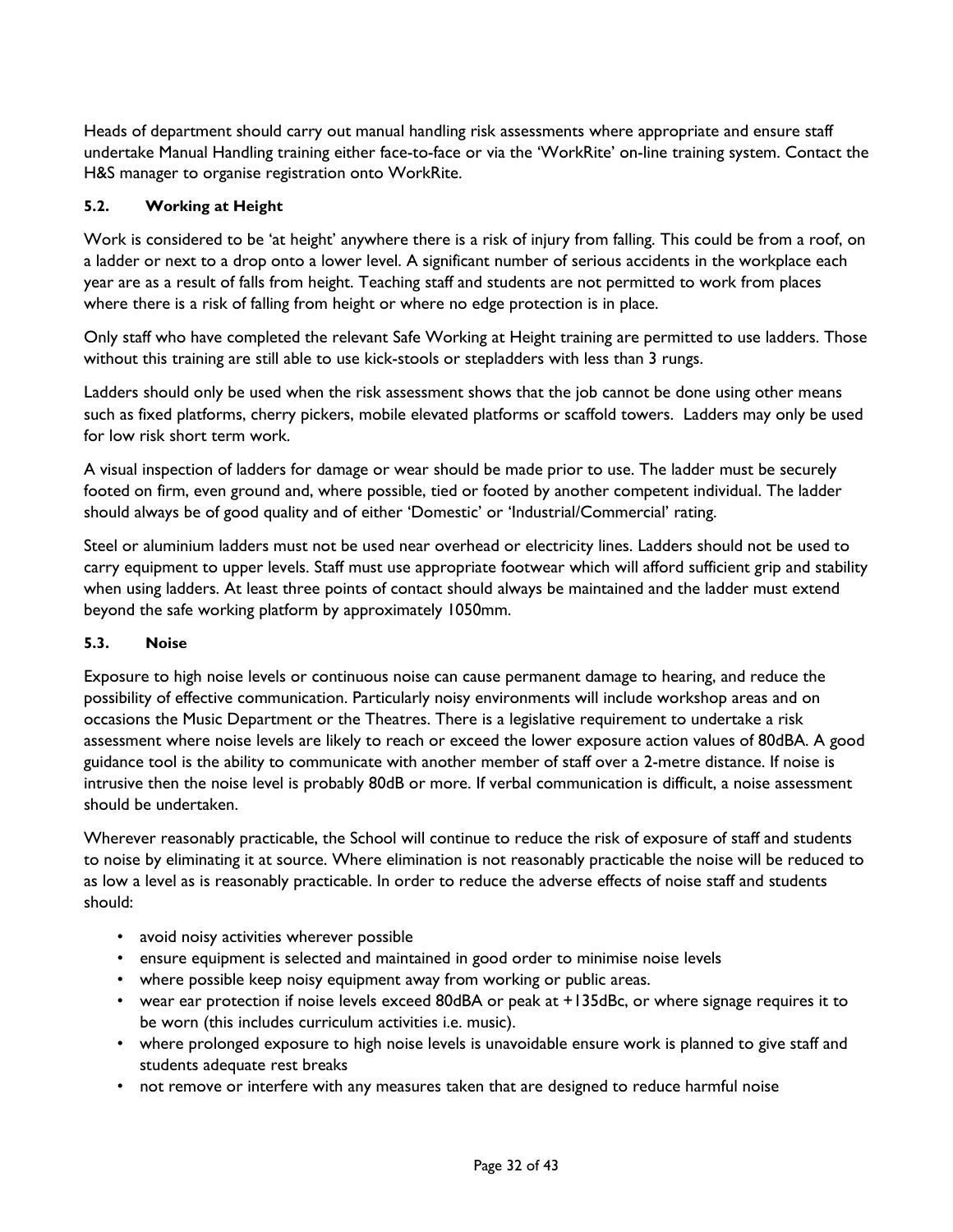To minimise the hazard of excessive noise the School will consider the latest technical advances when purchasing equipment. If staff are concerned about noise levels, the Health & Safety Manager should be contacted in the first instance.

#### <span id="page-32-0"></span>**5.4. Vibration**

It is known that persons who regularly operate vibrating tools over certain levels and for long periods can suffer damage to their hands and arms. This is referred to as Hand-Arm Vibration Syndrome (HAVS). This is caused by the nerves and capillaries in the fingers becoming damaged resulting in loss of circulation, grip and dexterity.

Whole-body vibration (WBV) is shaking or jolting of the human body through a supporting surface (usually a seat or the floor), for example when driving or riding on a vehicle along an unmade road, operating earthmoving machines or standing on a structure attached to a large, powerful, fixed machine which is impacting or vibrating. Prolonged exposure can cause back, muscle, ligament and joint damage, as well as digestive and sleep disorders and even damage to unborn children.

At the school the risk of students and staff suffering from HAVS and WBV is considered to be relatively low. If in any doubt the Health & Safety Manager should be contacted for further information in the first instance.

#### <span id="page-32-1"></span>**5.5. Mental Health and Stress**

Stress is just one of a group of conditions which are collectively called Mental ill health. The Health & Safety Executive (HSE) consider mental ill health in the same way as physical ill health and must therefore be treated as such. The School has a duty of care towards anyone suffering mental ill health as a result of their work and must take steps to make 'reasonable adjustments' in order to eliminate or reduce the symptoms.

We all experience stressful situations, and this is a part of normal life, but if the pressure is high and for prolonged periods it can lead to physical health problems, such as depression, nervous breakdown and heart disease.

The cost of stress to an organisation may be represented in high staff turnover, an increase in sickness absence, reduced work performance, poor timekeeping, a general decrease in efficiency and an increase in complaints. Stress also has a 'knock-on' effect in the workplace. The behaviour of an individual who is under stress may often cause another person or indeed a department to suffer in the same way.

Any member of staff or student who is suffering under excessive work demands is advised to report the matter to their Head of Department or immediate supervisor in the first instance.

Alternatively, staff can make use of the confidential support telephone line (details are displayed in all work rest areas). Students have the option to make use of the Schools Counsellor service.

The HR Department are responsible for the Stress Policy and can provide additional guidance and advice.

#### <span id="page-32-2"></span>**5.6. Drugs and Alcohol Abuse**

When under the influence of drugs or alcohol people may be a hazard to themselves and to others they work or associate with. Serious accidents occur each year which can be directly attributed to the abuse of drugs or alcohol. Staff are prohibited from teaching or caring for students if under the influence of drugs or alcohol.

Students, if under the influence, may create dangerous situations or make unsafe decisions which could result in injury to others or damage to property. The use of drugs or alcohol will certainly alter their perception of risk, diminish their ability to act appropriately in dangerous conditions and ultimately will put them in jeopardy.

Students under the age of 18 are not permitted to drink alcohol. Students aged 18 or over are not permitted to drink alcohol on the School premises unless within the licensed bar, where appropriate supervision is provided.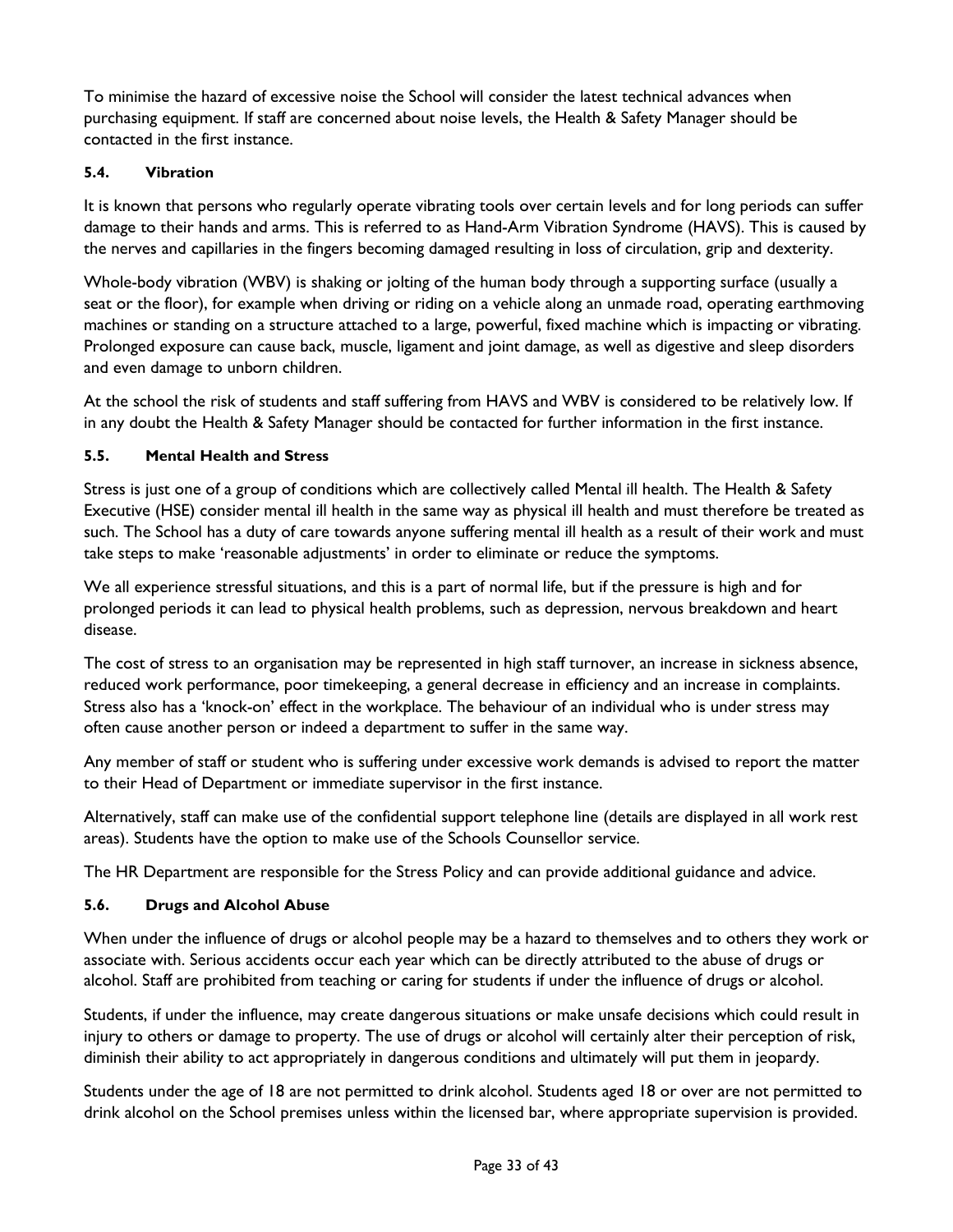Any evidence indicating that students or staff have been involved in the illegal taking of drugs or consumption of alcohol should be reported to the Bursar immediately.

The Human Resources Department are responsible for the Substance Misuse Policy and should be consulted in the first instance.

See policy on Drugs and drugs screening Policy at

[T:\ThreeSchools\Policies\\_Handbooks\\_Key\\_Documentation\Staff\\_viewable\Three Schools\3 Schools' Drugs and](file://vm-009-fs/root$/ThreeSchools/Policies_Handbooks_Key_Documentation/Staff_viewable/Three%20Schools/3%20Schools)  [Drug Screening Policy.pdf](file://vm-009-fs/root$/ThreeSchools/Policies_Handbooks_Key_Documentation/Staff_viewable/Three%20Schools/3%20Schools)

#### <span id="page-33-0"></span>**5.7. Smoking and Vaping**

The first UK death attributed to Vaping was publicised in August 2019. Vaping is considered by the School to be the same as Smoking and is therefore treated in the same way. Smoking by Staff and Students is actively discouraged, and unless carried out in the designated Smoking Area next to the Facilities building, smoking is not permitted on the premises. Disciplinary action may be taken against any staff member or student found to be ignoring this requirement.

See Bedales and Dunhurst Alcohol and Smoking Policy at

[T:\ThreeSchools\Policies\\_Handbooks\\_Key\\_Documentation\Staff\\_viewable\Bedales\Policies\Bedales Alcohol and](file://vm-009-fs/root$/ThreeSchools/Policies_Handbooks_Key_Documentation/Staff_viewable/Bedales/Policies/Bedales%20Alcohol%20and%20Smoking%20Policy.pdf)  **[Smoking Policy.pdf](file://vm-009-fs/root$/ThreeSchools/Policies_Handbooks_Key_Documentation/Staff_viewable/Bedales/Policies/Bedales%20Alcohol%20and%20Smoking%20Policy.pdf)** 

#### See Public Health England advice on Vaping at

T:\ThreeSchools\Policies\_Handbooks\_Key\_Documentation\Staff\_viewable\H & S Policy & Procedures\Public [Health England -advice-on-use-of-e-cigarettes-in-public-places-and-workplaces.PDF](file://vm-009-fs/root$/ThreeSchools/Policies_Handbooks_Key_Documentation/Staff_viewable/H%20&%20S%20Policy%20&%20Procedures/Public%20Health%20England%20-advice-on-use-of-e-cigarettes-in-public-places-and-workplaces.PDF)

#### <span id="page-33-1"></span>**5.8. Hazardous Substances**

Hazardous Substances are those which can produce a reaction, create a condition, or in any way be detrimental to the health and wellbeing of persons in the vicinity. Hazardous substances include:

- Chemicals water treatments, cleaning products, wood treatments, paint thinners, pool maintenance
- Dusts asbestos, clay, mixing plaster, cutting wood (particularly redwood), cleaning and sanding
- Fumes gas, machinery exhausts, vehicle emissions, burning materials, welding (carcinogenic) soldering
- Vapours paints, chemicals, steam, pesticides, sprays, aerosols, smoke, solvents
- Drugs and alcohol illegal or prescription drugs, overuse/abuse of alcohol
- Noise loud music, machinery, alarms, tooling
- Vibration tools, machinery, vehicles, equipment
- Other radiation, x-rays, chemotherapy, ultraviolet rays (sunburn), lasers

#### **Hazardous Substances can enter the body by:**

- Inhalation through mouth or nose
- Absorption through skin or mucous membranes of the eyes or nose
- Injection by syringe, puncture wound or cuts
- Penetration by impact injury
- Ingestion by deliberate eating or accidental swallowing

#### **Health effects of some Hazardous Substances include:**

• Minor irritation to severe damage to eyes, skin, lungs, nervous system, internal organs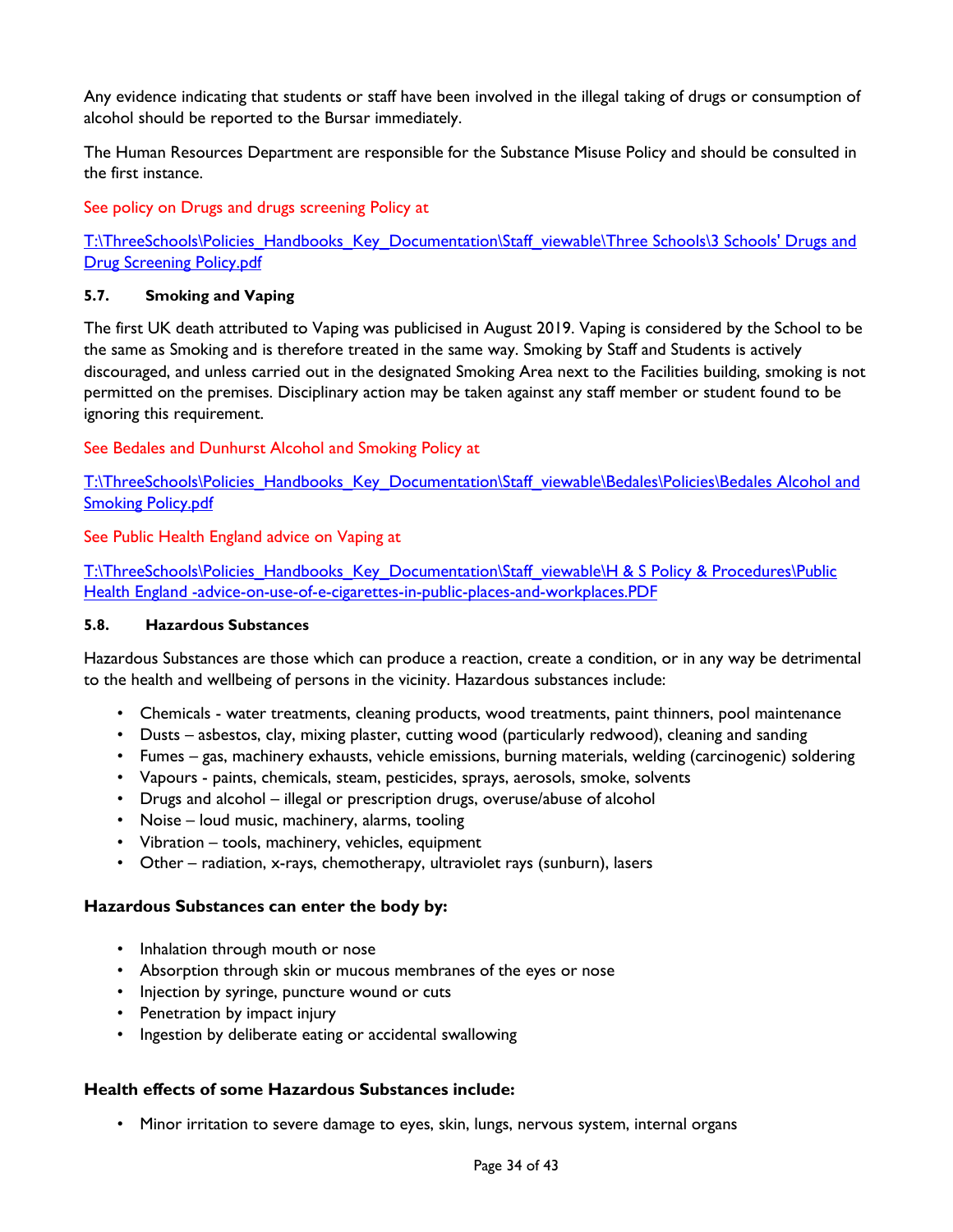- Noise induced hearing loss (NIHL), Hand/arm vibration (HAVS) both incurable
- Asthma, dermatitis, cancer, blindness, respiratory system damage, chemical intolerance, over sensitivity
- Depression, anxiety, insomnia, digestive and eating problems
- Damage to the fertility of women of childbearing age
- Effects on unborn children, development of abnormalities in the foetus

Under the Control of Substances Hazardous to Health Regulations (COSHH), the school is required to identify all hazardous substances used in the workplace, assess the associated risks posed to any staff and students potentially exposed to the substance and implement adequate control measure to avoid or reduce the risk to an acceptable level. Information on the nature of any hazards associated with a substance should be indicated on the packaging label or the Safety Data Sheet which can be obtained from the supplier. It is important to ensure that the Safety Data Sheet is the most up to date version.

The school has a designated Radiation Protection Supervisor to control radio active materials/samples and activities. A register of substances hazardous to health used by staff should be kept and updated by each Head of Department.

In April 2019 a review of the COSHH register for the Facilities Domestic team was undertaken. This resulted in 5 chemicals being either removed or replaced with safer, less hazardous chemicals.

Chemicals should only be stored in minimal quantities. Students must not be allowed unsupervised access to any hazardous chemicals. The over ordering of chemicals should be avoided.

All Staff teaching Students to work with hazardous substances should instruct them about the hazards associated with the substance and the safe working procedures. They should be shown how to read and understand a material safety data sheet (MSDS) and refer to the School's own COSHH assessments.

Where a member of staff wishes to introduce a new substance, the MSDS and a COSHH assessment must be provided to the Health & Safety Manager for consideration and approval PRIOR to its purchase and first use.

If approved, the MSDS and the COSHH assessment will be passed to the Head of Department in order for them to update their COSHH register.

Assessments will be reviewed periodically, or whenever there is a substantial modification to the work process, or if there is any reason to suspect that the assessment may no longer be valid.

#### **COSHH assessment and PPE**

Where a hazardous substance is required for educational or operational purposes, has been properly COSHH assessed and cannot be substituted with a less harmful substance, Staff are responsible for ensuring the provision of adequate personal protective equipment (PPE). Instructions in the safe use of the substance AND the correct wearing of the PPE must be given.

First aid – trained staff and suitable provisions must always be nearby to ensure prompt treatment in the event of an accident. When chemicals are involved, it is critical that the safety data sheet (MSDS) for the substance(s) is made available in order that the correct medical treatment can be applied immediately.

#### **COSHH Advice - CHEMICALS**

It is critical that Staff, Students and all users adhere to strict rules when handling hazardous substances:

- always read the label and adhere to instructions by the letter
- never mix chemicals, unless under controlled competent supervision or as part of an educational experiment - mixing can kill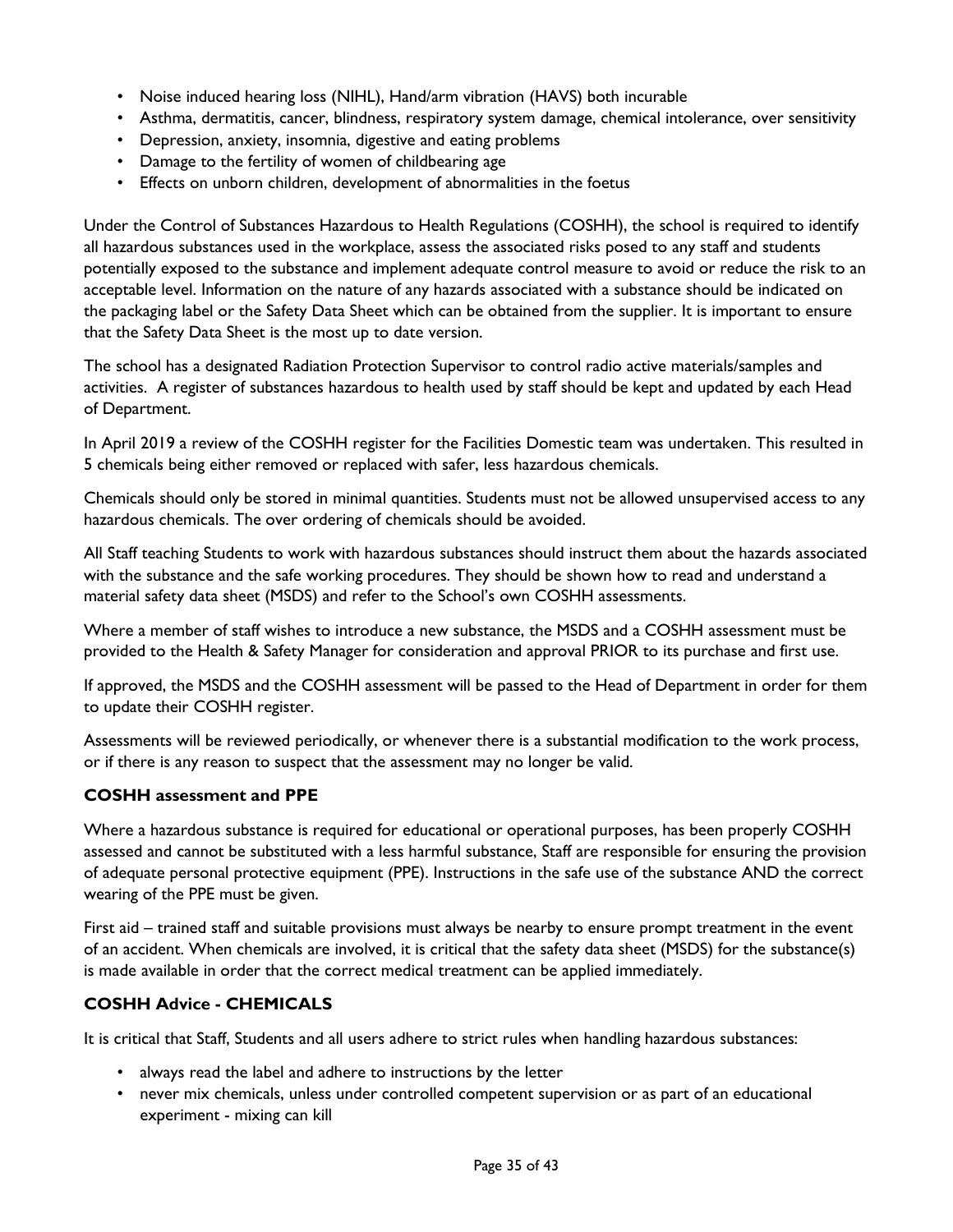- do not use or leave chemicals in unmarked containers
- do not use containers which are meant for other products
- always wear any PPE provided especially eye protection and gloves
- know the first aid requirement for the substances used (read the MSDS)
- report any spillages or damaged containers
- know the location and correct storage method of the chemicals and never, even temporarily, store chemicals in the wrong location

#### <span id="page-35-0"></span>**5.9. Asbestos**

Asbestos is a naturally occurring fibrous mineral which, when dust particles are inhaled, can cause a type of lung cancer called Mesothelioma. This cancer can take up to 30 years to develop after the initial inhalation and therefore took quite some time to become recognised as such a hazardous substance. Asbestos containing materials (ACMs) were widely used in the construction industry over the last century, however, its manufacture and use in new buildings was banned in the UK in 1992.

Asbestos surveys have been undertaken for all School and residential buildings. The Surveys, Register and Management Plan are held in the Facilities department. The Health & Safety Manager is responsible for ensuring that regular monitoring of any ACMs within buildings is undertaken in accordance with the Asbestos Management Plan.

An extensive program of Asbestos removal has been undertaken and any remaining items are either inaccessible or deemed to be low or very low risk. These items will be removed during any future refurbishment of properties.

All buildings are monitored by means of an annual professional 3rd party inspection, to record any damage or wear and tear to residual items. These items are predominantly:

- Gaskets in boiler fittings/pipework
- Bitumen and/or floor tiles
- Soffits or under cloaking to rooflines

Any suspect materials found during refurbishment of buildings, whether school or residential, is always 'presumed' to be asbestos until proven otherwise. Work ceases or is re-scheduled elsewhere, whilst a sample is sent for laboratory testing. Only when a clear certificated result is received by the school will the work resume. Should a result come back as positive, then the asbestos will be removed by a professional Accredited 3rd party Asbestos Contractor.

Maintenance, Domestic and support staff have undertaken UKATA accredited asbestos awareness training and are fully aware of the nature of this substance. It is made very clear to all staff that they must not drill, hammer into or in any way disturb any part of any building fabric without first consulting the Facilities Department.

#### <span id="page-35-1"></span>**5.10. Legionnaires disease and Water Hygiene**

Legionnaires' disease is a potentially fatal form of pneumonia. It can affect anyone, but some people are at higher risk including those over 45, smokers and heavy drinkers, those suffering from chronic respiratory or kidney disease, and people whose immune system is impaired.

The school, as a provider of residential accommodation, is responsible for ensuring that the risk from exposure to legionella bacteria to staff, students and visitors is properly controlled. Legionella are bacteria that are common in natural (rivers and lakes etc.) and artificial water systems, e.g. hot and cold-water systems (storage tanks, pipework, taps and showers). Legionella bacteria can proliferate in large or small water systems used in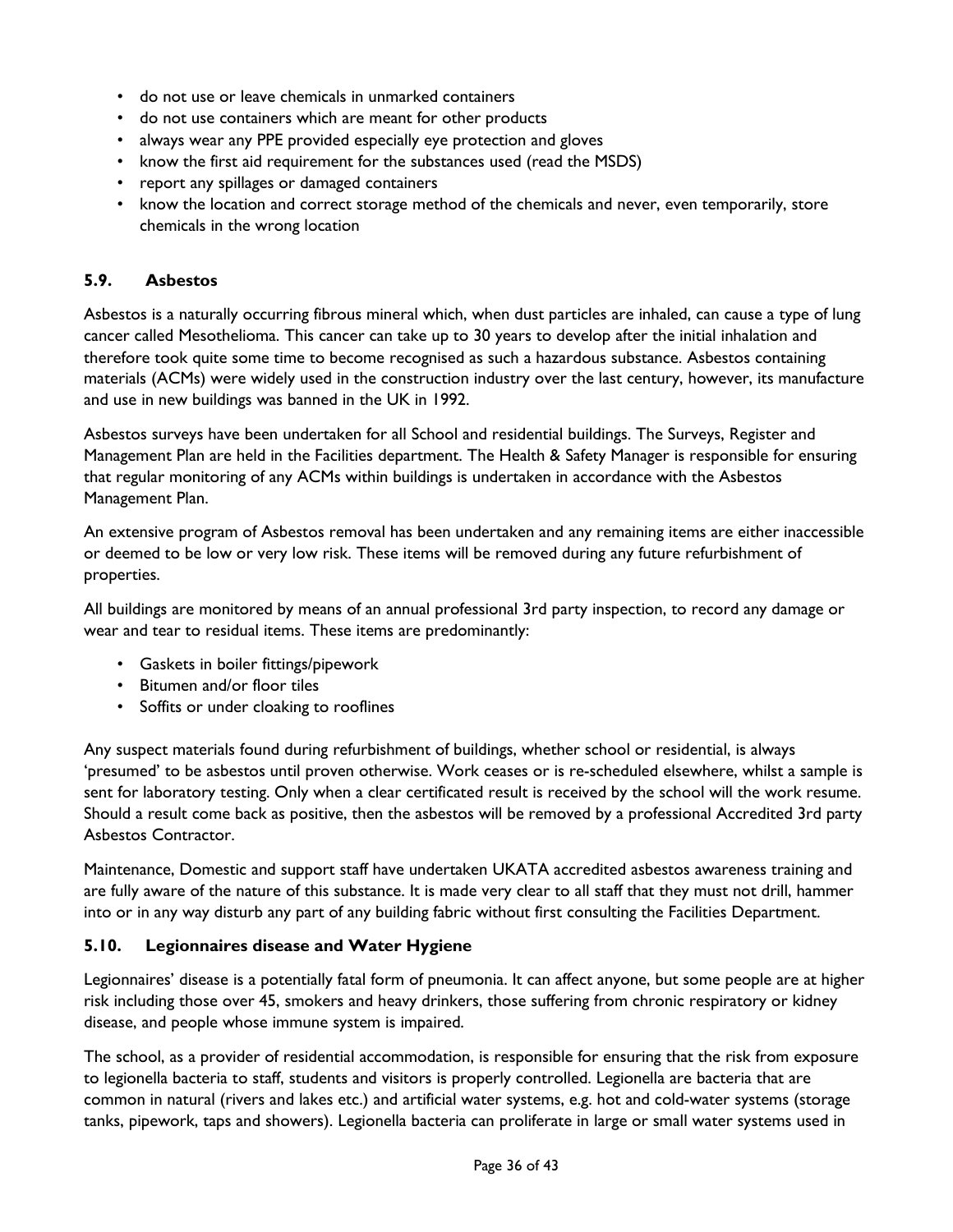homes and other residential accommodation. Other potential sources of legionella include spa and whirlpool baths, fire-fighting systems (sprinklers and hose reels) and air conditioning systems.

#### **Chemical Control**

The School's main defence against legionella is the use of chemical treatment. Chlorine Dioxide (CLOX) is used to treat mains water entering our site, by means of a 'Dioxychlor' machine situated in the pump house within the school grounds. The Dioxychlor automatically doses the water at source well before it enters the buildings thus ensuring the best preventative and protective measures are in place.

There is also a peroxide dosing machine in the Dunhurst Building to cover that water system specifically.

Legionella bacteria can multiply in hot or cold-water systems and be spread in spray from showers and taps. Although the school is used generally all year round, the water usage does fluctuate. It is recognised that during term time there is a high throughput and a relatively low volume of water is held in tanks which consequently reduces the likelihood of the bacteria reaching dangerous concentrations; however, the throughput will be reduced during holiday periods even though lets are in place.

#### **Mechanical and human Control**

The water throughout the School is monitored and tested by an approved 3rd party Contractor, on a monthly basis all year round, and any positive results for bacteria are acted upon immediately. The action value for microbiology is > 1000ppm but the school will instigate a thorough disinfection of any outlet showing even the slightest trace as a precautionary measure.

The Domestic teams are vigilant to keeping all kitchens, laundries and bathrooms clean to the highest standards, with regular flushing and disinfecting of water systems. Records of descaling shower heads are also kept.

The Facilities Department work to guidelines detailed in the Legionella Policy whereby any dead legs or areas where stagnant water can lie are removed.

#### See the three schools Legionella Policy at

T:\ThreeSchools\Policies\_Handbooks\_Key\_Documentation\Staff\_viewable\Three Schools\3 Schools Legionella [Policy.pdf](file://vm-009-fs/root$/ThreeSchools/Policies_Handbooks_Key_Documentation/Staff_viewable/Three%20Schools/3%20Schools%20Legionella%20Policy.pdf)

#### <span id="page-36-0"></span>**5.11. Anaphylactic Shock**

Anaphylactic shock is an acute reaction suffered by people with allergies to certain substances. Peanuts are one of the more commonly known agents, however there are many other agents which can cause allergic reaction such as insect stings, shellfish and animal hair. Symptoms following exposure can range from unusual tastes in the mouth to sudden collapse or unconsciousness and swelling of the airways. In severe cases anaphylactic shock can be fatal.

Catering staff keep and issue a log of 14 ingredients which are known to potentially cause allergic reaction in some people when catering for public events and students etc.

The Health Centre, with the prior agreement of the student's parents or guardian, is responsible for ensuring that the Head of Department is made aware of any children who are known to suffer from allergies.

#### <span id="page-36-1"></span>**5.12. Infectious Diseases**

Certain diseases are extremely infectious but with early diagnosis measures can be taken to prevent the spread of diseases to other staff and students. There is a legal requirement under the Reporting of Injuries, Diseases and Dangerous Occurrences Regulations 1995 (RIDDOR) to report certain diseases to relevant health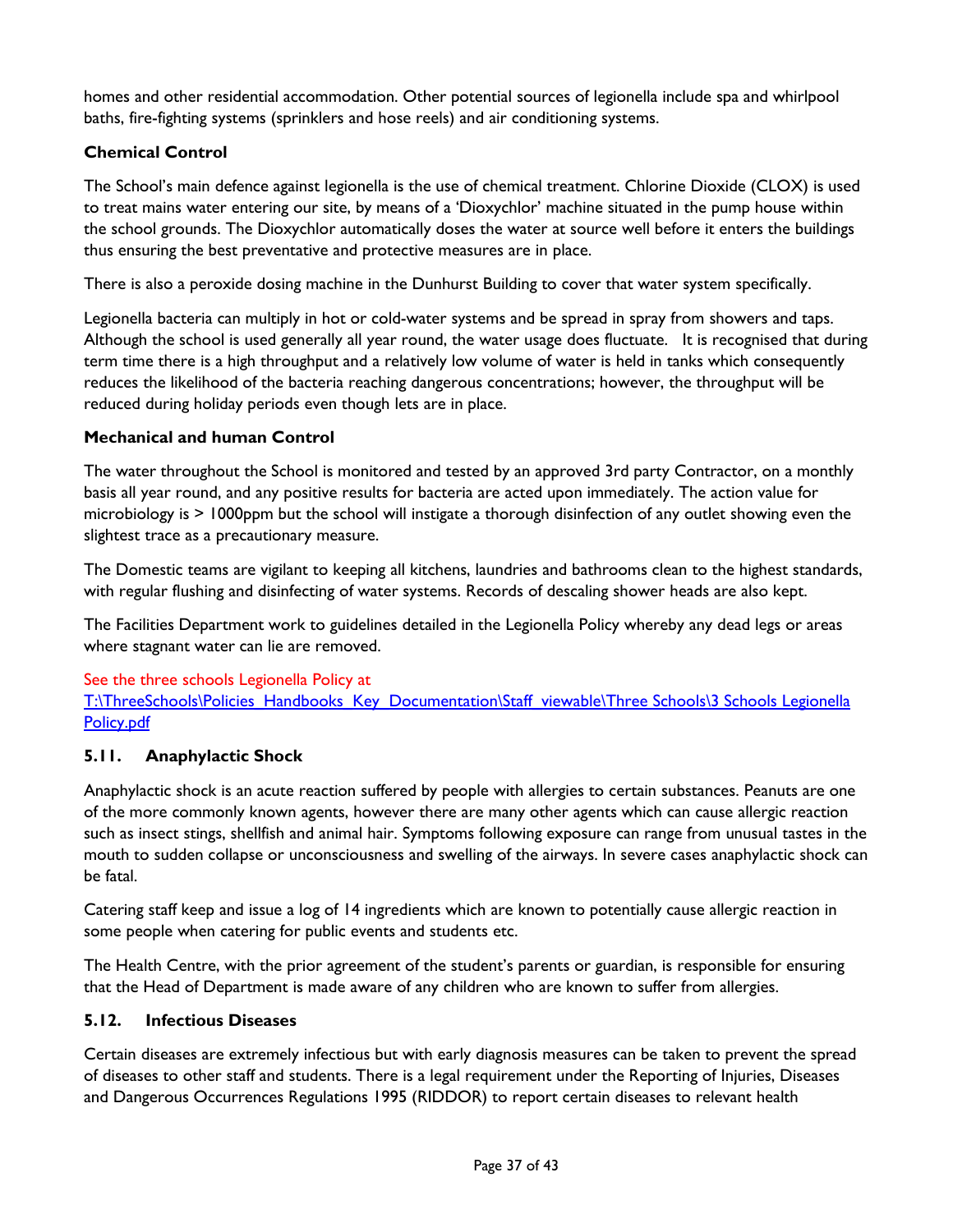authorities (which would normally be done by the patient's GP). In some instances, the individual may require exclusion to prevent the further spread of infection.

The Health, Safety & Compliance Manager, in consultation with the Health Centre, is responsible for ensuring that certain diseases are reported to the relevant authorities. Students with infectious diseases should normally be excluded from school to prevent the spread of infection.

In 2020 – 2021 the world was gripped by a new virus known as Corona Virus Covid-19. This resulted in closure of the school for 11 months as a precaution. Staff and students returned to a very different way of life in September 2020. Details of the preparation, risk assessments and protective measures are fully documented.

See the Covid-19 Strategy and Risk Assessment document at

Draft 9 - Autumn 20 - [COVID-19 Strategy and Risk Assessments.docx](file://vm-009-fs/personal$/Staff/EVoller/Desktop/Draft%209%20-%20Autumn%2020%20-%20COVID-19%20Strategy%20and%20Risk%20Assessments.docx) EV to change to Revision 12 on intranet home page (13 still in draft page)

#### **Working with Animals**

All animals naturally carry a range of micro-organisms which can be transmitted to humans and in some cases cause ill health. These diseases are known as Zoonoses. Where staff and students work with animals, on the School premises or on field trips, there is a risk of contracting Zoonoses.

The member of staff in control is responsible for undertaking risk assessments in relation to the above and ensuring all staff and students are aware of the following safe working principles:

- Ensure good standards of hygiene are adhered to.
- Ensure adequate PPE is provided.
- Wash cuts and grazes immediately with soap and running water.
- Keep any wounds sealed with a waterproof dressing, and avoid contamination of the same.
- Wash hands and arms before eating or smoking and avoid mouth contact with items which could have also become contaminated (e.g. chewing of pens).

#### See Information on Infection Control at

T:\ThreeSchools\Policies\_Handbooks\_Key\_Documentation\Staff\_viewable\H & S Policy & Procedures\Infection [Control Policy.pdf](file://vm-009-fs/root$/ThreeSchools/Policies_Handbooks_Key_Documentation/Staff_viewable/H%20&%20S%20Policy%20&%20Procedures/Infection%20Control%20Policy.pdf)

### <span id="page-37-0"></span>**6. Work Equipment**

#### <span id="page-37-1"></span>**6.1. General**

This section supports the information issued by manufacturers on the operation and maintenance of their work equipment and should not be considered exhaustive. In all cases the manufacturer's instructions on the safe use of their equipment should be referred to before the equipment is used. Additionally; Heads of Department have produced their own specific arrangements applicable to the types of work equipment used in their departments. These arrangements must be referred to when working or carrying out teaching activities in these departments.

**PUWER** - The legislation applicable to work equipment is the Provision and Use of Work Equipment Regulations 1998 (PUWER). The Regulations require risks to people's health and safety, from equipment used at work, to be assessed, eliminated, controlled, or reduced to an acceptable level. The regulations also require robust systems of purchase and maintenance of equipment coupled with accountable training and/or instruction in its safe use.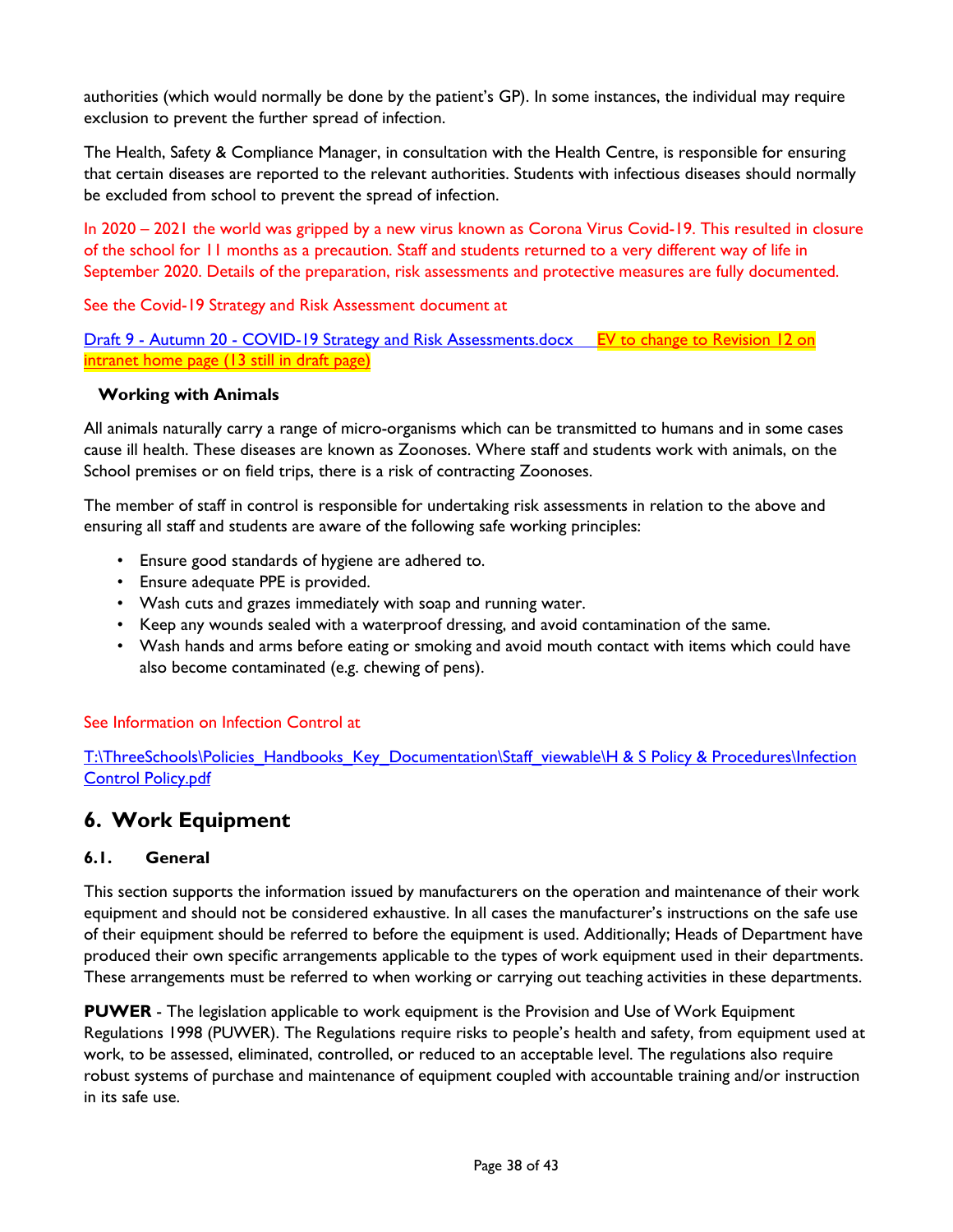**LOLER** – Lifting equipment is also subject to similar requirements and is found under the Lifting Operations and Lifting Equipment Regulations 1998 (LOLER). There are additional requirements under LOLER to have 'Thorough examinations' carried out by a third-party professional engineer, annually and 6 monthly if carrying persons, such as passenger lifts or cherry pickers etc. (see item 6.4 page 40)

The School ensures, so far as is reasonably practicable, that all equipment used in the workplace and during teaching activities is safe and suitable for the purpose for which it is used, ensuring it is checked regularly and maintained in good order.

Where necessary, staff and students, are provided with adequate information, instruction, supervision or training to enable them to use work equipment safely. The use of any equipment, which could pose a risk to persons in or around the workplace or classroom, will be restricted to authorised persons only.

**Personal Protective Equipment** (PPE) will be provided where all other means of risk reduction have been explored and implemented. (See item 6.8 page 41)

Equipment must be visually checked before use to ensure all safety signage and items of guarding are present.

Equipment must be isolated from its source of power before any maintenance is carried out and for the duration of time that any guarding is removed.

The Health & Safety Manager can provide advice and guidance on the safe procurement, use, maintenance, storage and disposal of work equipment.

#### <span id="page-38-0"></span>**6.2. Specific Arrangements and Responsibilities**

Heads of Department, in consultation with staff, are responsible for ensuring:

- equipment is suitable for the task, safe and maintained in good working order
- sufficient information, instruction, training and supervision is given to use the equipment
- any new equipment is suitable for the nature and frequency of use required
- new purchases are authorised
- new equipment carries the CE mark to indicate its compliance with current EU safety standards
- risk assessments are carried out for the use of equipment and consequences of its failure
- equipment is suitable for the intended environment (e.g. inside/outside)
- equipment is regularly inspected for damage, wear, misuse or operational defects.

Before or whilst in use, if any item is found to be defective, either electrically or mechanically, work must STOP immediately. The item must be disconnected from the power source, removed from the work area if not fixed down and clearly mark as DO NOT USE by means of tags/labels or striped hazard tape. The Head of Department and Facilities Helpdesk must be informed immediately to repair or replace the item.

#### <span id="page-38-1"></span>**6.3. Assessing Hazards**

The following are typical, but not all, hazards associated with equipment used on site. When carrying out work equipment risk assessments, consideration must be given to these hazards and their potential to cause harm:

- Trapping/crushing injuries sustained between moving and stationary parts of machinery
- Impact/puncture striking or stabbing by moving parts of machinery, including vehicle/pedestrians
- Entanglement trapping or drawing in of clothes, hair or limbs into rotating machine parts
- Ejection injury from being struck by ejected work piece, materials or parts of tooling
- Electric shock electricity earthing through the body causing burns, cardiac arrest, fire or explosion
- Explosion sudden unexpected release of pressure/stored energy. Impact injuries, burns, fire or death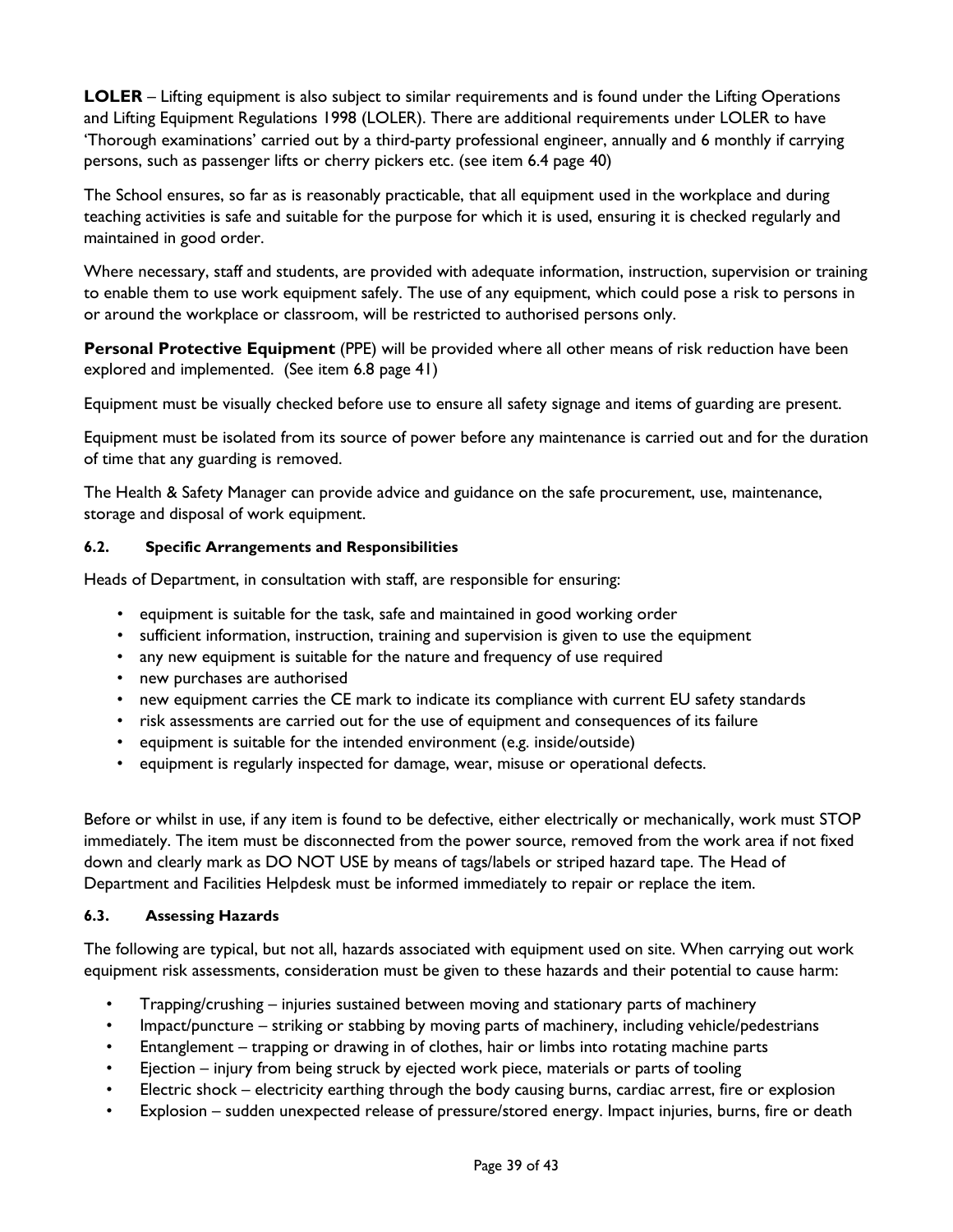- Thermal exposure to extremes of heat or cold resulting in burns, scalds, hypothermia or frostbite
- Radiation Ionising and non-ionising may cause cancer, eye damage or hereditary disorders
- Noise exposure to over 80dB or peaks of +135dB can impair hearing or cause tinnitus
- Vibration limit exposure to prevent loss of feeling/dexterity in hands, 'whole body effect' is serious
- Mechanical failure break-down, collapse/failure of structures or materials can cause serious injuries

#### <span id="page-39-0"></span>**6.4. Lifting Equipment**

The legislation applicable to the safe use of lifting equipment is the Lifting Operations and Lifting Equipment Regulations 1998 (LOLER).

The Facilities Department are responsible for maintaining an inventory of lifting equipment and accessories on the School premises and ensuring that these are thoroughly examined by a competent person in accordance with periodicity requirements of LOLER or following any event where the integrity of such items could have been compromised. All examination reports must be kept by the Facilities Department.

Equipment used for lifting objects such as dumbwaiters, pulley systems, passenger lifts and jacks must be positioned and installed so to avoid risks to health and safety, and sufficiently strong, stable, and suitable for use. Safe operating procedures should be clearly displayed on or adjacent to the lifting equipment. The safe working load (SWL) and an identifying serial/ID number should be marked on all lifting equipment and lifting accessories (e.g. ropes and chains).

Heads of Department are responsible for ensuring that any lifting equipment brought into The School is accompanied by a current Report of Thorough Examination. The equipment must not be used until the Report is seen and a copy taken.

#### <span id="page-39-1"></span>**6.5. Electrical Equipment**

The Head of Estates and Facilities is responsible for ensuring that all fixed wiring and electrical installations are maintained in safe working order in accordance with current legislation.

Staff are responsible for undertaking visual inspections of all electrical equipment used by themselves or students whilst under their supervision. Those responsible for the management of dormitories must ensure that parents and students are made aware that personal portable electrical equipment must be safe before it can be used on the School Estate. High wattage items, such as toasters, heaters, electric blankets, kettles, etc., are strictly forbidden in bedrooms.

#### <span id="page-39-2"></span>**6.6. Use of Display screens and Computers**

All DSE Users are required to complete e-learning training in the safe use of DSE. As part of this process the User will also complete a workstation assessment which will identify any potential health or safety issues from the answers given to specific questions. The results of this assessment are then forwarded to the Health & Safety Manager who will take the necessary action to address any potential issues.

A User who is a member of staff would normally use DSE for continuous spells of an hour or more on a daily basis. The School will arrange for eyesight tests to be undertaken for such users who request it and meet the basic cost of any "corrective appliances" or other equipment as required by legislation.

The Health & Safety Manager is responsible for the Display Screen Equipment Policy which should be consulted in the first instance.

#### See the three Schools and EYFS Display Screen Equipment Policy at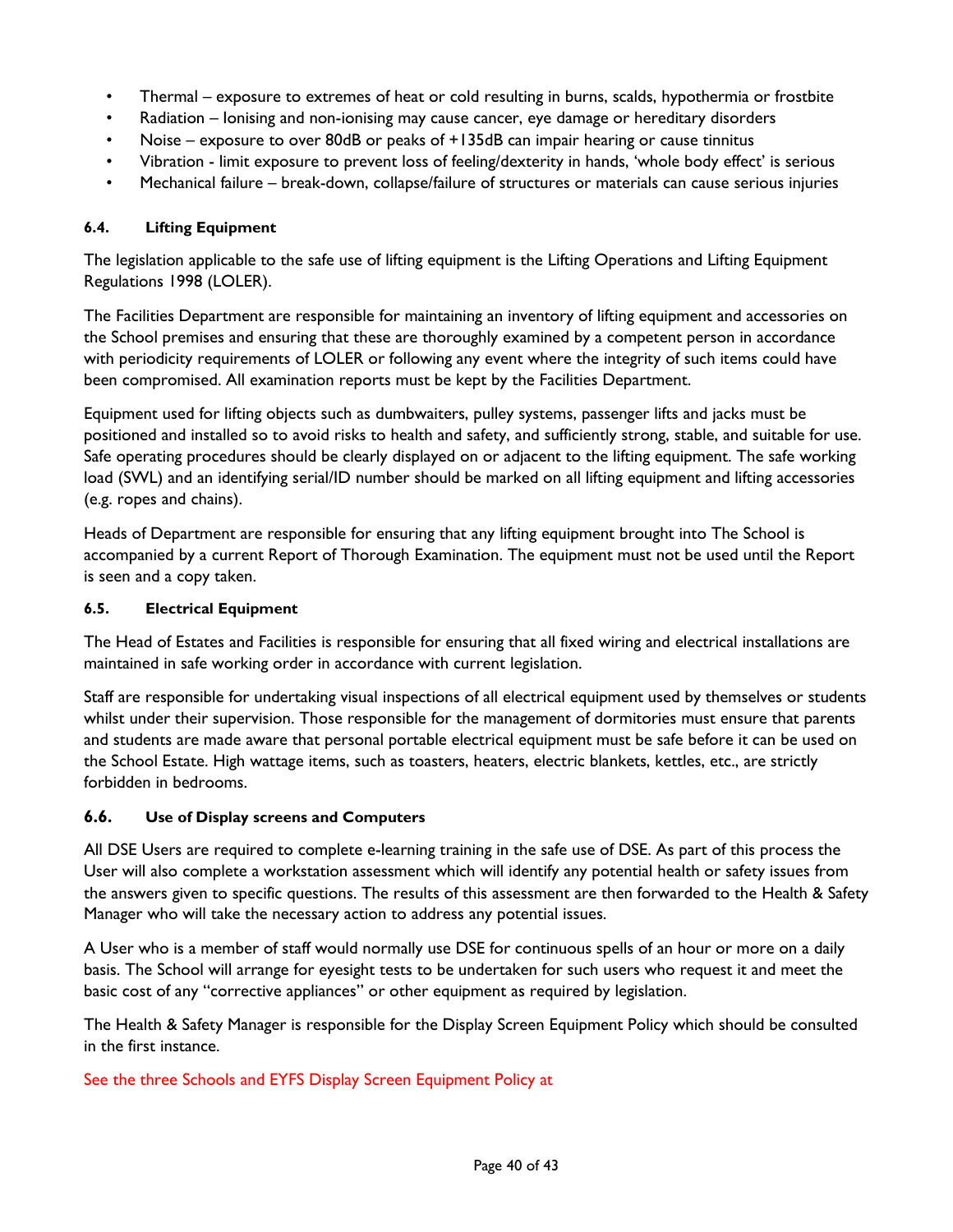T:\ThreeSchools\Policies\_Handbooks\_Key\_Documentation\Staff\_viewable\Three Schools\3 Schools Display [Screen Equipment Users Policy.pdf.pdf](file://vm-009-fs/root$/ThreeSchools/Policies_Handbooks_Key_Documentation/Staff_viewable/Three%20Schools/3%20Schools%20Display%20Screen%20Equipment%20Users%20Policy.pdf.pdf)

#### <span id="page-40-0"></span>**6.7. Mechanical Equipment**

Where engineering equipment (such as pillar drills, lathes, routers, band saws) is used, the relevant Head of Department is responsible for ensuring that:

- risk assessments for all mechanical equipment used by staff and students in their department are undertaken
- suitable training is provided to all users
	- adequate safeguards from dangerous parts and ejected materials are maintained in order to prevent injuries to staff and students
	- through the Facilities Department all mechanical equipment is maintained in safe working order in accordance with the manufacturer's instructions
	- adequate ventilation is provided to protect against inhalation of dusts, mists, fumes, vapours or gases
	- suitable personal protective equipment is provided and used where the risk cannot be adequately controlled by other means

The Facilities Department are responsible for ensuring that all mechanical equipment associated with the heating, ventilation, air conditioning and water supply to any building is maintained 6 monthly or annually in accordance to the manufacturer's instructions and in safe working order.

#### <span id="page-40-1"></span>**6.8. Personal Protective Equipment (PPE)**

PPE is always the last resort when all other options have been considered and it is not possible to avoid or control a risk by any other means. Heads of Department are responsible for ensuring that staff and students are provided with suitable and sufficient PPE as required by the activities carried out in their departments and to ensure training/instructions are clearly given in the correct use of the PPE issued. Staff and teachers are responsible for ensuring that both they and the students ALWAYS wear the PPE and use it appropriately for the task. PPE must be kept clean, in good condition and stored appropriately. It must be inspected before use and replaced immediately if missing or damaged. Examples of PPE are:

- Head Hard hat, bumps cap
- Eyes Full face shield, welding mask, goggles, wrap around glasses.
- Ears Fully covered ear defenders, disposable foam inserts.
- Mouth/nose/breathing Fully filtered FFP3 mask, RPE hood/mask, and disposable paper mask.
- Torso Full body fall arrest harness, fall prevention harness, cotton or leather apron, overalls.
- Hands Thick puncture/cut proof gloves, disposable nitrile or vinyl gloves (no latex permitted).
- Knees Heavy duty wrap-around knee protection, foam knee pads inserted into knee pockets.
- Feet Steel toe capped boots/shoes, light weight composite toed shoes/trainers.
- Skin Barrier creams, sun cream, face shield, hats or gloves.
- Other High-vis vest, jacket or trousers, cool/warm/waterproof outer clothing in winter

#### <span id="page-40-2"></span>**6.9. Pressure Systems**

Pressure systems include: Boilers and heating systems, air tools and plant, fixed or portable compressors, pressure valves, pipework, hoses and pressure gauges etc.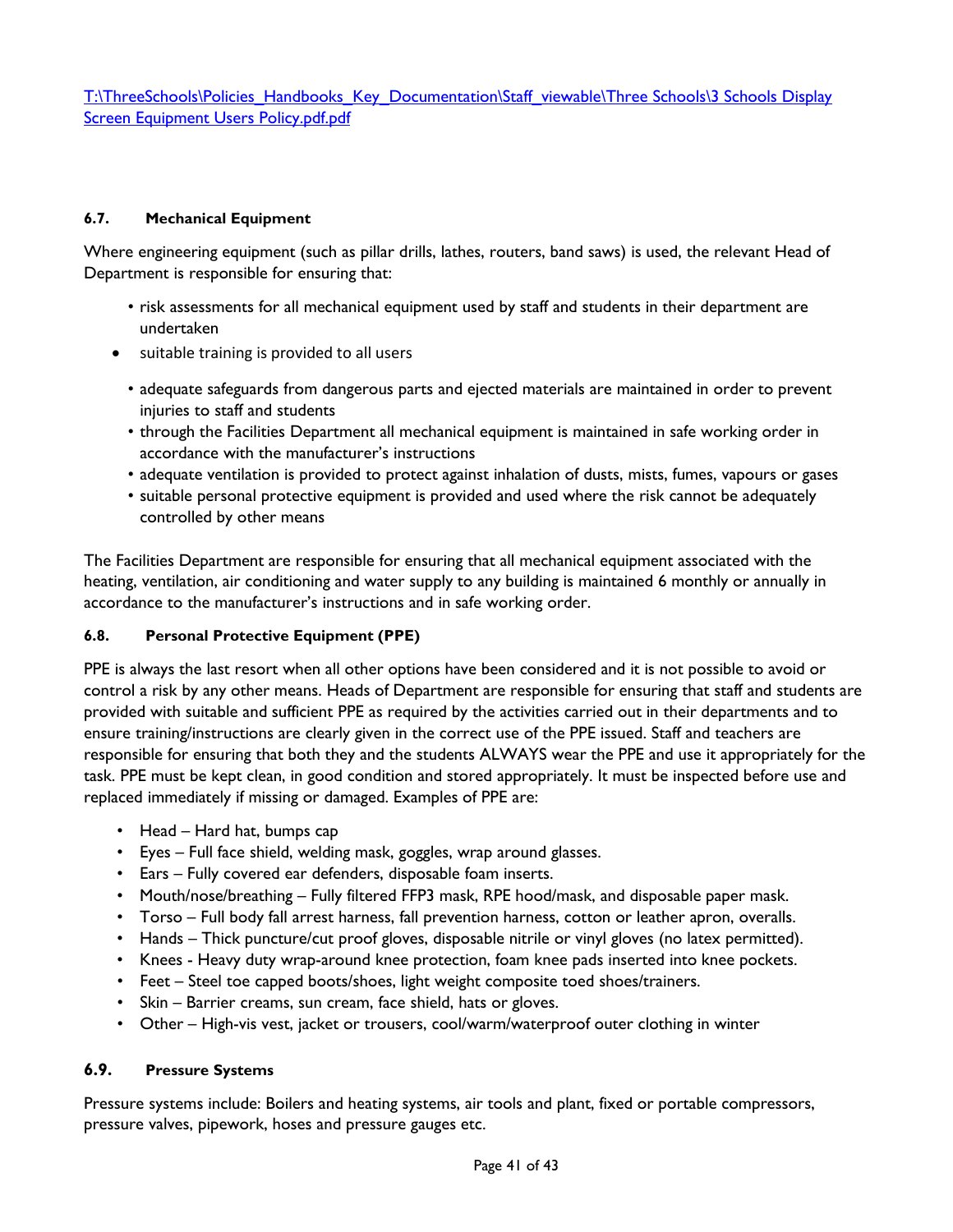If pressure equipment fails in use, it can be fatal, seriously injure people nearby or cause serious damage to property. All pressure systems should be subject to a suitable 'written scheme of thorough examination' which must be in place before the system is operated; also, verification is required to ensure that the pressure system is actually examined by a qualified competent person and in accordance with the written scheme of examination.

Heads of Department are responsible for ensuring the Facilities Department have a record of their pressure systems. Teachers are responsible for ensuring teaching aids and equipment are regularly checked by a competent member of staff in accordance with the manufacturer's literature – and records kept in evidence.

The Facilities Department is responsible for ensuring all pressure systems are maintained and subject to statutory inspections as required by the Pressure Systems Safety Regulations 2000. The Facilities Department shall maintain a register of all pressure systems in use on the School estate.

#### <span id="page-41-0"></span>**6.10. Gas Cylinders**

Accidents involving gas cylinders can cause death, serious injury, burns or damage to property.

Gas cylinders are 'pressure receptacles. This generic term covers all types: tube, pressure drum, cryogenic receptacle, bundle of cylinders as well as cylinders themselves, plus the valve(s) fitted directly to them.

Gas cylinders are used in the school in the Science Department for chemical experiments, the Facilities Department and Outdoor Work for soldering, welding or flame cutting and by Catering for BBQ events.

It is essential that strict precautions are followed:

- store small camping gas cans in a cool, dark place in a locked cupboard marked as 'flammable gas'
- store larger gas cylinders outside, on a flat surface, tethered upright and in a lockable cage
- store away from traffic routes to prevent impact damage and away from sources of heat/ignition
- do not store inside buildings or where other gasses or chemicals may interact with the contents
- gas cylinders must be clearly marked to show their contents and the associated hazards
- segregate full and empty cylinders

The Heads of Department and Building Safety Managers are responsible, through the Facilities Department, for ensuring that all gas cylinders are used correctly and inspected in accordance with legislative requirements.

### <span id="page-41-1"></span>7. **School Activities**

#### <span id="page-41-2"></span>**7.1. Trips / Off-site Activities**

The School undertakes a variety of off-site activities with its pupils including field trips, leisure trips, overnight stays etc. All trips are controlled by the Educational Visits Coordinator (EVC) and documentation relating to offsite activities can be found at https://intranet.The School.org.uk/trips.

#### <span id="page-41-3"></span>**7.2. Public Events**

Heads of Department hold overall responsibility for ensuring a risk assessment is undertaken during the planning of a public event. Risk assessments should be produced with the assistance of the H&S Manager ensuring all reasonably foreseeable risks to staff, students and members of the public have been assessed and adequately controlled, including any lessons learned from previous events, so far as reasonably practicable. In addition:

- has adequate insurance cover for the event been arranged?
- have all Contractors/visiting traders/suppliers been approved and hold relevant insurance and H&S documentation?
- are vehicular and pedestrian traffic routes sufficiently wide and adequately segregated?